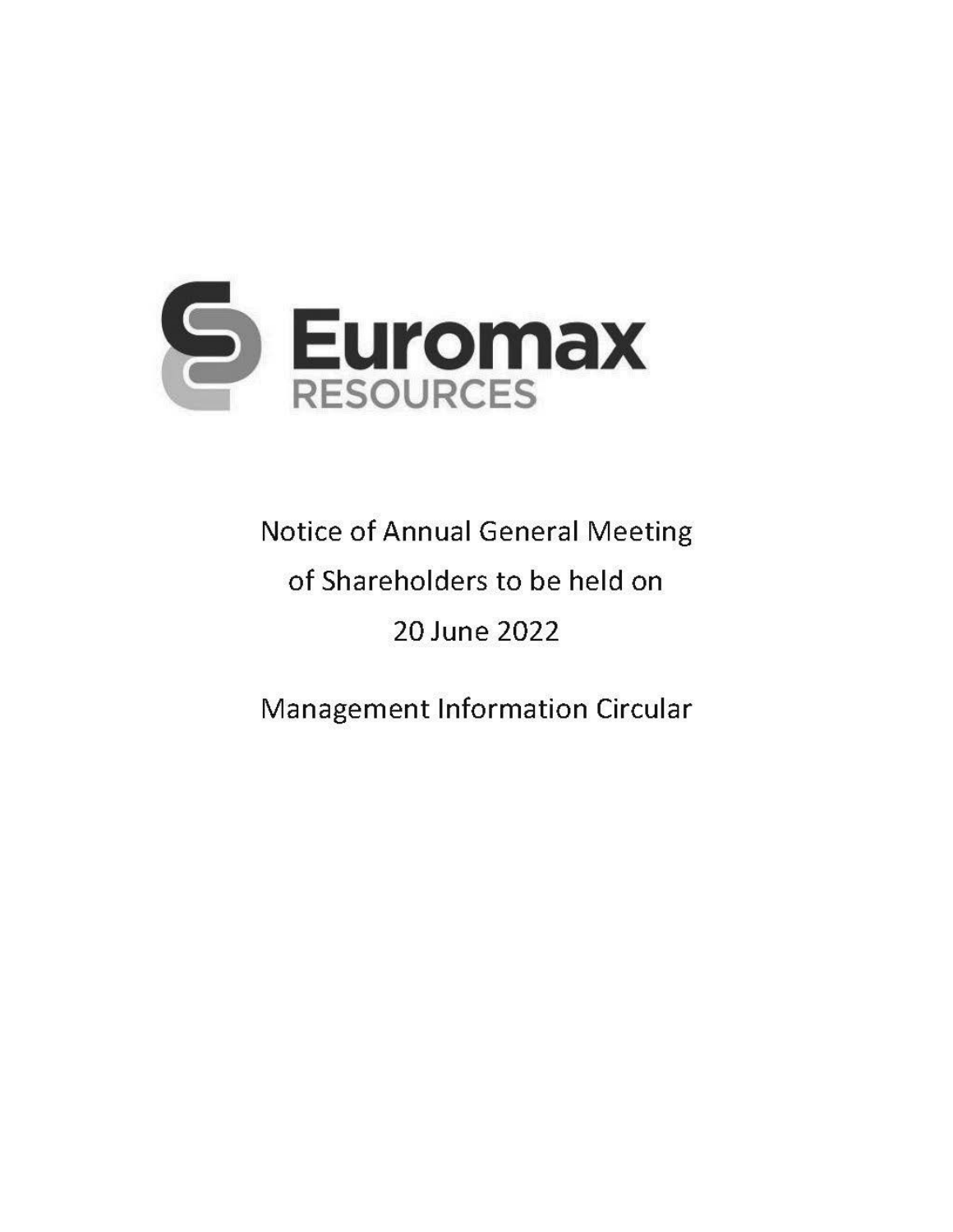

# **EUROMAX RESOURCES LTD.**

(the "**Corporation**")

# **NOTICE OF ANNUAL GENERAL MEETING OF SHAREHOLDERS**

NOTICE IS HEREBY GIVEN that the annual general meeting (the "**Meeting**") of the holders of common shares of the Corporation will be held at Euromax Resources Skopje Office, Partizanski Odredi Blvd No. 42, 4, Skopje, the Republic of North Macedonia on Monday, 20 June 2022 at 9:00 am CET for the following purposes:

- 1. To receive the audited consolidated financial statements of the Corporation for the financial year ended 31 December 2021, and the auditors' report thereon;
- 2. To fix the number of directors of the Corporation at seven (7);
- 3. To elect the directors of the Corporation for the ensuing year;
- 4. To appoint BDO LLP as auditors of the Corporation for the ensuing year and to authorize the directors to fix their remuneration; and
- 5. To consider and, if thought fit, pass an ordinary resolution approving the unallocated stock options under the Corporation's stock option plan, as more fully described in the accompanying management information circular of the Corporation in respect of the Meeting which accompanies this notice of meeting (the "**Circular**"); and
- 6. To transact such further or other business as may properly come before the Meeting or any adjournment or postponement(s) thereof.

The directors have fixed the close of business on 16 May 2022 as the record date for determining registered shareholders who are entitled to receive notice of the Meeting and are entitled to vote at the Meeting or any adjournment(s) or postponement(s) thereof.

This notice is accompanied by the Circular, a proxy or voting instruction form and a supplemental mailing list return card. The Circular provides additional information relating to the matters to be dealt with at the Meeting and is deemed to form part of this notice.

Registered shareholders who cannot attend the Meeting are encouraged to date, sign and deliver the accompanying proxy and return it in accordance with the instructions set out therein. Non-registered shareholders who receive these materials through their broker or another intermediary are encouraged to complete and return the materials in accordance with the instructions provided by their broker or other intermediary.

DATED this 16 May 2022

BY ORDER OF THE BOARD OF DIRECTORS

Muhigalyne

Tim Morgan-Wynne Executive Chairman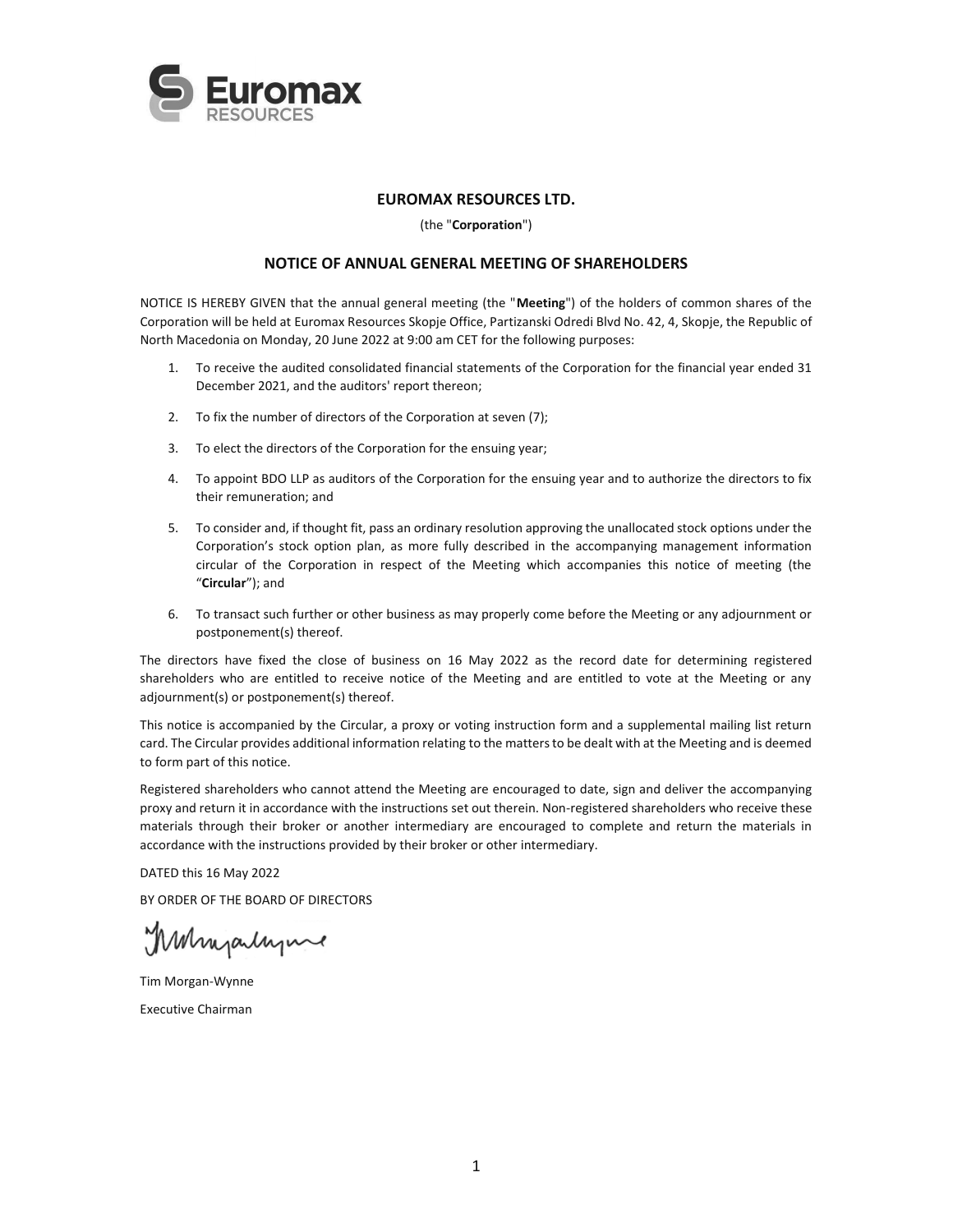#### **EUROMAX RESOURCES LTD.**

## **MANAGEMENT INFORMATION CIRCULAR**

## **16 MAY 2022**

#### **Time, Date and Place**

This Management Information Circular (the "**Information Circular**") and the accompanying form of proxy are being sent in advance of the annual general meeting of holders of common shares (the "**Common Shares**") of Euromax Resources Ltd. ("**Euromax**" or the "**Corporation**"), to be held at Euromax Resources Skopje Office, Partizanski Odredi Blvd No. 42, 4, Skopje, the Republic of North Macedonia on Monday, 20 June 2022 at 9:00 am CET (the "**Meeting**") for the purposes set forth in the accompanying notice of annual general meeting of shareholders (the "**Notice**"). Information in this Information Circular is given as of May 16, 2022 unless otherwise indicated.

#### **Record Date**

The record date for determining registered holders of Common Shares of the Corporation ("**Shareholders**") entitled to receive notice of the Meeting and for determining Shareholders entitled to vote at the Meeting has been fixed at 5:00 p.m. (GMT) on 16 May 2022. Any Shareholder of record at 5:00 p.m. (GMT) on 16 May 2022 who either personally attends the Meeting or who has completed and delivered a form of proxy in the manner and subject to the provisions described below shall be entitled to vote or have his or her Common Shares voted at the Meeting.

#### **Currency**

This Information Circular contains references to United States dollars and Canadian dollars. All dollar amounts referenced, unless otherwise indicated, are Canadian dollars ("**\$**") and United States dollars ("**US\$**"). Unless otherwise stated, all amounts referred to in this Information Circular that were paid or incurred in either British pounds sterling, United States dollars or Macedonian denars have been converted into Canadian dollars using rate information sourced from www.oanda.com.

#### **GENERAL PROXY INFORMATION**

#### **Solicitation of Proxies**

This Information Circular is furnished in connection with the solicitation of proxies by the management of the Corporation for use at the Meeting (and any adjournment or postponement thereof) for the purposes set forth in the Notice.

It is expected that the solicitation of proxies will be primarily by mail, but proxies may also be solicited personally, by advertisement or by telephone, by directors, officers, employees or agents of the Corporation without special compensation. The costs associated with the solicitation of proxies by management will be borne by the Corporation.

#### **Appointment and Deposit of Proxies**

The individuals named as appointed proxyholders in the accompanying form of proxy are Tim Morgan-Wynne, the Executive Chairman, and a director of the Corporation and, failing him, Nicolas Treand, President and Executive director of the Corporation.

**A Shareholder has the right to appoint a person, or company (who need not be a Shareholder) to represent the Shareholder at the Meeting other than the persons designated in the form of proxy, and may exercise such right by inserting the name of the desired person in the blank space provided in the form of proxy or by completing another form of proxy.** 

To be valid, a proxy must be in writing and executed by the Shareholder or its attorney authorized in writing, or if the Shareholder is a corporation, an authorized director, officer or attorney. Completed proxies must be delivered to the Corporation c/o Computershare Investor Services Inc., Proxy Department, 8th Floor, 100 University Avenue, Toronto, Ontario M5J 2Y1 (or using telephone or internet 24/7 based on the proxy or voting instruction form) by 9:00 a.m. (CET) on 16 June 2022 or, in the case of a Meeting adjournment, not less than 48 hours (excluding Saturdays, Sundays and holidays) before the time for holding the adjourned or postponed Meeting, unless the chairman of the Meeting elects to exercise his discretion, which may be without notice, to accept proxies received subsequently.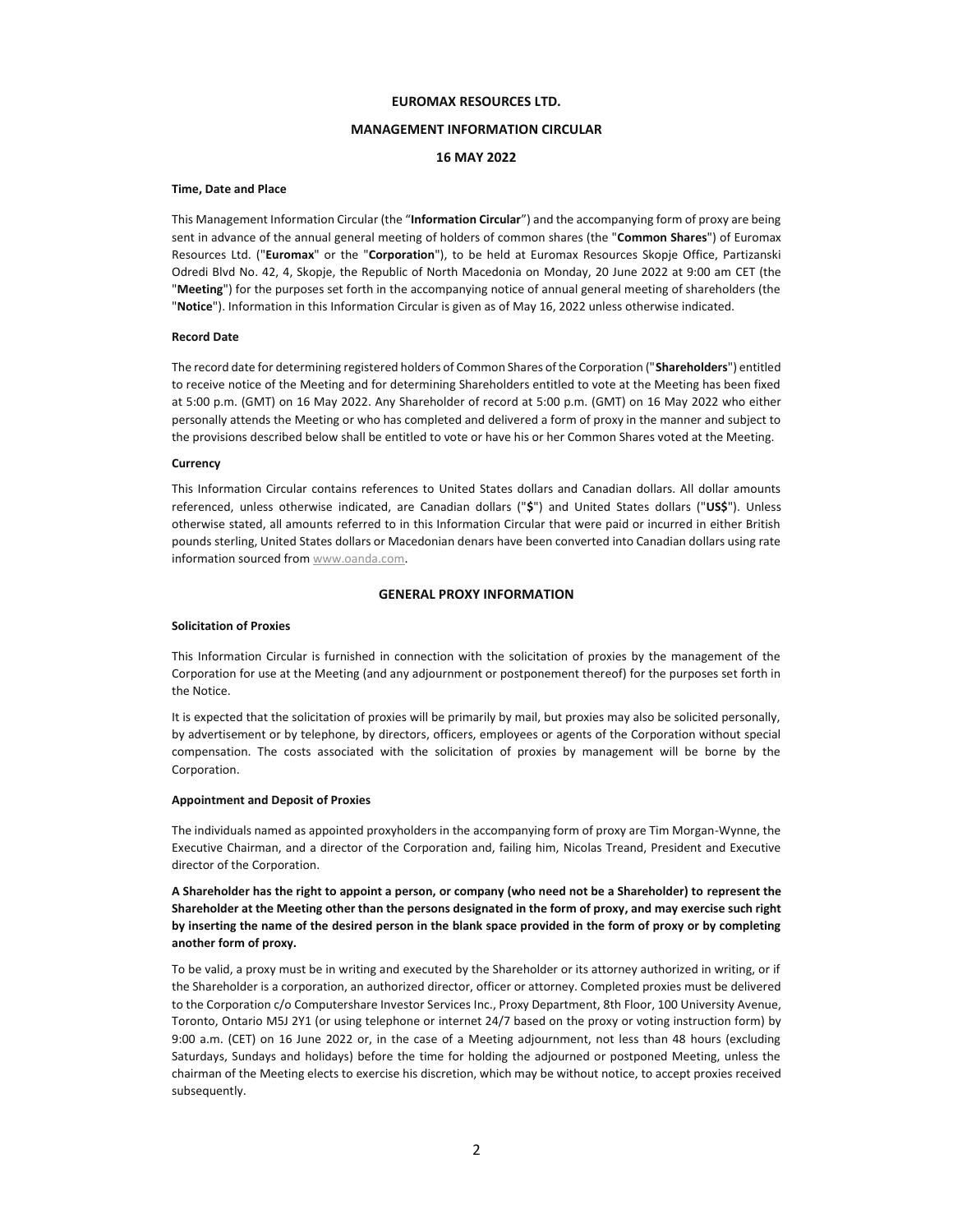

#### **Exercise of Discretion by Proxies**

The Common Shares represented by a properly executed proxy will be voted for or against or will be withheld from voting on each matter referred to in the Notice, in accordance with the instructions of the Shareholder, on any ballot that may be called for. If the Shareholder specifies a choice with respect to any matter, the Common Shares will be voted accordingly. **If a Shareholder does not specify a choice, the Common Shares represented by a proxy given to management proxyholders will be voted in favour of all matters specified in the Notice.**

The form of proxy accompanying this Information Circular also confers discretionary authority upon the proxyholder named therein with respect to any amendments or variations to the matters identified in the Notice and any other matters which may properly come before the Meeting or any postponement or adjournment thereof, in each instance, to the extent permitted by law, whether or not the amendment or variation or other matter that comes before the Meeting is contested. In the event that amendments or variations to matters identified in the Notice are properly brought before the Meeting, it is the intention of the persons designated in the accompanying form of proxy to vote in accordance with their best judgment on such matter or business. At the time of printing of this Information Circular, management of the Corporation is not aware of any such amendment, variation or other matter which may be presented at the Meeting.

#### **Revocation of Proxies**

A proxy may be revoked by: (a) completing a proxy bearing a later date and returning it to Computershare Investor Services Inc. to arrive by 9:00 a.m. (CET) on 16 May 2022 or, in the case of a Meeting adjournment, not less than 48 hours (excluding Saturdays, Sundays and holidays) before the time for holding the adjourned or postponed Meeting; or (b) by depositing a written instrument executed by the Shareholder, by the Shareholder's attorney authorized in writing or, if the Shareholder is a corporation, by an authorized director, officer or attorney of the corporation: (i) to the Corporation's registered office at 400-725 Granville Street, Vancouver, British Columbia, Canada V7Y 1G5 at any time up to 5:00 p.m. (Vancouver time) on the last business day preceding the date of the Meeting or any adjournment or postponement thereof; or (ii) with the chairman of the Meeting on the date of the Meeting or any adjournment thereof before the taking of any vote in respect of which the proxy is to be used; or (c) in any other manner permitted by law. A revocation of a proxy does not affect any matter on which a vote has been taken prior to the revocation.

#### **Information for Non-Registered (Beneficial) Owners of Common Shares**

The Common Shares owned by many Shareholders are not registered on the records of the Corporation in their own names. Rather, such Common Shares are registered in the name of a securities dealer, bank or other intermediary, or in the name of a clearing agency (referred to in this Information Circular as "**Intermediaries**"). Shareholders who do not hold their Common Shares in their own names (referred to in this Information Circular as "**non-registered owners**") should note that only registered Shareholders or duly appointed proxyholders are permitted to vote at the Meeting. A non-registered owner cannot be recognized at the Meeting for the purposes of voting his or her Common Shares unless such holder is appointed by the applicable Intermediary as a proxyholder.

Non-registered owners who have not objected to their Intermediary disclosing certain ownership information about themselves to the Corporation are referred to as non-objecting beneficial owners ("**NOBOs**"). Those nonregistered owners who have objected to their Intermediary disclosing ownership information about themselves to the Corporation are referred to as objecting beneficial owners ("**OBOs**").

The Corporation will pay for an Intermediary to deliver the Meeting materials to OBOs, including a VIF (as defined below). The Corporation will not rely on the notice and access delivery procedures outlined in National Instrument 54-101 – Communications with Beneficial Owners of Securities of a Reporting Issuer to distribute copies of proxyrelated materials in connection with the Meeting.

Meeting materials sent to NOBOs will be accompanied by a request for voting instructions ("**VIF**"). This form is provided instead of a proxy. By returning the VIF in accordance with the instructions noted on it, a non-registered owner is able to instruct the registered shareholder how to vote on behalf of the non-registered owner. VIFs, whether provided by the Corporation or by an Intermediary, should be completed and returned in accordance with the specific instructions noted on the VIF.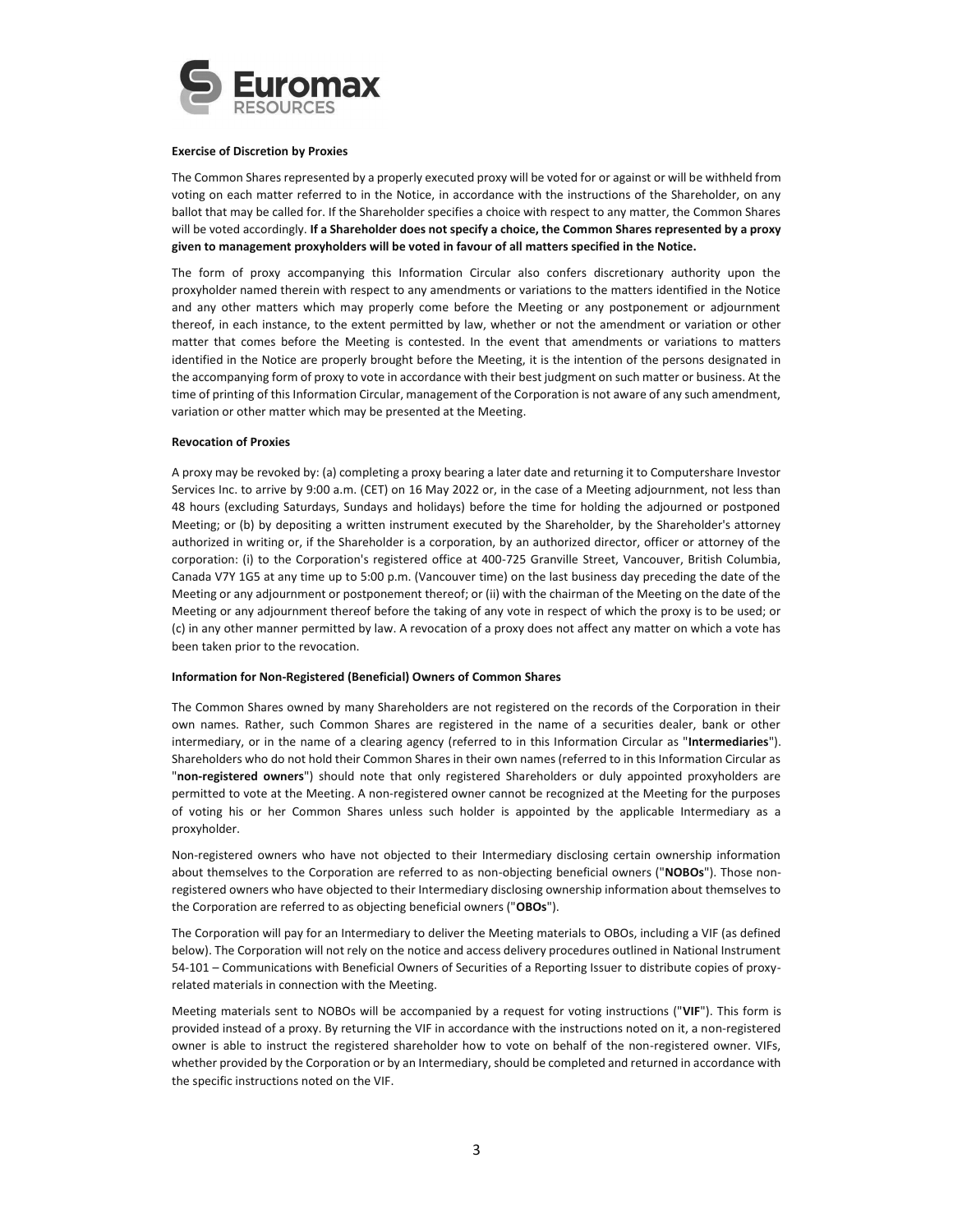

In either case, the purpose of this procedure is to permit non-registered owners to direct the voting of the Common Shares which they beneficially own. If a non-registered owner who receives a VIF wishes to attend the Meeting, then the non-registered owner should appoint him or herself as proxyholder by writing his or her name in the space provided on the VIF and return it in accordance with the instructions noted on it. Do not complete the voting section of the VIF as your vote will be taken at the Meeting.

# **IF YOU ARE A NON-REGISTERED OWNER AND WISH TO VOTE IN PERSON AT THE MEETING, PLEASE REFER TO THE INSTRUCTIONS SET OUT ON THE "REQUEST FOR VOTING INSTRUCTIONS" (VIF) THAT ACCOMPANIES THIS INFORMATION CIRCULAR.**

#### **Voting Securities and Principal Holders of Voting Securities**

As of 16 May 2022, there were 353,421,200 fully paid and non-assessable Common Shares of the Corporation issued and outstanding, each carrying the right to one vote. The Corporation has no other classes of voting securities.

To the knowledge of the directors and executive officers of the Corporation, as at the date hereof, no person or company beneficially owns, or controls or directs, directly or indirectly, more than 10% of the outstanding Common Shares of the Corporation except as follows:

| Name                                           | <b>Number of Common Shares</b> | <b>Percentage of Common Shares</b><br>Outstanding |  |
|------------------------------------------------|--------------------------------|---------------------------------------------------|--|
| Galena Resource Equities Limited<br>("Galena") | 191.610.952                    | 54.22%                                            |  |

Notes:

1. An entity controlled by Galena Asset Management S.A., which is an affiliate of the Trafigura Group.

## **BUSINESS OF THE MEETING**

#### **Financial Statements**

The audited consolidated financial statements of the Corporation for the year ended 31 December 2021 and the report of the auditors thereon will be presented at the Meeting.

## **Fixing the Number of Directors and Election of Directors**

Pursuant to the Corporation's articles of amalgamation (the "**Articles**"), the number of directors may be fixed or changed by ordinary resolution, subject to a limited right of the board of directors of the Corporation (the "**Board**") to increase the number of directors between shareholder meetings. At the Meeting, shareholder approval will be sought by way of an ordinary resolution to fix the number of directors of the Corporation at seven (7). **The management proxyholders named in the accompanying form of proxy intend to vote FOR fixing the number of directors at seven**.

The term of office of each of the present directors expires at the Meeting. **Each of the persons whose name appears below will be presented at the Meeting as management's nominees for election as a director of the Corporation and the management proxyholders named in the accompanying form of proxy intend to vote FOR the election of these nominees**. Management does not expect that any of these nominees will be unable to act. The directors of the Corporation are elected to serve until the next annual general meeting of the Shareholders of the Corporation or until their successors are appointed unless they cease to hold office sooner.

The following table sets out the names and positions of the proposed nominees for election as directors, the province and country in which each is resident, their principal occupations, the period of time for which each has served as a director of the Corporation, and the number of Common Shares of the Corporation beneficially owned, or controlled or directed, directly or indirectly, by each as of the date of the Information Circular. This information concerning respective nominees has been furnished by them.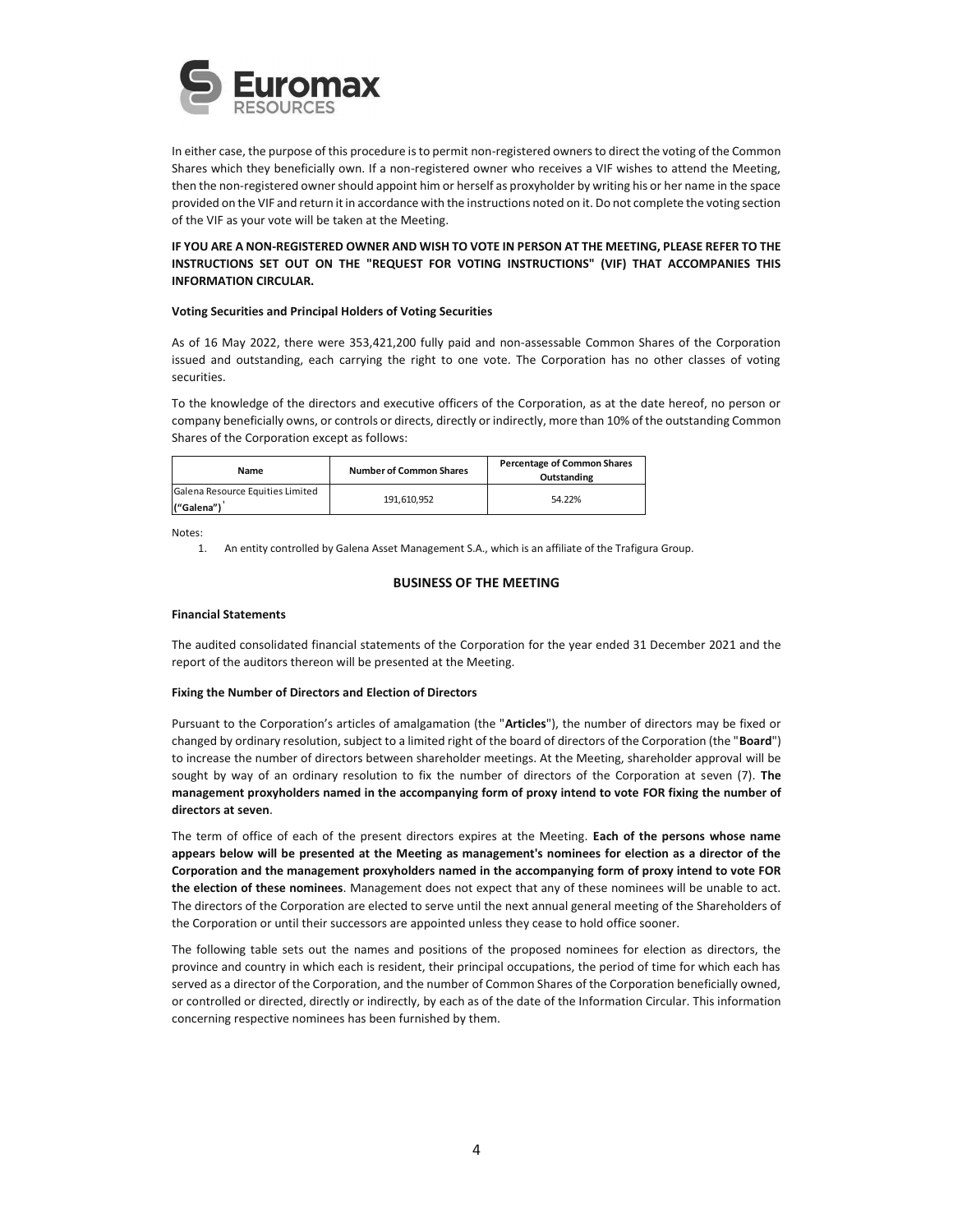

| Name, Jurisdiction of Residence<br>and Position                                                    | <b>Director Since</b> | Principal Occupation and, if not a previously<br>elected Director, Occupation during the past 5<br>years                                                                                                     | <b>Common Shares beneficially</b><br>owned, or controlled or<br>directed, directly or indirectly |
|----------------------------------------------------------------------------------------------------|-----------------------|--------------------------------------------------------------------------------------------------------------------------------------------------------------------------------------------------------------|--------------------------------------------------------------------------------------------------|
| Tim Morgan-Wynne <sup>(2)</sup><br><b>Executive Chairman</b><br>London, England                    | 14 June 2012          | Executive Chairman of the Corporation                                                                                                                                                                        | 1,209,606                                                                                        |
| Martyn Konig <sup>(1)(2)</sup><br>Non-Executive Director<br>Jersey, Channel Islands                | 22 May 2012           | Non-executive director of the Corporation;<br>Non-Executive Chairman of Nyrstar NV; Non-<br><b>Executive Director of Chambers Waste</b><br>Management Plc; Non-executive Director of<br>Chambers Runfold Plc | 11, 105, 645                                                                                     |
| Stanislay Delchey <sup>(1)(4)</sup><br>Non-Executive Director<br>Sofia, Bulgaria                   | 18 September 2020     | Non-executive director of the Corporation;<br>Deputy Finance Director in Geotechmin OOD<br>and Director in Geotechmin Services EOOD                                                                          |                                                                                                  |
| James Burke (1) (2) (4)<br>Non-Executive Director<br>Geneva, Switzerland                           | 28 June 2018          | Non-executive director of the Corporation;<br>Manager of Investments and M&A Division at<br>Trafigura Pte Ltd and Independent Director of<br>Cadillac Ventures Inc.                                          |                                                                                                  |
| Nicolas Treand <sup>(4)</sup><br><b>President and Executive</b><br>Director<br>Geneva, Switzerland | 17 April 2019         | President and Executive Director of the<br>Corporation; Manager of Investments and<br>M&A, family office and asset management                                                                                |                                                                                                  |
| Ivan Vutov <sup>(4)</sup><br>Non-Executive Director<br>Geneva, Switzerland                         | 20 June 2019          | Non-executive director of the Corporation;<br>Chairman of Board of Directors of Geotrading<br>AD, Vice President of Geotechmin OOD                                                                           |                                                                                                  |
| Patrick Forward <sup>(3</sup><br><b>Executive Director</b><br>London, England                      | 01 October 2021       | Non-executive director of the Corporation;<br>previously served as Chief Operating Officer of<br>the Corporation from November 2012                                                                          | 883,296                                                                                          |

Notes:

- 1. Member of the Audit Committee.
- 2. Member of the Compensation Committee.
- 3. Member of the Technical Committee
- 4. Galena Nominee

The Corporation's Audit Committee is currently comprised of: Stanislav Delchev (Chair), Martyn Konig and James Burke, and if they are re-elected, it is expected that they will continue to serve on the Audit Committee.

The Corporation's Compensation Committee is currently comprised of: Martyn Konig (Chair), Tim Morgan-Wynne and James Burke, and if they are re-elected, it is expected that they will continue to serve on the Compensation Committee.

The Corporation's Technical Committee is currently comprised of: Greg Morris (Chair), Patrick Forward and Vladislav Trashliev.

## **Approval of Unallocated Stock Option under Stock Option Plan**

The Corporation grants stock options under its stock option plan, as amended, effective May 19, 2015 (the "**Stock Option Plan**"), to provide an incentive to eligible directors, officers and employees of, and consultants to, the Corporation and its subsidiaries.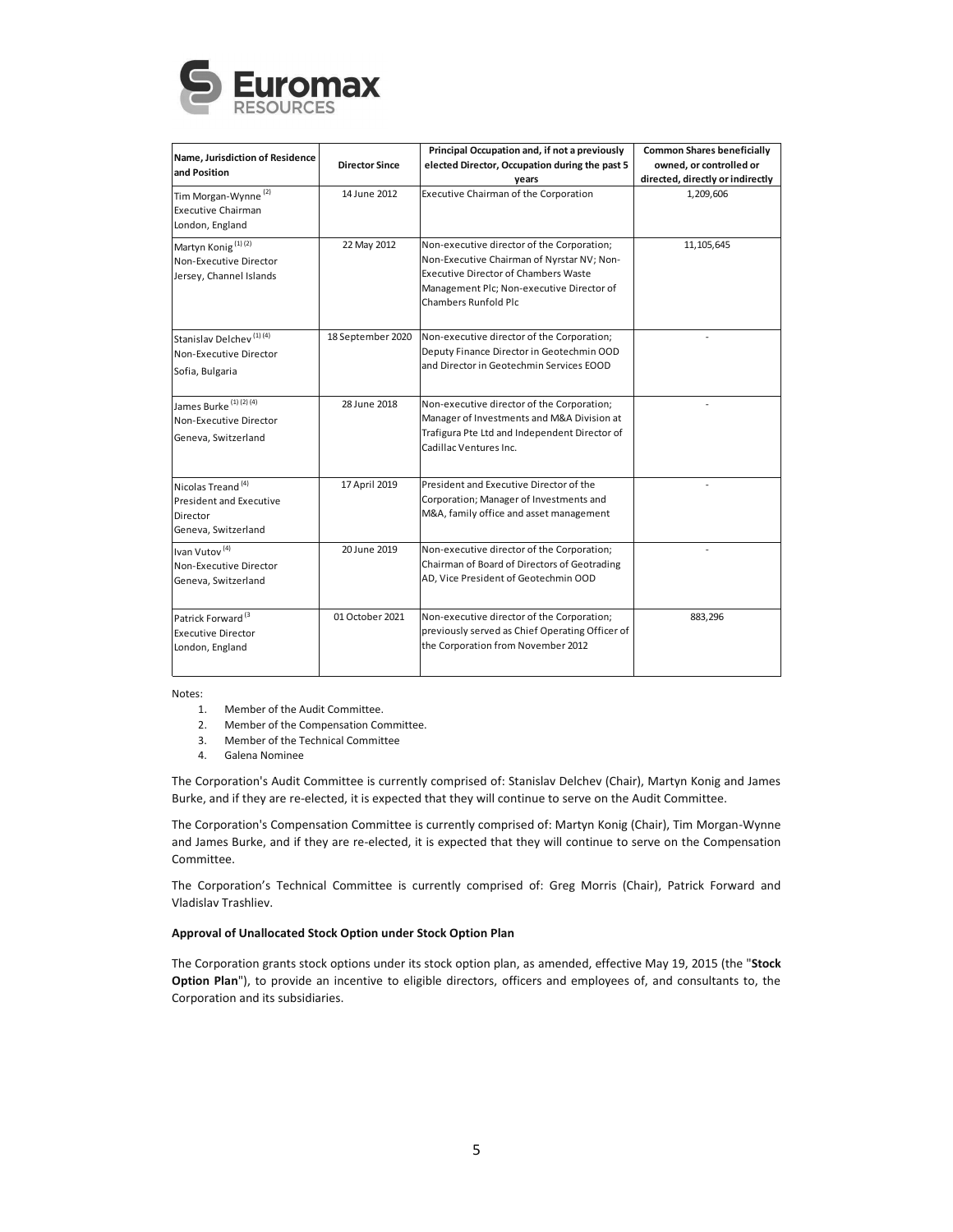

The number of Common Shares issuable under the Stock Option Plan and all of the Corporation's other Share Compensation Arrangements cannot exceed 15% of the number of Common Shares outstanding from time to time. Because the Stock Option Plan does not have a fixed maximum number of Common Shares issuable under it, the rules of the Toronto Stock Exchange require that all unallocated options under the Stock Option Plan be subject to renewal approval by a majority of the Board and Shareholders every three years. The Stock Option Plan was last approved by Shareholders at the annual meeting of Shareholders held on June 20, 2019 (and by the Board prior to that meeting). Accordingly, the unallocated options must be approved by Shareholders at the Meeting. The Board has approved the unallocated options prior to the mailing of this Information Circular.

A summary of the Stock Option Plan is set out below in section "Statement of Executive Compensation". This summary is qualified in its entirety by the full text of the Stock Option Plan which is appended as Schedule "A" to the Information Circular.

As at 16 May 2022 up to 53,013,180 Common Shares are issuable and 8,728,603 options and 2,296,155 restricted share units ("**RSUs**") are outstanding under the Stock Option Plan. Accordingly, an aggregate of 41,988,422 options are unallocated under the stock option plan.

At the Meeting, Shareholders will be asked to consider and, if thought fit, pass a resolution (the "**Stock Option Resolution**") approving the unallocated options under the stock option plan substantially in the following form:

"Resolved, as an ordinary resolution, that:

(i) all unallocated options under the 2015 stock option plan, as amended, of Euromax Resources Ltd. are hereby approved until 20 June 2025, the date that is three years from the date hereof; and

(ii) any one officer or director of the Corporation be and is hereby authorized to execute and deliver all such agreements and documents, whether under the corporate seal or otherwise, and to take all action, as such officer or director shall deem necessary or appropriate to give effect to the foregoing resolutions."

As the Stock Option Plan does not contain an insider participation limit, approval of the Stock Option Resolution must be passed by a majority of the votes cast by disinterested Shareholders thereon at the Meeting, in person or by proxy, and excludes votes attached to Common Shares beneficially owned by insiders of the Corporation to whom options may be granted under the Stock Option Plan and associates thereof. 13,198,547 Common Shares held by directors and executive officers of the Corporation and associates thereof will be excluded.

If the Stock Option Resolution is not so passed, then we will be prohibited from making any further option grants under our stock option plan until such time as the requisite shareholder approval is obtained. Options outstanding immediately prior to the Meeting will not be affected by the results of the vote on the Stock Option Resolution.

**Management of the Corporation and the Board of Directors believes that approval of the unallocated options under our Stock Option Plan is in the best interest of the Corporation and our Shareholders and, accordingly, unanimously recommends that Shareholders vote in favour of the Stock Option Resolution. Unless otherwise instructed, the persons named in the form of proxy enclosed with this Information Circular intend to vote FOR the Stock Option Resolution.** 

#### **Majority Voting Policy**

In a movement aimed at providing the most fair and unbiased election of directors to the Board, the Corporation has adopted a majority voting policy that applies to nominees for election to the Board in uncontested elections. Future nominees for election to the Board will be required to confirm that they will abide by this policy. Applicable laws require that forms of proxy for the election of directors permit a shareholder to vote in favour of, or to withhold from voting, separately for each director nominee. In uncontested elections of directors at duly called meetings of Shareholders, any director nominee who receives a greater number of "Withhold" votes than "For" votes will be considered by the Board not to have received the support of Shareholders, even though duly elected as a matter of corporate law. Such a nominee will be expected to immediately tender his or her resignation to the chairman of the Board. The chairman of the Board will immediately refer the resignation to the directors who did not receive a majority Withhold vote, who shall review the resignations and recommend a course of action to the full Board.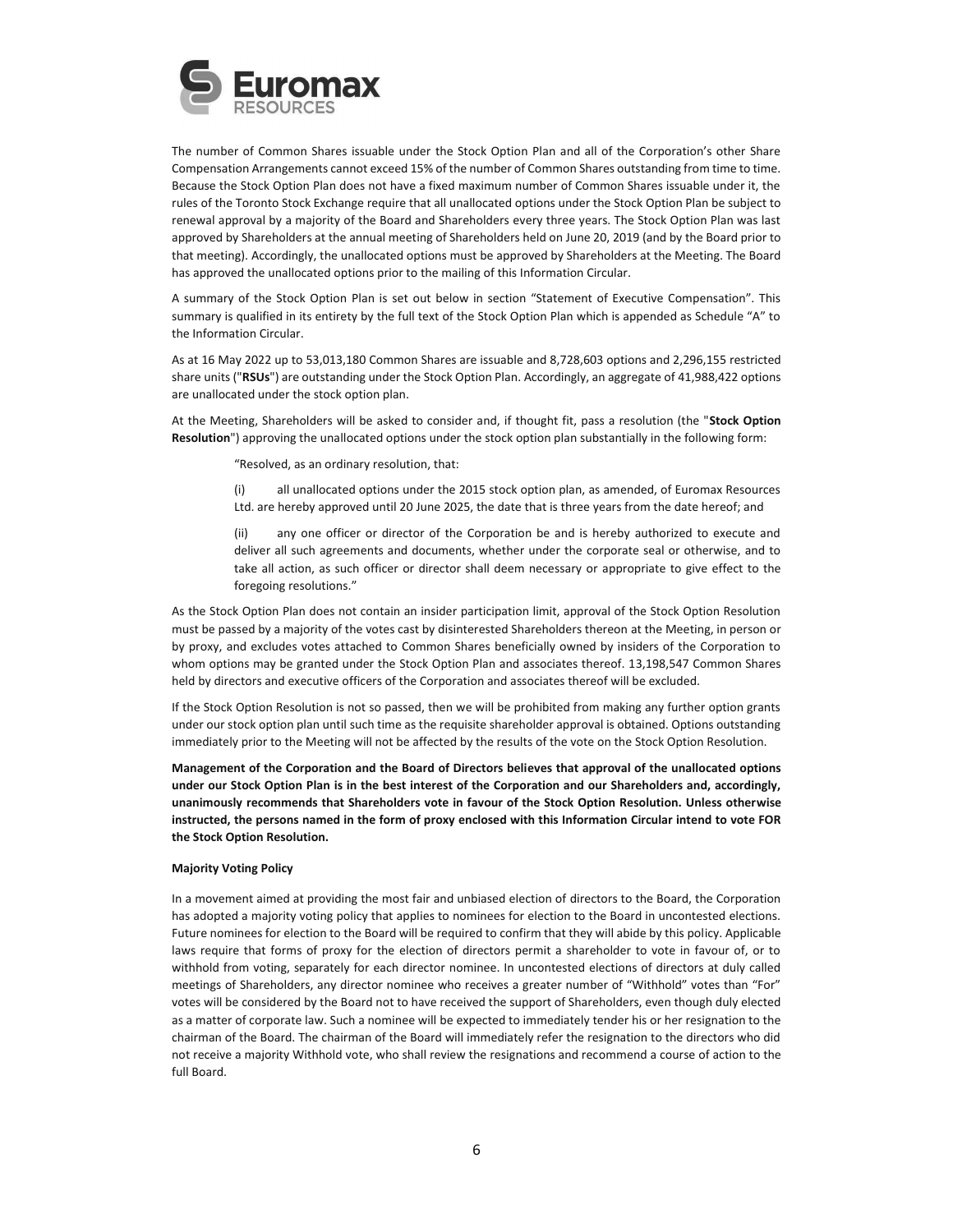

#### **Nomination Rights**

On 9 December 2014 the Corporation entered into an investor rights agreement with EBRD (as amended on May 20, 2016), pursuant to which EBRD is entitled to designate one nominee to be included among the Corporation's nominees for election to the Board at each meeting of Shareholders of the Corporation at which directors of the Corporation are to be elected. This nomination right shall terminate when EBRD is no longer the beneficial owner of Common Shares representing 5% or more of the Corporation's issued and outstanding Common Shares, on a non-diluted basis. In accordance with such nomination right, EBRD has not nominated a director for election at the Meeting.

As long as it owns 5% or more of the issued and outstanding Common Shares, EBRD shall be entitled to appoint an individual to serve as its delegate on the Technical Committee.

EBRD has not appointed an individual to serve as its delegate on the Technical Committee.

On 29 April 2016 the Corporation entered into a convertible debenture subscription and investor rights agreement with CC Mining S.A. ("**CCM**"), pursuant to which, upon subscription of the convertible loan and for so long as CCM beneficially owns more than 5% of the outstanding Common Shares of the Corporation:

- CCM shall be entitled to nominate a director to the Board (subject to such nominee satisfying the qualification requirements under the Toronto Stock Exchange ("**TSX**") and the Corporation's governing statute and Articles and being approved by the Board and Shareholders of the Corporation); and
- CCM shall also be entitled to appoint a member to the Corporation's Technical Committee to assist in the front-end-engineering design process and the development of the Ilovica-Shtuka Project.

CCM has not nominated a director for election at the Meeting.

On 12 April 2018 the Corporation closed a non-brokered private placement financing (the "**2018 Private Placement**") to Galena Resource Equities Limited ("**Galena**"), an entity controlled by Galena Asset Management S.A. which is an affiliate of the Trafigura Group. In connection with closing of the 2018 Private Placement, the Corporation and Galena entered into an ancillary rights agreement dated April 10, 2018, which provided Galena with the right to nominate two members of the Board until such time as it no longer holds greater than 10% of the Corporation's issued and outstanding Common Shares (the "**Ancillary Rights Agreement**").

On May 13, 2019, the Corporation closed a non-brokered private placement financing (the "**2019 Private Placement**") to Galena followed by an amendment of the Ancillary Rights Agreement (the "**Amended Ancillary Rights Agreement**") to provide Galena with the right to nominate two additional directors to the Board (for four directors in total) until such time as Galena (collectively with its affiliates) no longer holds greater than 20% of the Corporation's issued and outstanding Common Shares (calculated on a fully diluted basis). If Galena (collectively with its affiliates) holds between 10% and 20% of the Corporation's issued and outstanding Common Shares (calculated on a fully diluted basis), Galena can only nominate two directors to the Board. The Amended Ancillary Rights Agreement provides that the Board shall consist of eight directors should Galena hold greater than 10% and less than 55% of the Corporation's issued and outstanding Common Shares (calculated on a fully diluted basis). In the event that Galena (collectively with its affiliates) holds greater than 55% of the Corporation's issued and outstanding Common Shares (calculated on a fully diluted basis), Galena will have the right to nominate an additional director to the Board (for five directors in total), increasing the total number of Board members to nine.

In accordance with such nomination right, Mr. James Burke, Mr. Nicolas Treand, Mr. Ivan Vutov and Mr. Stanislav Delchev have been included in the management slate of director nominees for election at the Meeting as the designated nominees of Galena.

As long as it holds greater than 10% of the Corporation's issued and outstanding Common Shares, Galena will have the right to nominate two members of the Corporation's Technical Committee. At present, Greg Morris and Vladislav Trashliev are serving as Galena's representatives at the Technical Committee.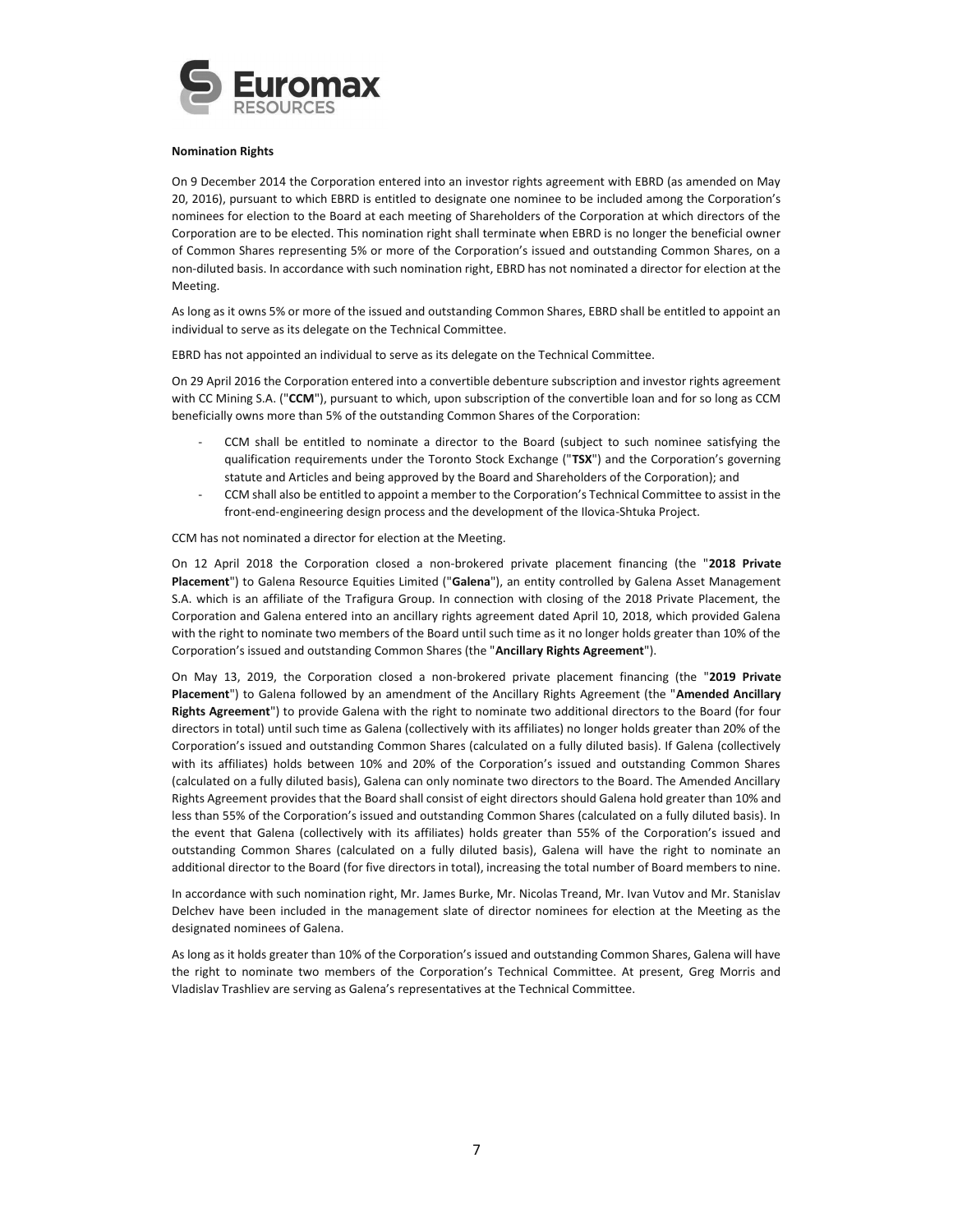

## **Cease Trade Orders, Bankruptcies, Penalties and Sanctions**

To the Corporation's knowledge, no proposed director of the Corporation is, as at the date of the Information Circular, or has been, within 10 years prior to the date of this Information Circular, a director, chief executive officer or chief financial officer of any company (including the Corporation) that:

- i. was the subject of an order that was issued while the proposed director was acting in the capacity as director, chief executive officer or chief financial officer; or
- ii. was subject to an order that was issued after the proposed director ceased to be a director, chief executive officer, chief financial officer of the company being the subject of such order and which resulted from an event that occurred while that person was acting in the capacity as director, chief executive officer or chief financial officer of that company.

For the purposes of the above, "order" means a cease trade order, an order similar to a cease trade order, or an order that denied the relevant company access to any exemption under securities regulation, in each case, that was in effect for a period of more than 30 days.

To the Corporation's knowledge, no proposed director of the Corporation is, as at the date of the Information Circular, or has been within 10 years before the date of the Information Circular, a director or executive officer of any company (including the Corporation) that, while that person was acting in that capacity, or within a year of that person ceasing to act in that capacity, became bankrupt, made a proposal under any legislation relating to bankruptcy or insolvency or was subject to or instituted any proceedings, arrangement or compromise with creditors or had a receiver, receiver manager or trustee appointed to hold its assets.

To the Corporation's knowledge, no proposed director of the Corporation has, within the 10 years before the date of the Information Circular, become bankrupt, made a proposal under any legislation relating to bankruptcy or insolvency, or become subject to or instituted any proceedings, arrangement or compromise with creditors, or had a receiver, receiver manager or trustee appointed to hold the assets of the proposed director.

No proposed director of the Corporation has been subject to:

- I. any penalties or sanctions imposed by a court relating to securities legislation or by a securities regulatory authority or has entered into a settlement agreement with a securities regulatory authority, or
- II. any penalties or sanctions imposed by a court or regulatory body that would likely be considered important to a reasonable security holder in deciding whether to vote for that proposed director.

#### **Appointment of Auditors**

Management recommends that Shareholders re-appoint BDO LLP as auditors of the Corporation, to hold office until the next annual general meeting of Shareholders, and to authorize the directors to fix their remuneration. BDO LLP has been the Corporation's auditor since December 2018. The management proxyholders named in the accompanying form of proxy intend to vote in favour of the re-appointment of BDO LLP and authorizing the directors to fix their remuneration.

**Absent contrary instructions, proxies given pursuant to this solicitation by the management of the Corporation will be voted FOR the appointment of BDO LLP as the auditors of the Corporation to hold office until the next annual general meeting of Shareholders or until a successor is appointed and the authorization of the directors to fix the remuneration of the auditor.**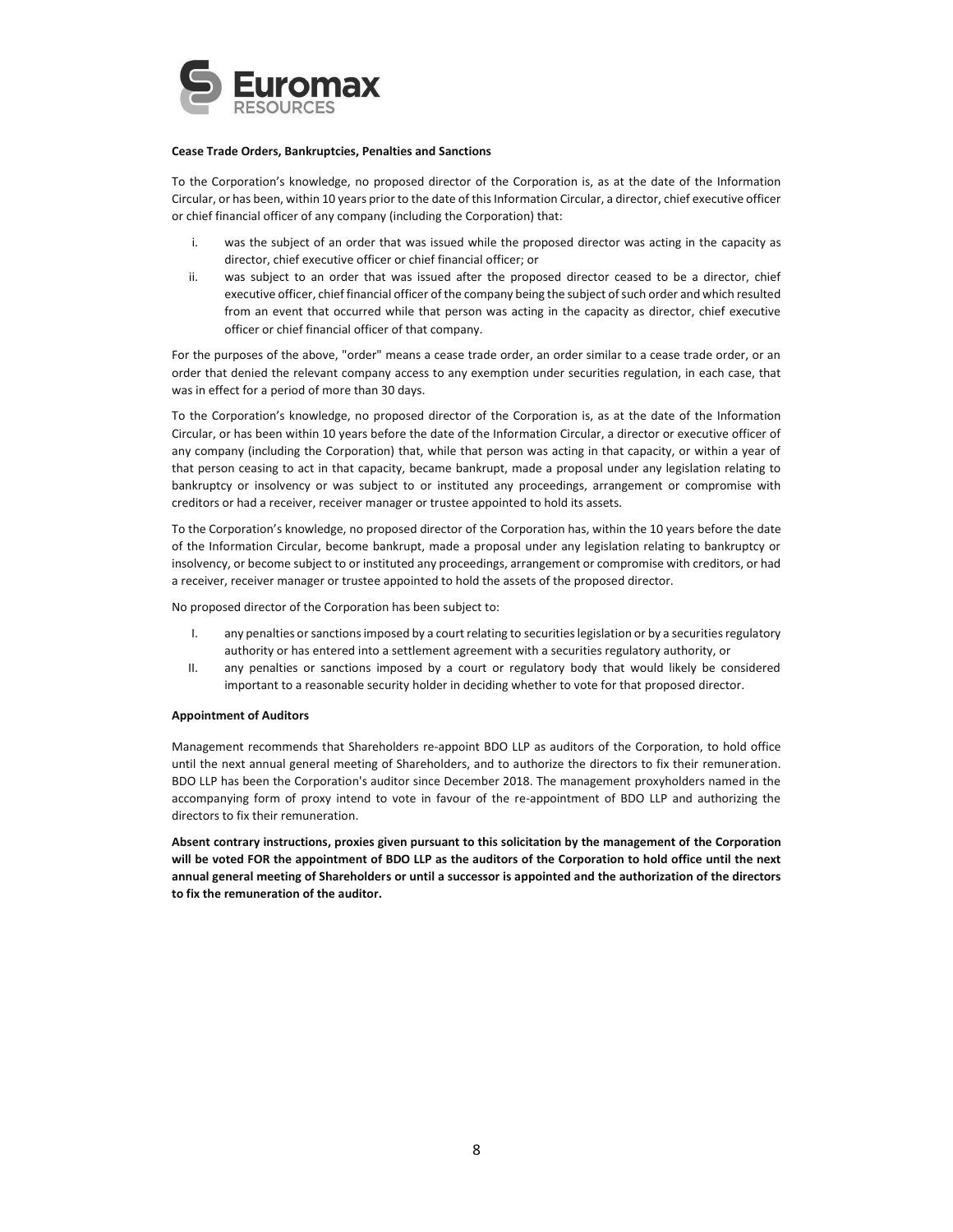

## **STATEMENT OF EXECUTIVE COMPENSATION**

#### **Introduction**

In the following pages we describe the Corporation's policies and practices in respect to the compensation of senior executives, the role and structure of the Compensation Committee in this process, and the detailed disclosure of the remuneration of the Named Executive Officers (each a "**NEO**"). For the purposes of Form 51-102F6 of National Instrument 51-102 – Continuous Disclosure Obligations, the Corporation's NEOs during the financial year ended 31 December 2021 were:

- Tim Morgan-Wynne, Executive Chairman;
- Nicolas Treand, President & Executive Director;
- Patrick Forward, Director, and served as Chief Operating Officer until 1 October 2021, and
- Nikola Gulev, Chief Financial Officer.

## **Compensation Discussion and Analysis**

The Corporation's Compensation Committee is the committee of the Board that has the primary function of making recommendations to the Board on the compensation, recruitment, retention, termination and incentive policies and procedures for the NEOs of the Corporation and also administering the Corporation's equity based compensation plans.

The Corporation's compensation philosophy is to attract, retain and motivate NEOs of the quality required to manage the Corporation having regard to views of Shareholders to ensure that the Corporation has in place programs to attract and develop management of the highest calibre. Additionally, the Corporation ensures that the compensation it pays is competitive and affordable as an element of the Corporation's overall cost of doing business, and that it appropriately rewards performance and acts as an incentive to achieve long term success.

Another important principle of the Corporation's compensation philosophy is to align NEO compensation with shareholder interests, which specifically is to maximise long term shareholder value. In March 2013 the Board approved an executive compensation policy (the "**Executive Compensation Policy**") which aimed to provide structure to the Corporation's compensation and incentive plans. As a result, a new restricted share unit plan (the "**RSU Plan**") was adopted following approval by Shareholders at the Corporation's 2013 annual meeting of Shareholders, as amended at the Corporation's 2015 annual meeting of Shareholders, in addition to the Corporation's existing stock option plan (the "**Option Plan**").

In addition, a deferred phantom unit plan ("**DPU Plan**") was adopted by the Board for the primary purpose of offering an alternative means of compensation to the non-executive directors and to the extent deemed appropriate by the Board, the NEO's.

#### *Compensation Governance and Executive Compensation Policy*

The Corporation's Compensation Committee makes recommendations to the Board with respect to annual salary, bonus, equity based awards and other benefits of its executive management in line with the principles set out in the Corporation's Executive Compensation Policy. In determining compensation each Compensation Committee member's personal experience and knowledge of compensation practices in comparable companies is applied in the context of the Corporation's available cash resources.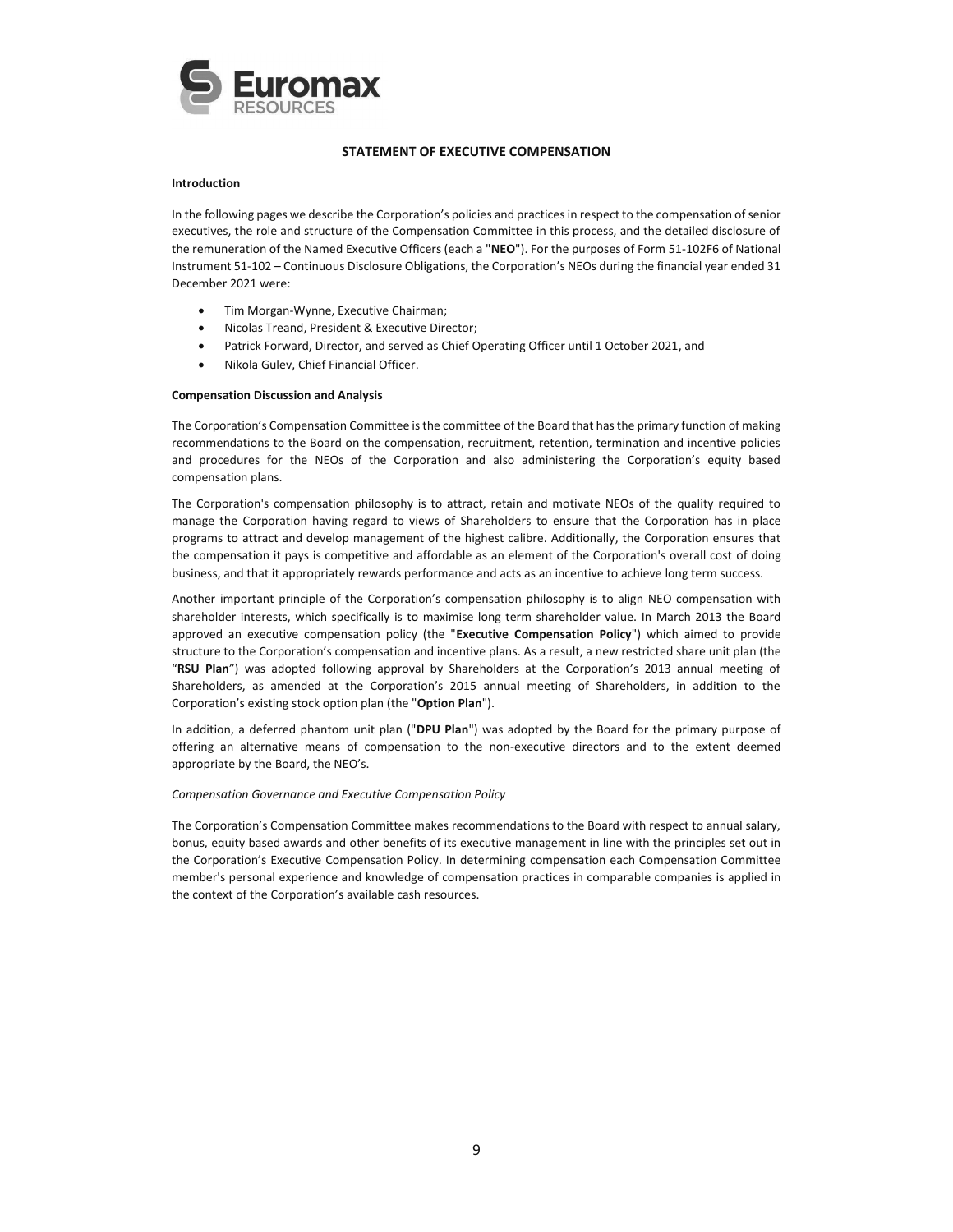

Please refer to the description of the Compensation Committee members under "Statement of Corporate Governance Practices – Compensation Committee" in this Information Circular as it relates to their experiences and qualifications applicable to serving on the Compensation Committee.

The Executive Compensation Policy was designed to reflect the Corporation's new focus on project development with a view to motivating and retaining suitably skilled and experienced senior management to create value for Shareholders. The Executive Compensation Policy is intended to be commensurate with compensation policies of comparable companies whilst endeavouring to adhere to remuneration policy guidelines recommended by best corporate governance practice in Canada and the United Kingdom.

The Executive Compensation Policy includes three basic elements:

- a. Base salary
- b. Short term incentive
- c. Long term incentive

#### *Base salary*

Each NEO's base salary was intended to remunerate the NEO for discharging his or her responsibilities. The amount of the base salary or fee was determined primarily by evaluating the responsibility of the individual and the experience and knowledge of the individual, having regard to the Corporation's understanding of compensation received by executives in similar positions at companies similar to the Corporation. The Corporation's available cash was also taken into consideration when determining the amount of the base salary.

Messrs. Tim Morgan-Wynne and Forward are located in London, United Kingdom and therefore their salaries have been set in consideration of current salary trends in London. On October 1, 2021 Patrick Forward was appointed as a Non Executive Director, stepping down from his day to day duties as a Chief Operating Officer.

Mr. Gulev is located in the Republic of North Macedonia, and therefore his salary has been set in consideration of the current salary trends in the country.

#### *Short Term Incentive*

The annual bonus is a short term incentive designed to reward NEOs for performance during the previous calendar year measured against criteria agreed at or prior to the beginning of that year. The Compensation Committee has discretion to assess performance generally and not solely against previously agreed criteria, particularly if unforeseen events occur during the year. The Compensation Committee has absolute discretion to award annual bonuses entirely in cash or in any proportions of cash and/or RSUs or deferred phantom units ("**DPUs**").

#### *Long Term Incentive*

The Corporation's long term incentive strategy is comprised of the long term incentive plan ("**LTIP**") and the DPU Plan.

#### **LTIP**

The Executive Compensation Policy established the LTIP pursuant to which executives are awarded share options and performance related RSUs which vest over three years. The LTIP aims to achieve the following objectives:

- Align the interests of senior management with the medium to long term interests of Shareholders.
- Link compensation to the performance of the Corporation.
- x Leverage performance through emphasis on variable compensation awarded against defined business goals.
- Align senior management closely with key elements of the Corporation's business strategy.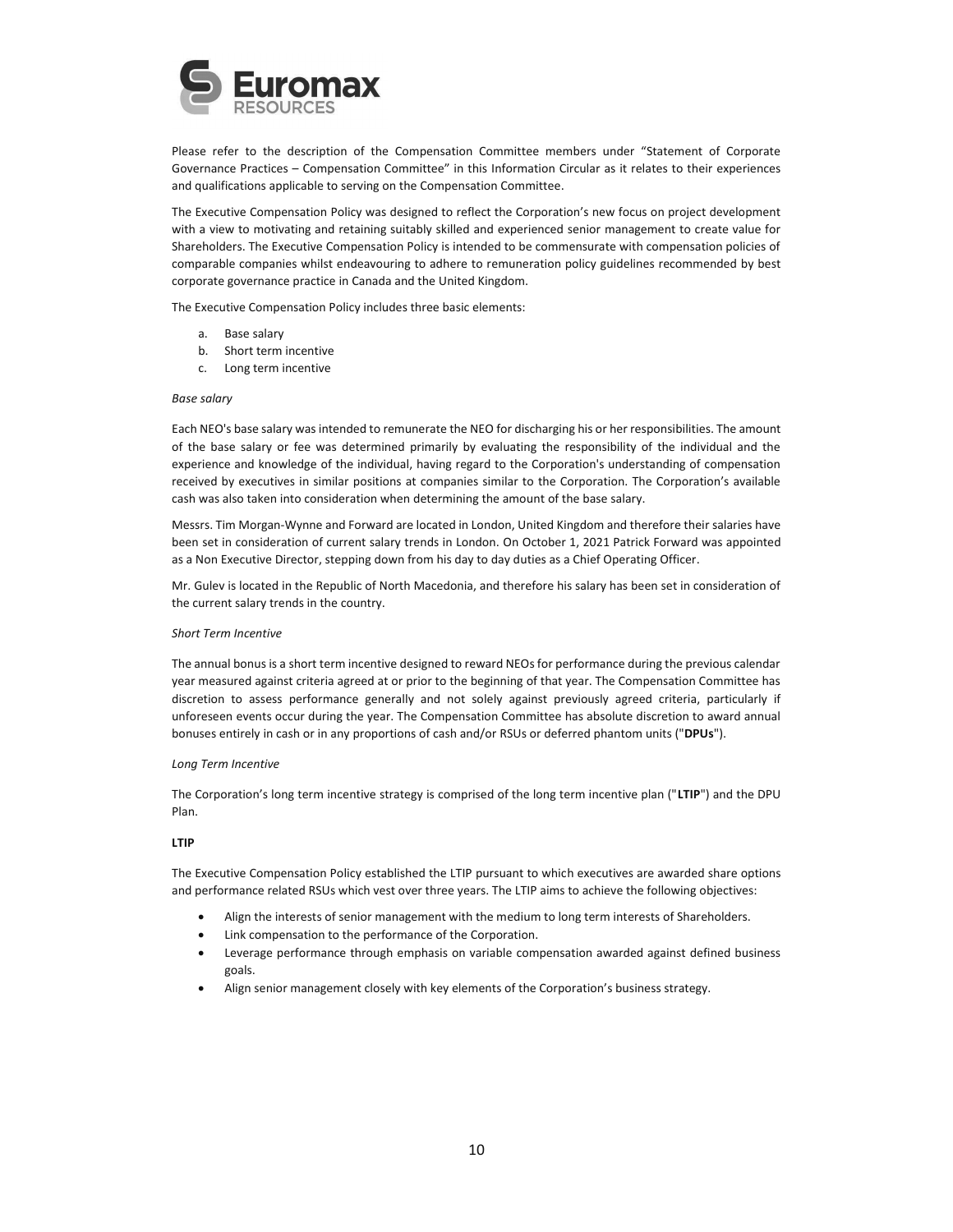

Subject always to the overriding discretion of the Compensation Committee, all awards made under the LTIP will comprise two parts of equal value:

- Options that vest in tranches over a three year period; on the condition of the executive remaining employed and not under notice of termination on the vesting date; and
- RSUs that will vest in tranches over a three year period, and pro-rata according to the Corporation's share price performance measured against the Market Vectors Junior Gold Mines ETF (the "**GDXJ**") calculated over a calendar year.

However, no share options nor RSUs were granted for NEOs for the year ended December 31, 2021.

Vesting of all awards is conditional on the executive remaining employed and not under notice of termination on the vesting date. All awards will be subject to the Compensation Committee having complete discretion to "claw back" the award in the event that it is later discovered that successful performance was based on material misstatement or error.

Awards of options and RSUs for all employees and consultants, including NEOs, are approved by the Board on the recommendation of the Compensation Committee.

#### **Option Plan**

TSX policy requires stock option plans which reserve a maximum of 15% of the issued and outstanding Corporation's Common Shares from time to time, to be approved by Shareholders when instituted, when amended and every three years after institution.

Under the Option Plan directors, executive officers, employees and consultants of the Corporation are eligible to receive share options. The purpose of the Option Plan is to incentivise eligible persons to deliver beneficial services to the Corporation and to align their objectives with Shareholders in maximising long term shareholder value.

The Board has the right to amend any provisions of the Option Plan, which will be subject to any necessary regulatory approval and, if required, Shareholder approval.

The Option Plan is administered by the Compensation Committee, which has the authority to grant options to directors, officers, employees, and consultants. At the time an option is granted, the Compensation Committee will determine the exercise price, which shall not be less than the closing price of the Common Shares of the Corporation traded on the TSX on the day immediately preceding the date of the grant less any discount permitted by the TSX, and any vesting criteria or other restrictions with respect to the exercise of the options. Options granted pursuant to the Option Plan are not transferable or assignable, and the term of any options granted shall not exceed a term of five years. If an optionee ceases to be an eligible person for any reason whatsoever, other than death, each option held by such optionee will cease to be exercisable in a period not exceeding 90 days following termination, or such longer period as the Compensation Committee may determine. However, if the option holder is engaged in investor relations activities the options must cease to be exercisable in a period not exceeding 30 days following termination, or such longer period as the Compensation Committee may determine. If an optionee dies, the legal representative of the optionee may exercise the optionee's option for a period not exceeding one year after the date of the optionee's death.

The maximum number of Common Shares of the Corporation which may be reserved for issuance to any one person under the Option Plan in any 12-month period is 5% of the issued Common Shares of the Corporation (on a nondiluted basis), less the aggregate number of Common Shares reserved for issuance under any other share based compensation arrangement of the Corporation. If the optionee is an insider of the Corporation at the time of any proposed reduction in exercise price of an option, the proposed reduction in the exercise price is subject to the receipt of prior disinterested shareholder approval.

As of 31 December 2021, the Corporation has granted 8,728,603 options (or 2% of outstanding shares), out of which 6,628,603 options have been granted to NEOs (detailed presented below in "Outstanding Option Based and Share based awards"). Considering the maximum aggregate number of Common Shares available for the grant of options under the Option Plan and the RSU Plan, which is equal to 15% of the issued and outstanding Corporation's Common Shares, at 31 December 2021 the Corporation is entitled to grant further 41,716,172 options or RSUs in aggregate, but no more than 6,043,579 RSUs, to NEOs under either the Option Plan or under the RSU Plan.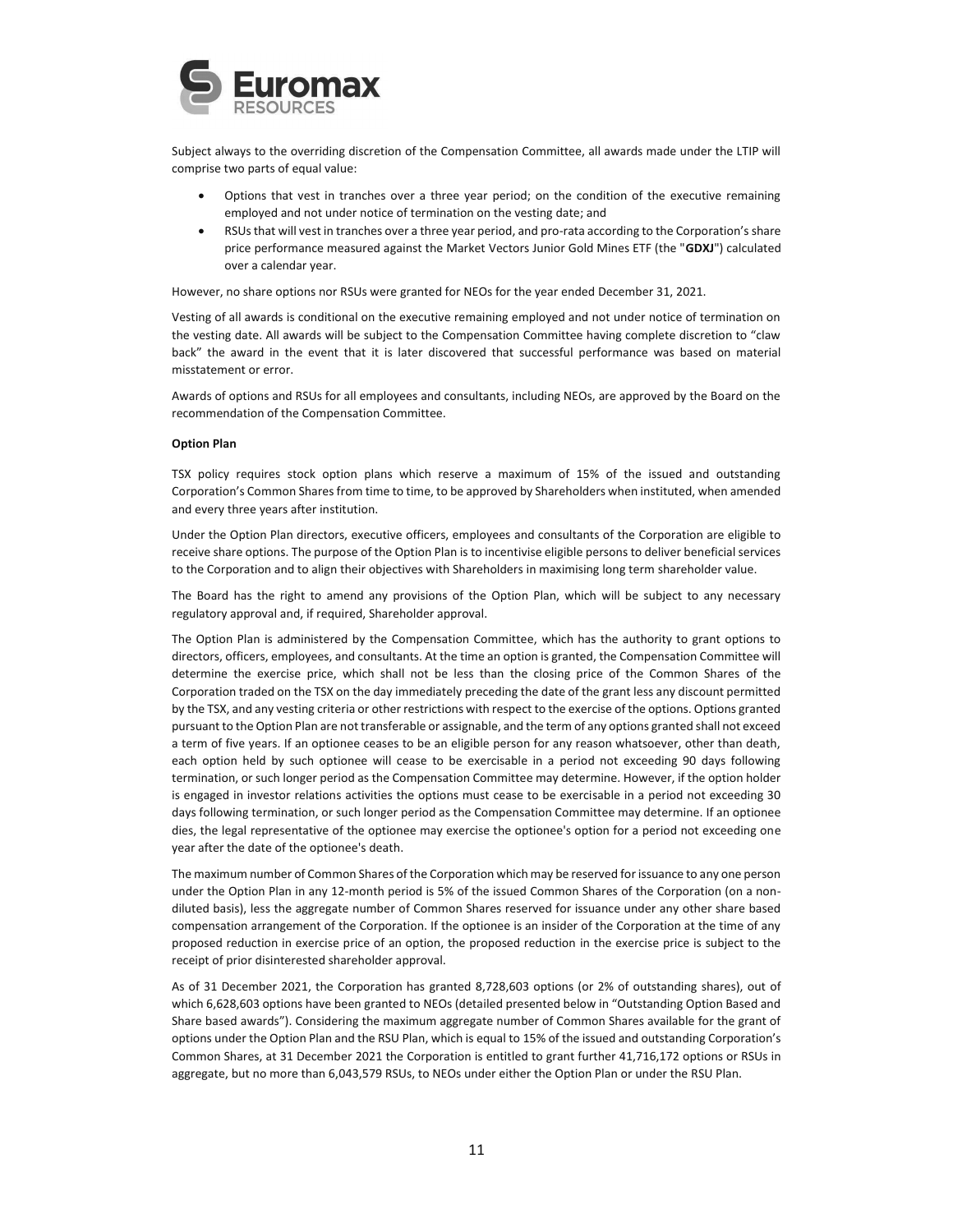

The exercise price of all options granted for NEOs is calculated on the basis of the closing market price of the Corporation's Common Shares on the day prior to grant of the option. Therefore, as options only have value if the market value of the Corporation's Common Shares appreciates over time (detailed presented below in "Summary Compensation Table"), the objective of option grants to executives is to align the interests of the executives directly to the interests of Shareholders while acting as a long term retention and incentive tool.

#### **RSU Plan**

In March 2013 the Corporation adopted the RSU Plan authorizing the Compensation Committee to grant, from time to time, RSUs and RSU JOE Awards (as defined below) to acquire Common Shares of the Corporation to RSU Eligible Persons (as defined below). In May 2015, the Corporation amended the RSU Plan in order to comply with TSX requirements. The purpose of the RSU Plan is to assist and encourage directors, executive officers, employees and consultants of the Corporation to work towards and participate in the growth and development of the Corporation and to provide such persons with the opportunity to acquire an ownership interest in the Corporation. RSUs are "phantom" shares that rise and fall in value based on the value of the Corporation's Common Shares and are redeemed at no cost for a like number of Common Shares on the vesting dates determined by the Compensation Committee when the RSUs are granted. RSU JOE Awards are awards of shares to be jointly owned by an RSU Eligible Person and the trustee of the employees' share trust established by the Corporation (each, an "**RSU JOE Award**"). "**RSU Eligible Person**" means for the purposes of RSUs, at the grant date, directors, officers, employees or consultants of the Corporation, or any related entity or permitted assign of any such person (as such terms are defined in the RSU Plan) and for the purpose of RSU JOE Awards means directors, officers, employees of the Corporation, or any related entity or permitted assign of any such person (as such terms are defined in the RSU Plan), provided that they are not in Canada.

The maximum number of RSUs reserved for issuance under the RSU Plan shall not exceed 7,058,124 Common Shares (or 2% of outstanding Common Shares as of 31 December 2021), subject to certain adjustment under the RSU Plan, provided that the combined number of share options and RSUs in issue does not exceed 15% of the outstanding Common Shares at the time of grant. The maximum number of Common Shares of the Corporation which may be reserved for issuance at any time or granted to insiders, including within a 12-month period, together with any share based compensation arrangement, may not exceed 10% of the issued Common Shares of the Corporation.

The Compensation Committee has the right to amend any provisions of the RSU Plan, which will be subject to any necessary regulatory approval and, if required, shareholder approval.

The vesting criteria for the RSUs is designed so that the value of the RSUs will appreciate or depreciate depending on how well the Corporation's Common Share price performs against its peers and general market conditions that are defined as benchmarks for that. The Compensation Committee has determined the GDXJ to be a relevant benchmark to assess the share price performance. To the extent that the Corporate's share price underperforms the GDXJ the number of RSUs vesting shall reduce on a pro-rata basis. To the extent that the Company's share price outperforms the GDXJ additional RSUs shall be awarded on a proportionate basis.

No later than 30 days following the vesting of RSUs, an equal number of Common Shares will be issued from the treasury of the Corporation.

Considering that all issued RSUs' vesting conditions were met, the Compensation Committee has agreed with RSU Eligible Persons who have RSUs to postpone the vesting of these RSUs to at least 31 December 2022. In return the Corporation agreed that in the event of the termination of the RSU Eligible Person's employment for any reason or death, prior to the postponed vesting date, the RSUs would be vested in full, notwithstanding provisions to the contrary in the RSU Plan.

The table below sets out the maximum number of securities any one person or company is entitled to receive under the RSU Plan and the percentage of the listed issuer's currently outstanding capital represented by these securities.

| <b>NEO Name</b>        | RSUs granted | % of outstanding shares |
|------------------------|--------------|-------------------------|
| <b>Patrick Forward</b> | 1.702.651    | 0.48%                   |

At 31 December 2021, 2,491,155 RSUs were granted (or 1% of outstanding shares), out of which 1,702,651 RSUs have been granted to NEOs (detailed presented below in "Outstanding Option Based and Share based awards").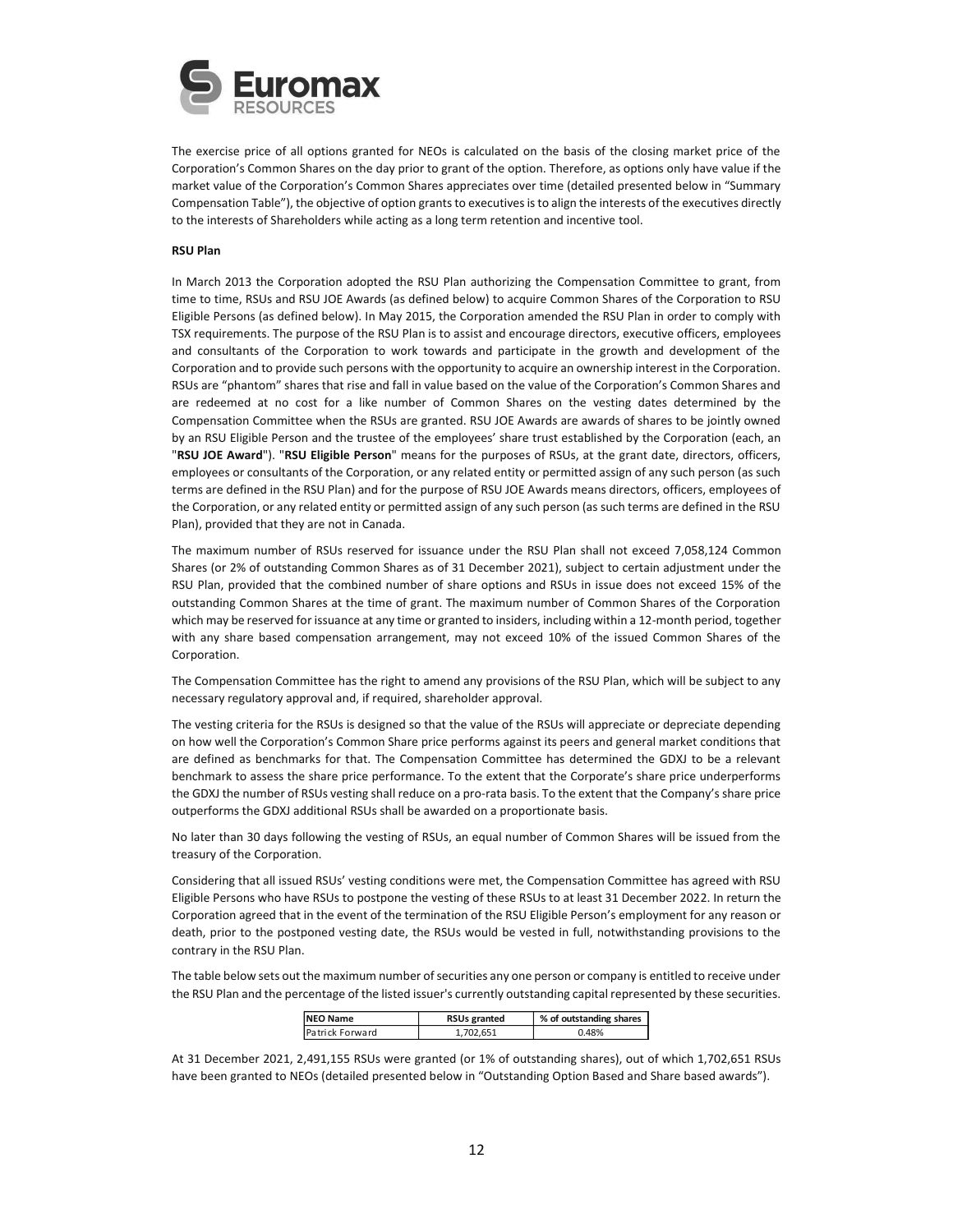

Following the condition that RSUs are redeemed at no cost, the market value of the Corporation's Common Shares represents the value of executives, whereby RSUs, as an incentive tool, is aligning the interests of the executives directly to the interests of Shareholders.

#### **DPU Plan**

In March 2013 the Corporation adopted the DPU Plan authorizing the Compensation Committee to grant, from time to time, DPUs to any DPU Eligible Person (as defined below). The purpose of the DPU Plan is to strengthen the alignment of interests between the directors, officers and Shareholders of the Corporation by permitting directors and certain officers to link at least a portion of annual compensation to the future value of the Common Shares of the Corporation. In addition, the DPU Plan has been adopted for the purpose of advancing the interests of the Corporation through the motivation, attraction and retention of individuals as directors and officers. DPUs are "phantom" units that rise and fall in value based on the value of the Corporation's Common Shares, to be redeemed by the Corporation on a date as provided for in the DPU Plan ("**Redemption Date**"). Under the terms of the DPU Plan, the Redemption Date cannot occur earlier than 90 days following the Separation Date (as defined below) or later than the last business day of the calendar year following the calendar year in which the Separation Date occurs. A "**Separation Date**" is the earliest date that the holder of a DPU ("**DPU Participant**") ceases to be a director, officer or employee of the Corporation or an affiliate of the Corporation (as designated by the Compensation Committee for the purposes of the DPU Plan) ("**Designated Affiliate**"). However, DPUs are not redeemed for actual Common Shares in the Corporation, but instead for a payment of cash by the Corporation to the relevant DPU Participant ("**DPU Payment**") on the Redemption Date. "**DPU Eligible Person**" means, at the effective date of grant any officer or director of the Corporation or of a Designated Affiliate.

Subject to the terms of the DPU Plan, each DPU Participant may elect ("**DPU Election**") to receive up to 100% of the remuneration (including any bonus) ("**Remuneration**") due to him/her, in respect of services that he/she has performed during a six month period, in DPUs. The deadline ("**DPU Election Deadline**") for the DPU Election to be made for (i) services rendered between 1 April and 30 September of a given year shall be 31 March of that year and (ii) for services rendered between 30 September and 31 March shall be 30 September of that previous year. Subject to compliance with any applicable rules of the TSX, the number of DPUs that a DPU Participant is entitled to receive (on the date that an instalment of Remuneration is payable to him/her by the Corporation) ("**DPU Issue Date**") will be equal to the number that results from dividing (a) the dollar value of the portion of the Remuneration that the DPU Participant has elected to receive in DPUs by (b) the volume weighted average trading price of the Common Shares of the Corporation on the TSX for the last five trading days immediately preceding the DPU Issue Date.

Notwithstanding any of the above, the Compensation Committee has the authority to make any special grants of DPUs to any DPU Eligible Person, at any time and attaching any terms or conditions (including in relation to the vesting of such DPUs), as the Compensation Committee shall in its sole discretion deem appropriate.

Each vested DPU held by a DPU Participant who ceases to be a DPU Eligible Person shall be redeemed by the Corporation on the relevant Redemption Date for that DPU Participant, by way of a DPU Payment, less applicable withholding taxes. In respect of each vested DPU to be redeemed, the DPU Payment shall be a cash payment equal to the volume weighted average trading price of the Common Shares of the Corporation on the TSX for the last five trading days immediately preceding the applicable Separation Date.

The DPU Plan shall remain in effect until it is terminated by the Compensation Committee. Notwithstanding termination of the DPU Plan, the Corporation shall redeem all DPUs that are outstanding as at the date of termination, on the applicable Redemption Date for each of the remaining DPU Participants.

Except to the extent that the DPU Plan requires any action or decision to be taken or made by the Compensation Committee as a whole, the DPU Plan shall be administered by either the Board or if the Board so determines by resolution, a committee of the Board (the "**Committee**") comprised of not less than three members. The Committee shall have full discretionary authority to administer the DPU Plan, which shall include the authority to interpret and construe any provision of the DPU Plan and to adopt, amend and rescind such rules and regulations for administering the DPU Plan as the Committee may deem necessary to comply with the requirements of the DPU Plan. This is subject to the fact that certain amendments (including materially increasing the benefits under the DPU Plan) shall only be effective upon such amendment being approved by the Board and, if required, the TSX and any other applicable regulatory authority.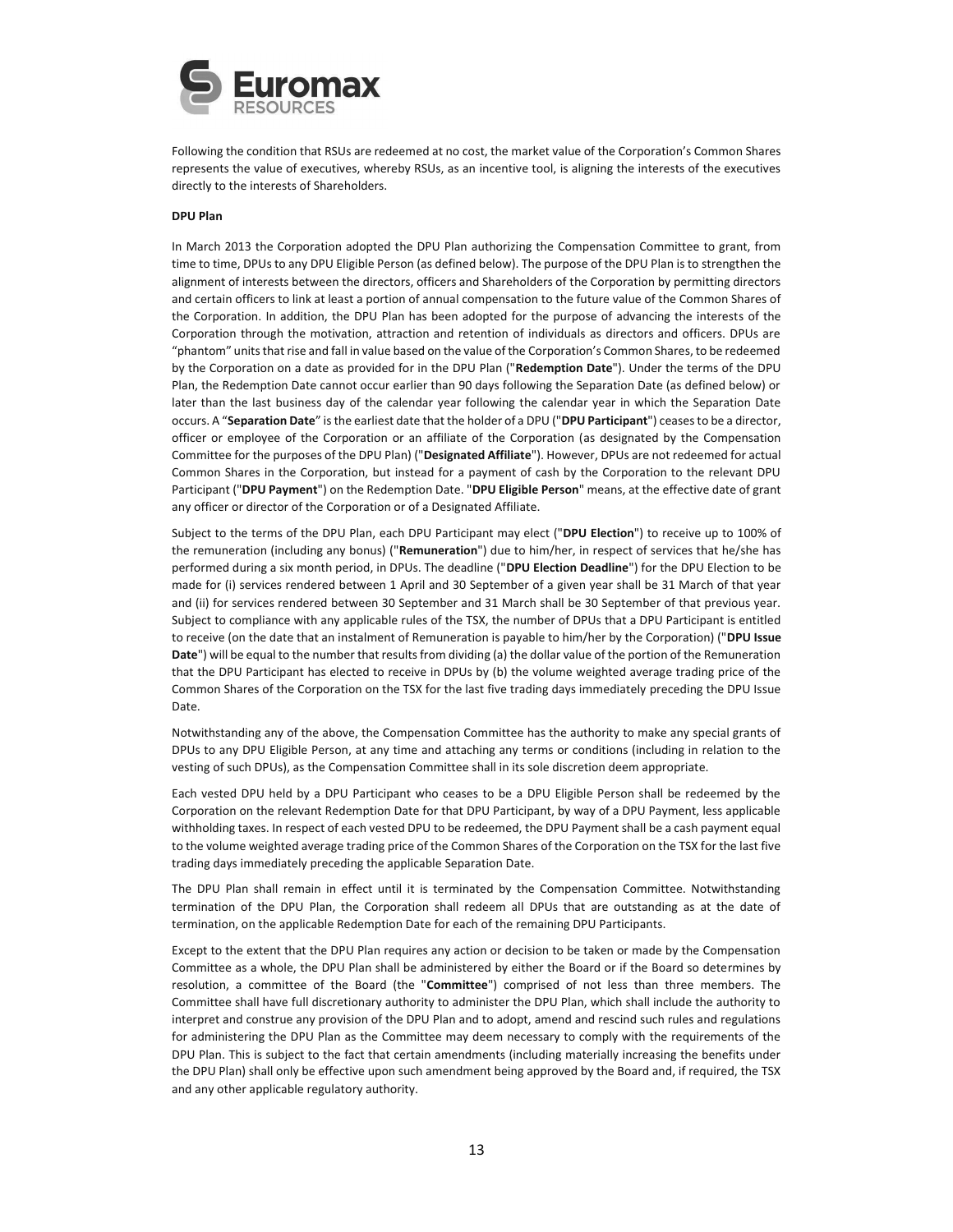

## **Burn Rate**

The annual burn rate for each of the Option Plan and the RSU Plan for the three most recently completed financial years, expressed as a percentage and calculated by dividing the number of awards granted during the financial year by the weighted average number of Common Shares outstanding for the financial year, is set forth in the following table:

| Financial   | <b>Burn Rate</b> |       | Vesting conditions                                                                                                                                                                                                                                                                                                                                                                                                                                                                                                                                                                                                                                                                                                               |                                                                                                                                                                                                                                                                                                                                                                                                                                                                                |
|-------------|------------------|-------|----------------------------------------------------------------------------------------------------------------------------------------------------------------------------------------------------------------------------------------------------------------------------------------------------------------------------------------------------------------------------------------------------------------------------------------------------------------------------------------------------------------------------------------------------------------------------------------------------------------------------------------------------------------------------------------------------------------------------------|--------------------------------------------------------------------------------------------------------------------------------------------------------------------------------------------------------------------------------------------------------------------------------------------------------------------------------------------------------------------------------------------------------------------------------------------------------------------------------|
| Year Ending | Option           | RSU   | Option Plan <sup>2</sup>                                                                                                                                                                                                                                                                                                                                                                                                                                                                                                                                                                                                                                                                                                         | RSU Plan <sup>1</sup>                                                                                                                                                                                                                                                                                                                                                                                                                                                          |
| 31 December | Plan             | Plan  |                                                                                                                                                                                                                                                                                                                                                                                                                                                                                                                                                                                                                                                                                                                                  |                                                                                                                                                                                                                                                                                                                                                                                                                                                                                |
| 2021        | n/a              | 0.08% | No grant of RSUs                                                                                                                                                                                                                                                                                                                                                                                                                                                                                                                                                                                                                                                                                                                 | Granted 273,504 RSUs, out of which 136,752 RSUs vest<br>on the following conditions regarding the Ilovica-<br>Shtuka Project:<br>(i) 13,675 RSUs on approval of the merger of two<br>concessions;<br>(ii) 13,675 RSUs on approval of the Environmental<br>Impact Assessment Study;<br>(iii) 82,052 RSUs on approval of the Exploitation<br>Permit;<br>(iv) 13,675 on approval of the Construction Permit;<br>(v) 13,675 on approval of the Integral Local Ecological<br>Permit |
| 2020        | 1.90%            | n/a   | Total granted 6,421,670 share options that vest on the<br>following conditions regarding the Ilovica-Shtuka<br>Project:<br>(i) 642,165 options on approval of the merger of two<br>concessions:<br>(ii) 642,165 options on approval of the Environmental<br>Impact Assessment Study;<br>(iii) 4,387,340 options on approval of the Exploitation<br>Permit;<br>(iv) 375,000 options on approval of the Construction<br>Permit; and<br>(v) 375,000 options on approval of the Integral Local<br>Ecological Permit.<br>1,761,670 share options of these options are also<br>conditioned if share purchase warrants <sup>3</sup> are exercised<br>and loans and debenture from EBRD and CCM are<br>converted into the Common Shares. | No grant of RSUs                                                                                                                                                                                                                                                                                                                                                                                                                                                               |
| 2019        | 0.90%            | 0.20% | Total granted 2,825,000 share options, out of which<br>2,700,000 fully vested share options granted as<br>replacement of existing 5,400,000, while remaining<br>125,000 share options granted as compensation to the<br>Chairman of the Corporation vests over 3 years.                                                                                                                                                                                                                                                                                                                                                                                                                                                          | All 537,765 RSUs granted as replacement of 537,765<br>DPUs, and all exercised into 537,765 Common Shares                                                                                                                                                                                                                                                                                                                                                                       |

Notes:

- 1. As explained in the RSU Plan above, the Compensation Committee has agreed with RSU Eligible Person who has 1,702,651 RSUs to postpone the vesting of these RSUs to at least 31 December 2022. In return the Corporation agreed that in the event of the termination of the RSU Eligible Person's employment for any reason or death, prior to the postponed vesting date, the RSUs would be vested in full.
- 2. Options granted pursuant to the Option Plan are not transferable or assignable, and the term of any options granted shall not exceed a term of five years
- 3. All share purchase warrants that were outstanding at December 31, 2020, expired in the year ended December 31, 2021, and therefore 868,067 share options (out of these total 6,421,670 issued in 2020) that were conditioned with these expired share purchase warrants were cancelled.

#### **Risk Management**

The Board reviews at least once annually the risks, if any, associated with the Corporation's compensation policies and practices. To date, the Board has not identified any risks that would be likely to have a material adverse effect on the Corporation.

## **Hedging of Economic Risks in the Corporation's Securities**

The Corporation has not adopted a policy forbidding directors or officers from purchasing financial instruments that are designed to hedge or offset a decrease in market value of the Corporation's securities granted as compensation or held, directly or indirectly, by directors or officers. The Corporation is not, however, aware of any directors or officers having entered into this type of transaction.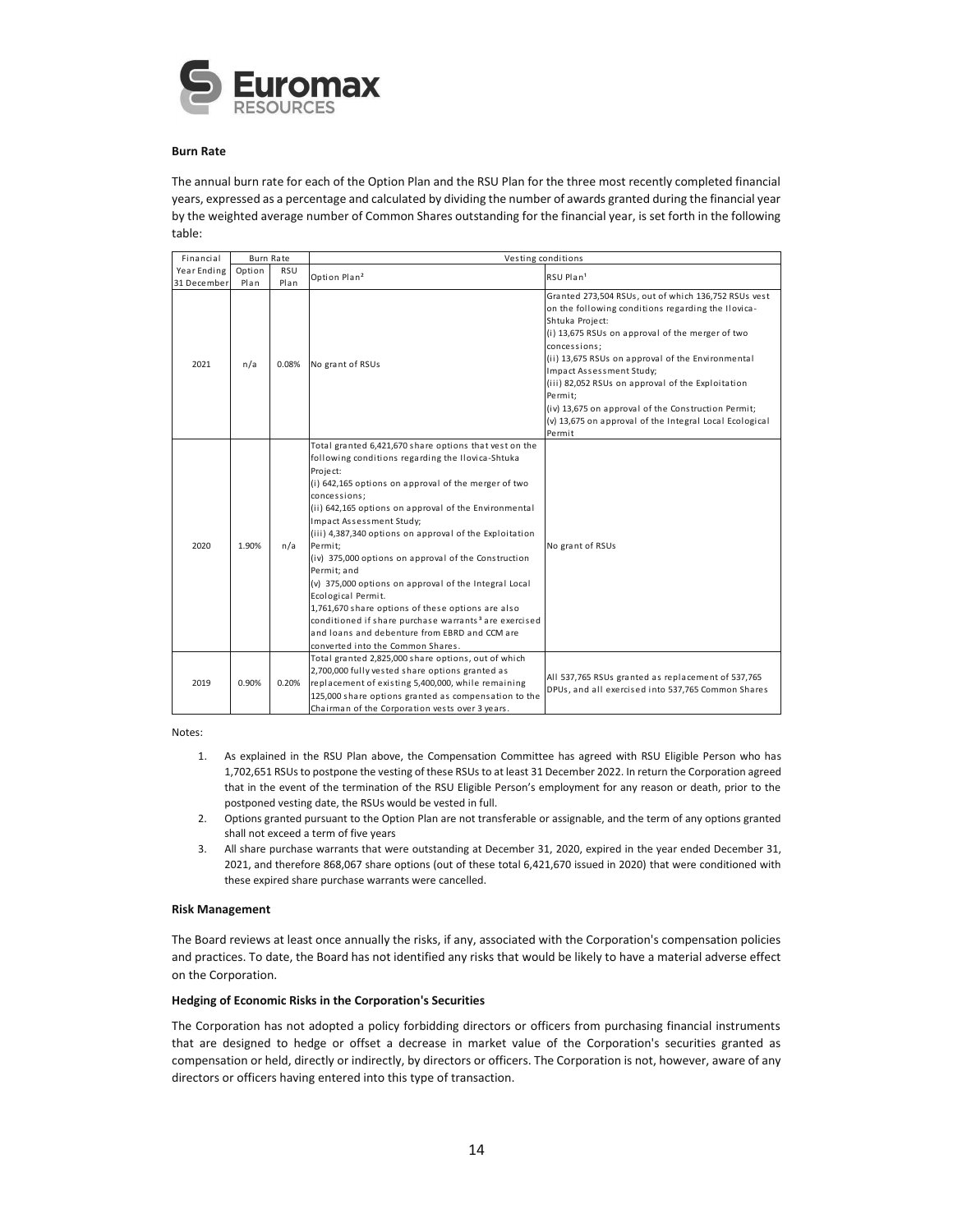

#### **Performance Graphs**



The Performance graph compares the yearly percentage change in the cumulative total shareholder return on the TSX for \$100 invested in Euromax's Common Shares on 1 January 2017 against the cumulative total shareholder return of the GDXJ for five most recently completed financial years.

As illustrated above, the Corporation's Common Shares underperformed in in previous five years, and therefore no compensation to executive officers were provided under this benchmark index from 1 January 2017. The GDXJ is considered by the Corporation to be the most relevant benchmark index to assess the Corporation's share price performance.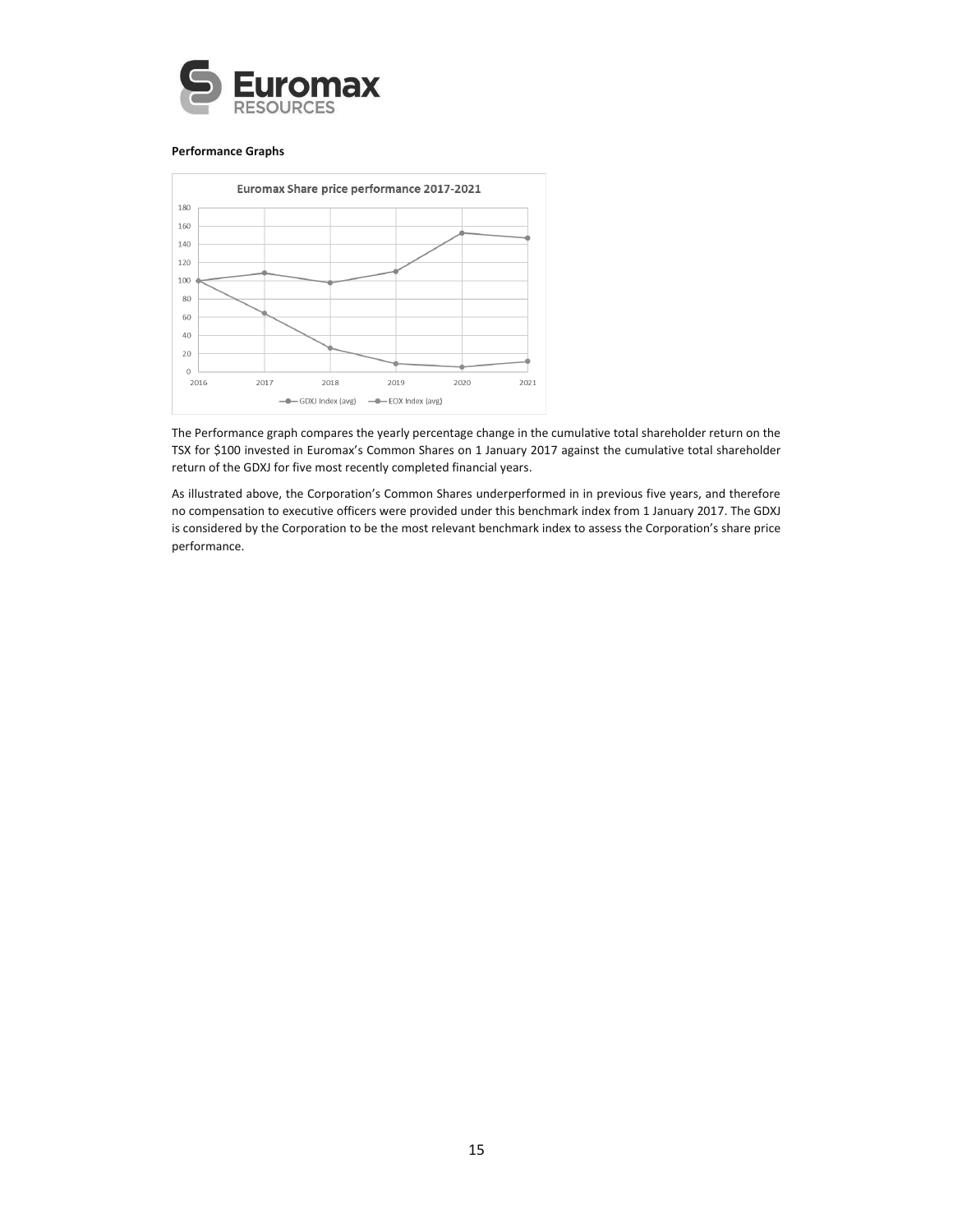# Summary Compensation Table **Summary Compensation Table**

The following table provides a summary of the compensation paid to each of the Corporation's NEOs for each of the Corporation's three most recently completed financial years that ended on or The following table provides a summary of the compensation paid to each of the Corporation's NEOs for each of the Corporation's three most recently completed financial years that ended on or after 31 December 2019. after 31 December 2019.

|                                                        |      |                           |                           | Option-based    | Non-equity incentive plan     |                              | Pension              |                            |                                     |
|--------------------------------------------------------|------|---------------------------|---------------------------|-----------------|-------------------------------|------------------------------|----------------------|----------------------------|-------------------------------------|
| Name and Principal Position                            | Year | Salary                    | Share-based<br>Awards (1) | Awards (2)      | Annual incentive<br>plans (3) | incentive plans<br>Long-term | <b>Contributions</b> | compensation<br>All other  | compensation<br>Total               |
| Tim Morgan-Wynne,                                      | 2021 | \$209,972                 | \$26,179                  | \$786           | $\bar{\bar{z}}$               | Ξ                            |                      |                            | \$236,937                           |
| Executive Chairman, appointed during 2020, previously  | 2020 | \$130,385                 | \$55,615                  | \$19,340        |                               | Ξ                            |                      |                            |                                     |
| served as Non-Executive Chairman                       | 2019 | \$74,982                  | \$25,962                  | \$4,073         |                               | ä                            |                      |                            |                                     |
| Nicolas Treand,                                        | 2021 | $\bar{\bar{z}}$           | E                         | $\bar{\bar{z}}$ |                               | Ξ                            |                      | €<br>\$214,799             | \$205,340<br>\$105,017<br>\$214,799 |
| President & Executive Director, appointed as Executive | 2020 | $\overline{\overline{z}}$ | \$72,053                  | \$2,909         |                               | Ξ                            |                      | €<br>\$220,189             | \$295,151                           |
| Director in 2019, and as President in 2020             | 2019 | \$33,502                  | \$13,943                  | $\bar{z}$       |                               | Ę                            | $\bar{\bar{z}}$      | $\bar{z}$                  |                                     |
| Patrick Forward,                                       | 2021 | \$217,082                 | \$16,986                  |                 |                               | ₹                            | \$18,995             | $\overline{6}$<br>\$12,230 | \$47,445                            |
| Chief Operating Officer until October 2021, and from   | 2020 | \$288,856                 |                           | \$20,985        | $\bar{\bar{z}}$               | $\bar{\bar{z}}$              | \$25,275             |                            | \$335,116                           |
| October 2021 appointed as Director                     | 2019 | \$268,466                 | Ë                         | \$4,010         | \$36,099                      | Ë                            | \$24,499             | $\bar{z}$                  | \$333,074                           |
| Nikola Gulev,                                          | 2021 | \$120,492                 |                           | Ξ               | Ξ                             | Ξ                            |                      |                            | \$120,492                           |
| Chief Financial Officer                                | 2020 | \$125,190                 |                           |                 | $\bar{\bar{z}}$               | $\bar{\bar{z}}$              |                      |                            | \$125,190                           |
|                                                        | 2019 | \$122,069                 |                           |                 | \$6,019                       |                              |                      |                            | \$128,088                           |

Notes:

- Share based awards represent RSUs and DPUs. Such awards are calculated according to International Financial Reporting Standards and are valued using the Corporations' share price on day preceding grant 1. Share based awards represent RSUs and DPUs. Such awards are calculated according to International Financial Reporting Standards and are valued using the Corporations' share price on day preceding grant date.  $\overline{a}$
- 2. Option based-awards are calculated according to International Financial Reporting Standards using the Black-Scholes option pricing model. The weighted average assumptions used for options granted in 2020, 2019, 2017 and 2016 were: (1) 0.48% discount rate for 2020, 1.62% discount rate for 2019, 1.78% for 2017 and 0.53% for 2016, (2) 60% annualized volatility applied for 2020 and 50% annualized volatility 2019, 2017 and 2016 were: (1) 0.48% discount rate for 2020, 1.62% discount rate for 2019, 1.78% for 2017 and 0.53% for 2016, (2) 60% annualized volatility applied for 2020 and 50% annualized volatility applied for all 2019, 2017 and 2016, (3) no dividends being paid during the term of the options (applied or all years), and (4) a five-year term (applied for all years). The Corporation believes that the Black-Option based-awards are calculated according to International Financial Reporting Standards using the Black-Scholes option pricing model. The weighted average assumptions used for options granted in 2020, applied for all 2019, 2016, (3) no dividends being paid during the term of the options (applied for all years), and (4) a five-year term (applied for all years). The Corporation believes that the Black-Scholes option pricing model adequately captures the substantive features of the option granted and is appropriate to calculate their fair value. Scholes option pricing model adequately captures the substantive features of the option granted and is appropriate to calculate their fair value.  $\overline{a}$ 
	- These amounts represent cash bonuses. 3. These amounts represent cash bonuses.
	- The amount represents payment to Mr. Treand for provision of the executive oversight of Macedonian operations, regarding the development of the llovica-Shtuka Project, paid through Coast Invest Ltd until 4. The amount represent to Mr. Treand for provision of the executive oversight of Macedonian operations, regarding the development of the Ilovica-Shtuka Project, paid through Coast Induntil May 31, 2021, and through ARQX Capital DWC Ltd from June 1, 2021. May 31, 2021, and through ARQX Capital DWC Ltd from June 1, 2021.  $m \dot{4}$
- The amount represents payment to Mr. Forward for provision of the executive oversight of Macedonian operations, regarding the development of the llovica-Shtuka Project. 5. The amount represents payment to Mr. Forward for provision of the executive oversight of Macedonian operations, regarding the development of the Ilovica-Shtuka Project.  $\ddot{ }$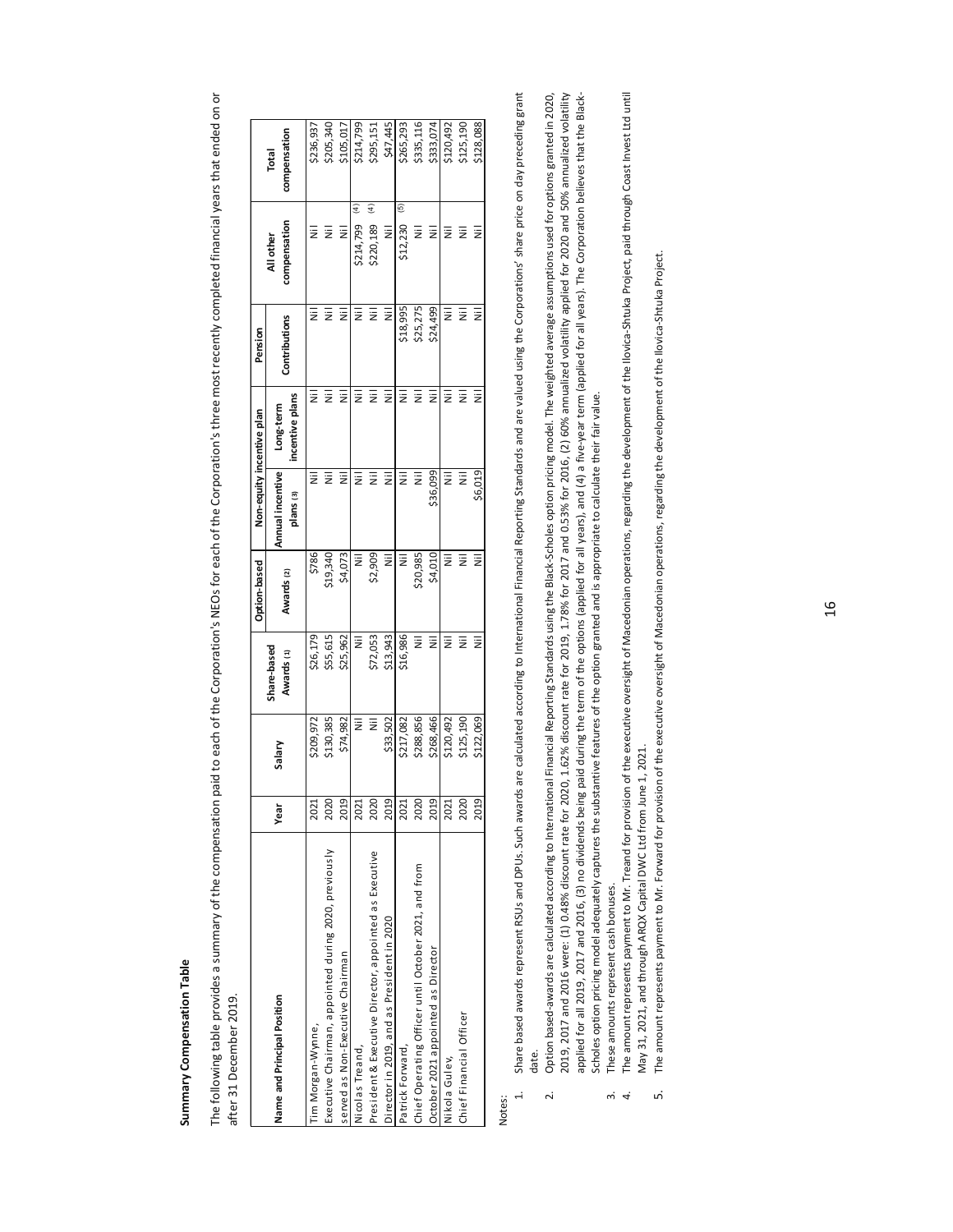

## **Outstanding Option-Based and Share Based Awards**

The following table sets out, for each NEO, information concerning all option-based and share-based awards outstanding as of 31 December 2021.

| <b>Option based awards</b> |                                                                       |                    |                           |                                                     | <b>Share based awards</b>                                            |                                                                      |                                                                                                              |
|----------------------------|-----------------------------------------------------------------------|--------------------|---------------------------|-----------------------------------------------------|----------------------------------------------------------------------|----------------------------------------------------------------------|--------------------------------------------------------------------------------------------------------------|
| <b>NEO Name</b>            | Number of<br>securities<br>underlying<br>unexercised price<br>options | Option<br>exercise | Option expiry date        | Value of<br>unexercised in-<br>the-money<br>options | Number of<br>shares or units<br>of shares that<br>have not<br>vested | out value of<br>share awards<br>that have not<br>vested <sup>1</sup> | Market or pay-Market or pay-<br>out value of<br><b>vested share</b><br>awards not paid<br>out or distributed |
| Tim Morgan-Wynne           | 425,000                                                               | \$0.08             | 22 May 2024               | Nill                                                | Nil                                                                  | Nil                                                                  | Nil I                                                                                                        |
|                            | 125,000                                                               | \$0.08             | 22 May 2024               | Nil                                                 |                                                                      |                                                                      |                                                                                                              |
|                            | 1,500,000                                                             |                    | \$0.03 10 November 2025   | \$52,500                                            |                                                                      |                                                                      |                                                                                                              |
| Nicolas Treand             | 1,750,000                                                             |                    | \$0.03   10 November 2025 | \$61,250                                            | Nil                                                                  | Nil                                                                  | Nil I                                                                                                        |
|                            | 803,603                                                               |                    | \$0.03 10 November 2025   | \$28,126                                            |                                                                      |                                                                      |                                                                                                              |
| Patrick Forward            | 525,000                                                               | \$0.08             | 22 May 2024               | <b>Nil</b>                                          | 1,702,651                                                            | \$110,672                                                            | Nil l                                                                                                        |
|                            | 1,500,000                                                             |                    | \$0.03 10 November 2025   | \$52,500                                            |                                                                      |                                                                      |                                                                                                              |
| Nikola Gulev               | Nil                                                                   | Nil                | Nil                       | Nil                                                 | Nil                                                                  | Nil                                                                  | Nil I                                                                                                        |

(1) based on the Corporations' share price at December 31, 2021

#### **Incentive Plan Awards - Value Vested or Earned During Year**

The following table sets forth information concerning all awards outstanding under incentive plans of the Corporation that provide compensation, for the most recently completed financial year, including awards granted before the most recently completed financial year, to each of the NEOs:

| <b>NEO Name</b>  | <b>Option-Based Awards - Value</b><br>Vested During The Year <sup>1</sup> (\$) | Share-Based Awards - Value<br>Vested During The Year <sup>2</sup> (\$) | Non-Equity Incentive Plan<br>Compensation - Value Earned<br>During The Year (\$) |
|------------------|--------------------------------------------------------------------------------|------------------------------------------------------------------------|----------------------------------------------------------------------------------|
| Tim Morgan-Wynne | Nil                                                                            | \$26.179                                                               | Nill                                                                             |
| Nicolas Treand   | Nil                                                                            | Nil                                                                    | <b>Nil</b>                                                                       |
| Patrick Forward  | Nil                                                                            | \$16.986                                                               | Nil                                                                              |
| Nikola Gulev     | Nil                                                                            | Nil                                                                    | Nil                                                                              |

Notes:

- 1. Amounts shown are based on the difference between the market price of the Common Shares of the Corporation on the TSX at market close on the date of vesting of the options and the exercise price of in-the-money options. The options have not been and may never be exercised and the actual gain, if any, on exercise will depend on the value of the Common Shares on the date of exercise.
- 2. Amounts shown represent grants of DPUs to non-management directors in 2021. The value of the DPUs are based on the volume weighted average trading price of the Common Shares of the Corporation on the TSX for the five trading days prior to grant. The DPUs were granted within 5 days of each calendar quarter end and vested immediately.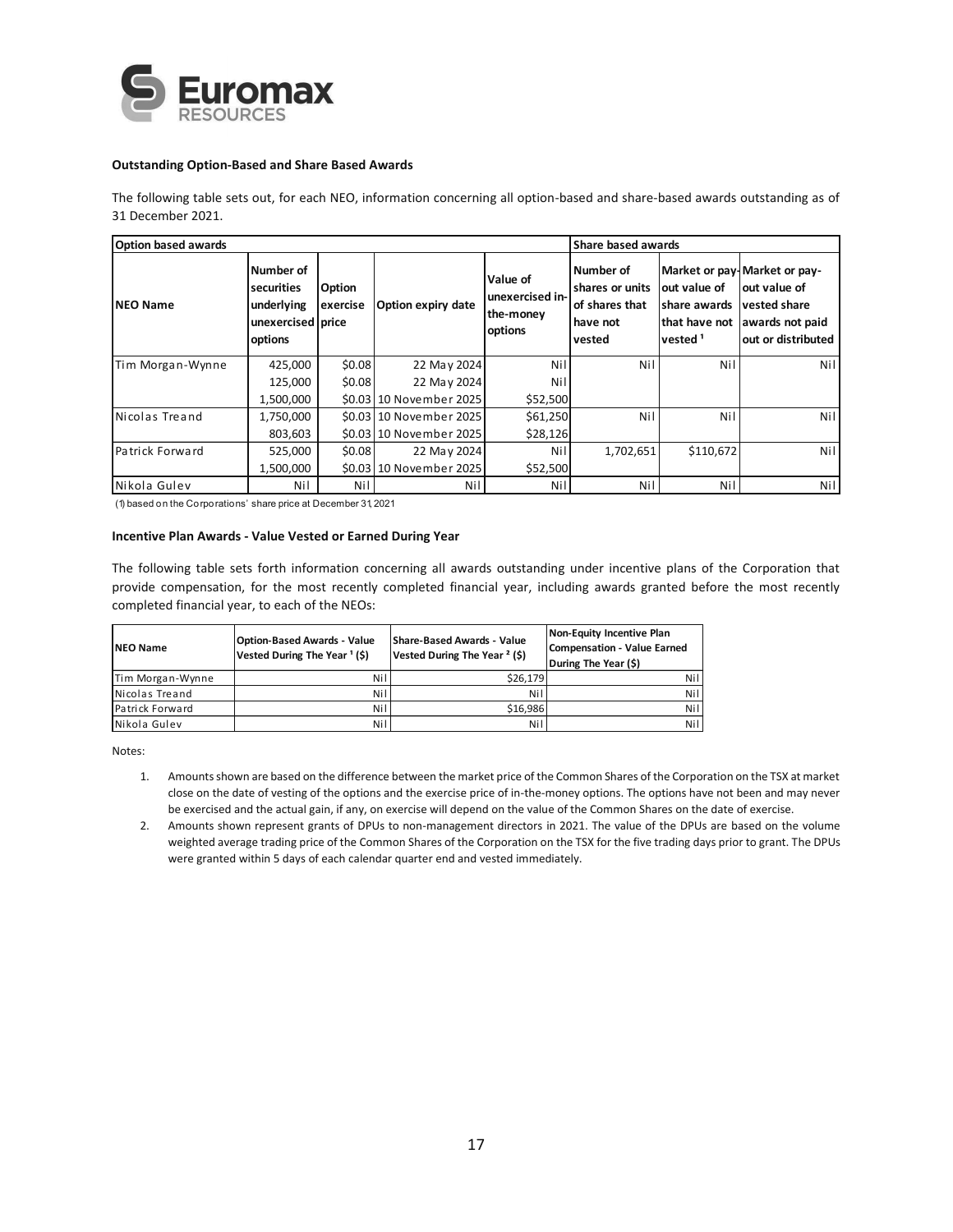

## **Estimated payment to NEO on Termination and Change of Control Benefits**

At 1 May 2018, the Corporation's UK subsidiary has employment contracts with Mr. Forward that provide for in case of termination without cause, a change of control of the Corporation or its subsidiaries, or a change in responsibilities of the NEO following a change in control. However, during 2021 Mr. Forward stepped down from his day to day duties as a Chief Operating Officer, and therefore Mr. Forward resigned from the Corporation's UK subsidiary. Accordingly, all obligations under his employment contract with the Corporation's UK subsidiary became obsolete, and no additional obligations were created from his resignation from the Corporation's UK subsidiary.

Following that Mr. Forward was appointed as a Director of the Corporation.

#### **Pension benefits**

The Corporation does not have in place its own defined benefit or defined contribution pension plan. During 2021, the Corporation's UK subsidiary's employment contracts with Messrs. Morgan-Wynne and Forward (stepped down on 1 October 2021 as a Chief Operating Officer and resigned from the Corporation's UK subsidiary) provided for the Corporation to make pension contributions from 0% to 10% of their salary to their individual pension plans.

#### **Director Compensation**

The following table provides a summary of the compensation earned in respect of the Corporation's financial year ended December 31, 2021 by the directors of the Corporation who are not NEOs.

| Name                     | <b>Fees earned</b> | Share-based<br>awards <sup>1</sup> | Option-based<br>awards | Non-equity<br>incentive plan I<br>compensation | Pension<br>contributions | All other<br>compensation | <b>Total</b> |
|--------------------------|--------------------|------------------------------------|------------------------|------------------------------------------------|--------------------------|---------------------------|--------------|
| Martyn Konig             | Nil                | \$68,955                           | Nill                   | Nil                                            | <b>Nili</b>              | Nil                       | \$68,955     |
| James Burke              | Nil                | \$68.955                           | <b>Nill</b>            | Nil                                            | Nil                      | Nil                       | \$68,955     |
| Ivan Vutov               | Nil                | \$68,955                           | <b>Nill</b>            | <b>Nili</b>                                    | Nil                      | Nil                       | \$68.955     |
| <b>Stanislay Delchey</b> | Nil                | \$68,955                           | <b>Nill</b>            | Nil                                            | Nil                      | Nil                       | \$68,955     |

Notes:

1. Amounts shown represent grants of DPUs to non-management directors in 2021. The value of the DPUs are based on the volume weighted average trading price of the Common Shares of the Corporation on the TSX for the five trading days prior to grant. The DPUs were granted within 5 days of each calendar quarter end and vested immediately.

Non-management directors of the Corporation are entitled to a quarterly retainer of £10,000, while the Chairman of the Corporation is entitled to a quarterly retainer of £15,000. Non-management directors are not paid additional fees for membership on Board committees, attendance fees or for acting as chair of a Board committee. All directors are reimbursed for transportation and other out-of-pocket expenses incurred for attending Board and committee meetings.

## **Outstanding Share Based Awards and Option Based Awards - Non-Management Directors**

The following table sets out, for each director who is not a NEO, information concerning option based and share-based awards as at December 31, 2021, the end of the Corporation's most recently completed financial year.

| <b>Option based awards</b> |                                                      |                                                   |                    |                                                     | Share based awards                                             |                                                                                             |                                                                          |  |
|----------------------------|------------------------------------------------------|---------------------------------------------------|--------------------|-----------------------------------------------------|----------------------------------------------------------------|---------------------------------------------------------------------------------------------|--------------------------------------------------------------------------|--|
| Name                       | Number of<br>securities<br>underlying<br>unexercised | <b>Option</b><br><b>lexercise</b><br><b>price</b> | Option expiry date | Value of<br>unexercised in-<br>the-money<br>options | Number of shares or<br>units of shares that<br>have not vested | Market or pay-out<br><b>value of share</b><br>lawards that have<br>Inot vested <sup>1</sup> | Market or pay-out<br>value of vested<br>Ishare awards not<br>paid out or |  |
| Martyn Konig               | 1,225,000                                            | \$0.08                                            | 22 May 2024        | Nil                                                 | Nil                                                            | Nil                                                                                         | Nil                                                                      |  |
| James Burke                | Nil                                                  | Nil                                               | Nil                | Nill                                                | Nil                                                            | Nil                                                                                         | Ni l                                                                     |  |
| Ivan Vutov                 | Ni                                                   | Nil                                               | Nil                | <b>Nil</b>                                          | Ni l                                                           | Nil                                                                                         | Nil                                                                      |  |
| Stanislav Delchev          | Nil                                                  | Nil                                               | Nil                | Nil                                                 | Nil                                                            | Nil                                                                                         | Nil                                                                      |  |

(1) based on the Corporations' share price at December 31, 2021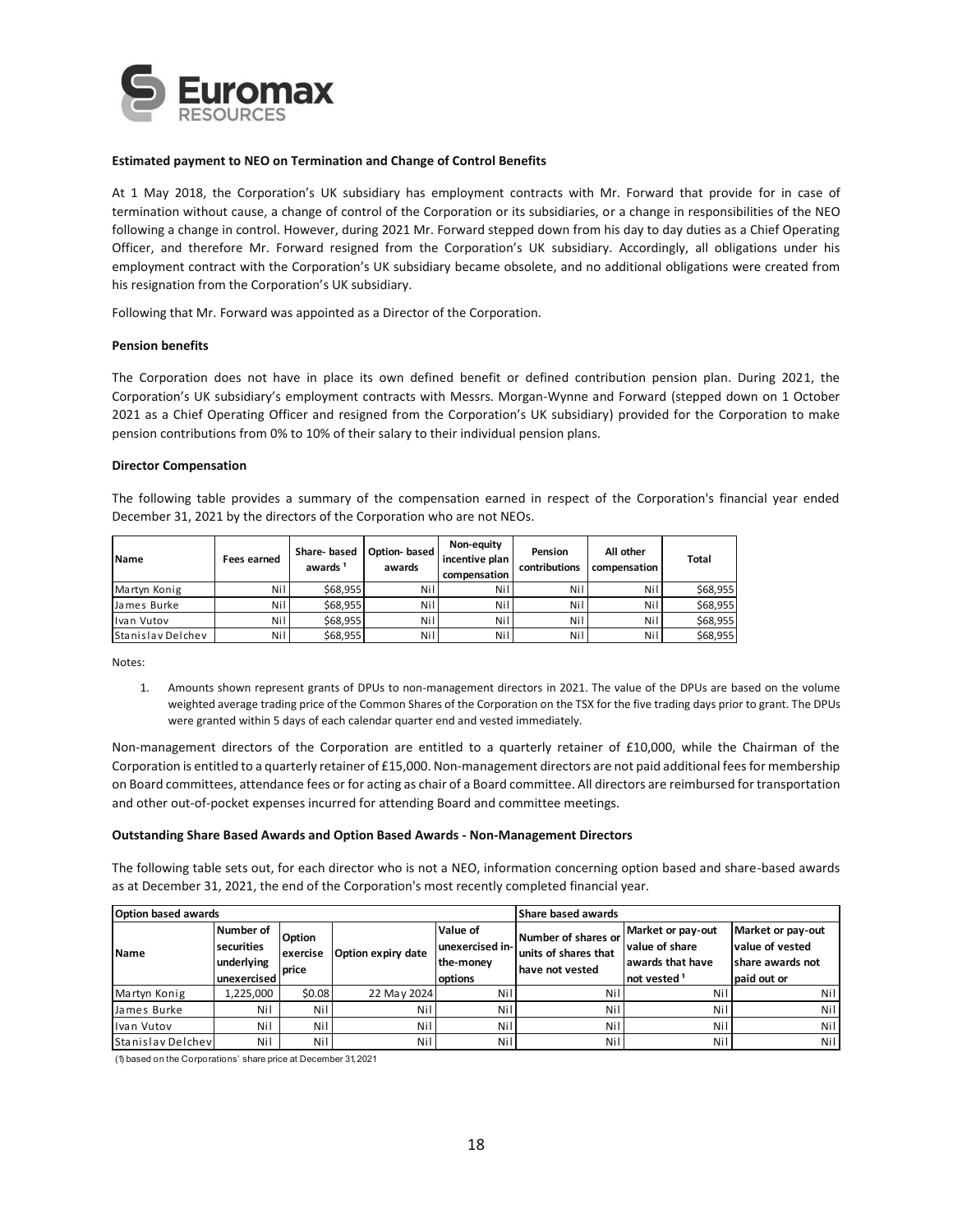

## **Incentive Plan Awards - Value Vested or Earned During Year - Non-Management Directors**

The following table sets out, for each director who is not a NEO, the value vested or earned of incentive plan awards granted during the Corporation's most recently completed financial year.

| <b>NEO Name</b>   | <b>Option-Based Awards - Value</b><br>Vested During The Year <sup>1</sup> (\$) | <b>Share-Based Awards - Value</b><br>Vested During The Year <sup>2</sup> (\$) | Non-Equity Incentive Plan<br>Compensation - Value Earned<br>During The Year (\$) |
|-------------------|--------------------------------------------------------------------------------|-------------------------------------------------------------------------------|----------------------------------------------------------------------------------|
| Martyn Konig      | Nil                                                                            | \$68.955                                                                      | Nil I                                                                            |
| James Burke       | Nil                                                                            | \$68.955                                                                      | Nil I                                                                            |
| Ivan Vutov        | Nil                                                                            | \$68,955                                                                      | Nil I                                                                            |
| Stanislav Delchev | Nil                                                                            | \$68,955                                                                      | Nil I                                                                            |

Notes:

- 1. Amounts shown are based on the difference between the market price of the Common Shares of the Corporation on the TSX at market close on the date of vesting of the options and the exercise price of in-the-money options. The options have not been and may never be exercised and the actual gain, if any, on exercise will depend on the value of the Common Shares on the date of exercise.
- 2. Amounts shown represent grants of DPUs to non-management directors in 2021. The value of the DPUs are based on the volume weighted average trading price of the Common Shares of the Corporation on the TSX for the five trading days prior to grant. The DPUs were granted within 5 days of each calendar quarter end and vested immediately.

#### **Securities Authorized for Issuance under Equity Compensation Plans**

The following table summarizes relevant information as of December 31, 2021 with respect to compensation plans under which equity securities are authorized for issuance. At that date the Corporation had 352,906,200 Common Shares issued and outstanding.

| <b>Plan Category</b>                                                         | Number of Common Shares<br>of the Corporation to be Weighted Average exercise of the Corporation remaining<br>issued upon exercise of price of outstanding options available for future issuance<br>outstanding options warrants warrants and rights \$<br>and rights |        | Number of Common Shares<br>under equity compensation<br>plans |
|------------------------------------------------------------------------------|-----------------------------------------------------------------------------------------------------------------------------------------------------------------------------------------------------------------------------------------------------------------------|--------|---------------------------------------------------------------|
| Equity<br>compensation<br>plans<br>approved by security holders <sup>1</sup> | 11,219,758                                                                                                                                                                                                                                                            | \$0.06 | 41,716,172                                                    |
| Equity compensation plans not<br>approved by security holders                | Nil                                                                                                                                                                                                                                                                   | N/A    | Nil                                                           |

Notes:

1. The Option Plan has previously been submitted to Shareholders for approval at the 2019 Annual General Meeting, and will be subject for approval by Shareholders on this Annual General Meeting. Unless the Option plan is not amended, it will be subject to approval by Shareholders every three years, pursuant to TSX Corporate Finance Manual.

The maximum aggregate number of Common Shares available for the grant of options under the Option Plan, the RSU Plan and any other security-based compensation arrangement of the Corporation, is that number which is equal to 15% of the number of issued and outstanding Common Shares of the Corporation, on a non-diluted basis, immediately prior to the grant of any particular option. As at the date of this Information Circular, the Corporation has a total of 353,421,200 Common Shares issued and outstanding, and has granted a total of:

- a) 8,728,603 outstanding options to purchase Common Shares of the Corporation, representing approximately 2.47% of the Corporation's issued and outstanding Common Shares; and
- b) 2,296,155 RSUs that convert into Common Shares of the Corporation when vested, representing approximately an additional 0.65% of the Corporation's issued and outstanding Common Shares.

The Corporation is therefore entitled to grant a further 41,988,422 options or RSUs in aggregate, but no more than 6,238,579 RSUs, under either the Option Plan or under the RSU Plan provided that at all times the Corporation is in compliance with the limits set out in the Option Plan.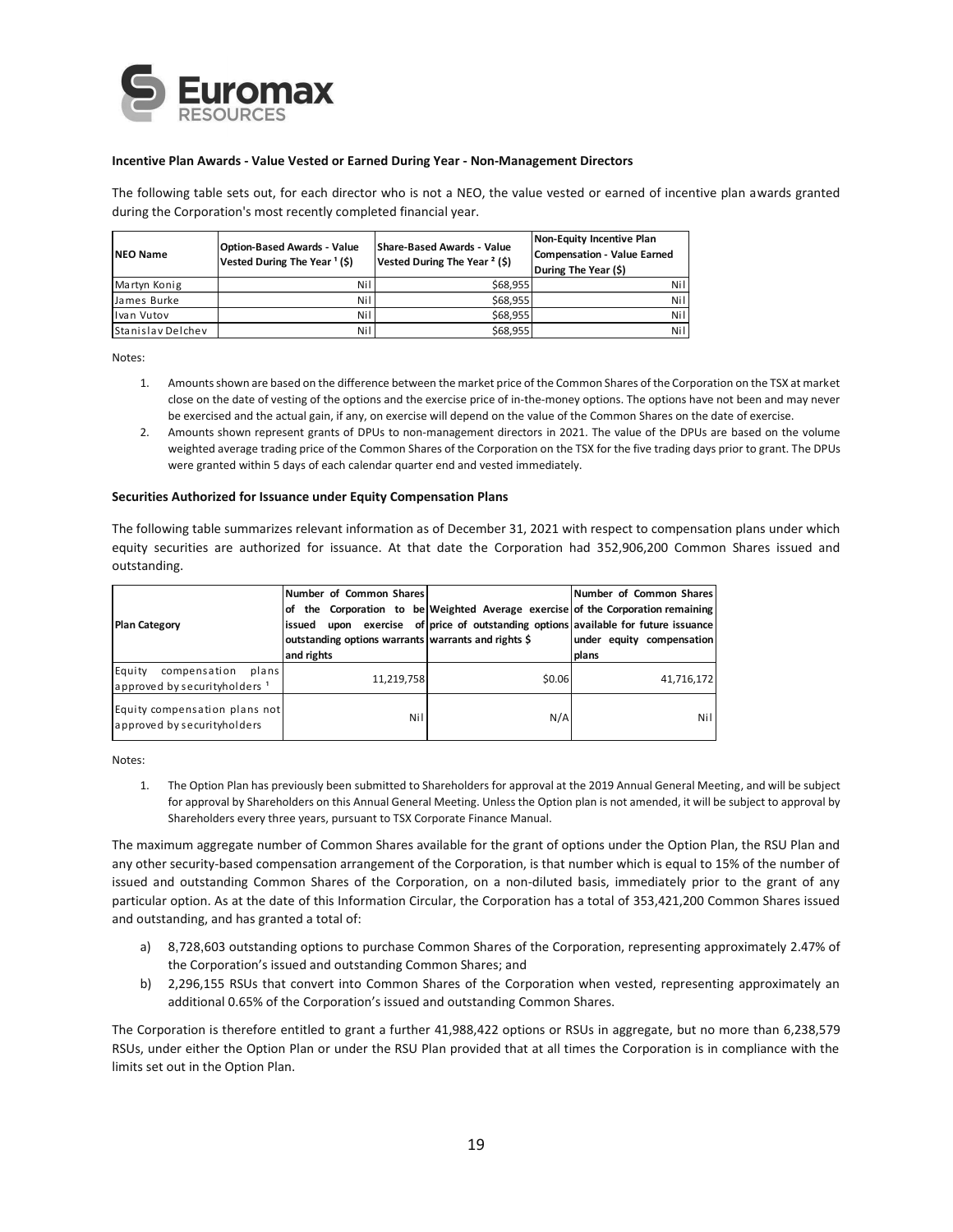

# **STATEMENT OF CORPORATE GOVERNANCE PRACTICES**

The Board is responsible for the corporate governance of the Corporation. The Board guides and monitors the business and affairs of the Corporation on behalf of its Shareholders.

Under National Instrument 58-101 – Disclosure of Corporate Governance Practices ("**NI 58-101**") and National Policy 58-201 – Corporate Governance Guidelines, the Corporation is required to disclose certain information relating to its corporate governance practices. A description of the Corporation's governance practices and policies with reference to the items set forth in NI 58-101 is set out below.

The Board and senior management consider good corporate governance to be central to the effective and efficient operation of the Corporation.

## **Board of Directors**

The Board is currently comprised of seven members, four of whom are "independent", within the meaning of NI 58-101. Specifically, Messrs. Konig, Delchev, Burke, and Vutov are independent within the meaning of NI 58-101. Mr. Treand is the President and Executive Director of the Corporation, and Mr. Morgan-Wynne is the Executive Chairman of the Corporation, while Mr. Forward served as a Chief Operating Officer of the Corporation until October 2021, and therefore not considered to be independent.

The Board works with management to develop the Corporation's strategic direction. During 2012, following a change in management, the Corporation was re-focused as a copper exploration and development company and specific key strategic steps were identified.

To reflect good corporate governance, the Corporation maintains separate executive chairman and president positions. This allows the Board to be more effective in overseeing the Corporation's affairs and holding management accountable for its activities.

As executive chairman of the Board, Mr. Morgan-Wynne consults with the President in establishing the agenda for each meeting of the Board and developing the Board's priorities. Mr. Morgan-Wynne serves as the effective leader of the Board and ensures that the Board's agenda enables it to successfully carry out its duties in accordance with its Mandate (as defined below) and corporate governance guidelines and policies, and conducts its work efficiently and independently from management.

The executive chair sets the tone and culture of the Corporation by fostering ethical and responsible decision-making, appropriate oversight of management and best practices in corporate governance, as well as a spirit of respect, trust and collegiality among directors, and between the Board and management, where thoughtful, probative questions and thorough discussions are encouraged.

The executive chair is a liaison between the Board and the president, and providing advice, counsel and mentorship to the president and to individual directors, serve as a key interface between individual directors, and engages with shareholders, other stakeholders of the Corporation and the public where appropriate.

The Corporation has not adopted term limits for the directors on its Board. The Board is composed of directors elected by Shareholders at an annual general meeting of the Corporation, and directors appointed by the Board between annual general meetings in accordance with the Corporation's Articles and applicable law.

## **Roles and Responsibilities of the Board**

On 24 August 2015 the Corporation adopted a mandate of the Board (the "**Mandate**") to assist it in fulfilling its fiduciary duties and other responsibilities for the stewardship and supervision of the business and affairs of the Corporation with a view to preserving and enhancing the business and underlying value of the Corporation.

The Board's Mandate can be accessed through the Corporation's web site under "About us – Corporate Governance – Board of Directors" at www.euromaxresources.com.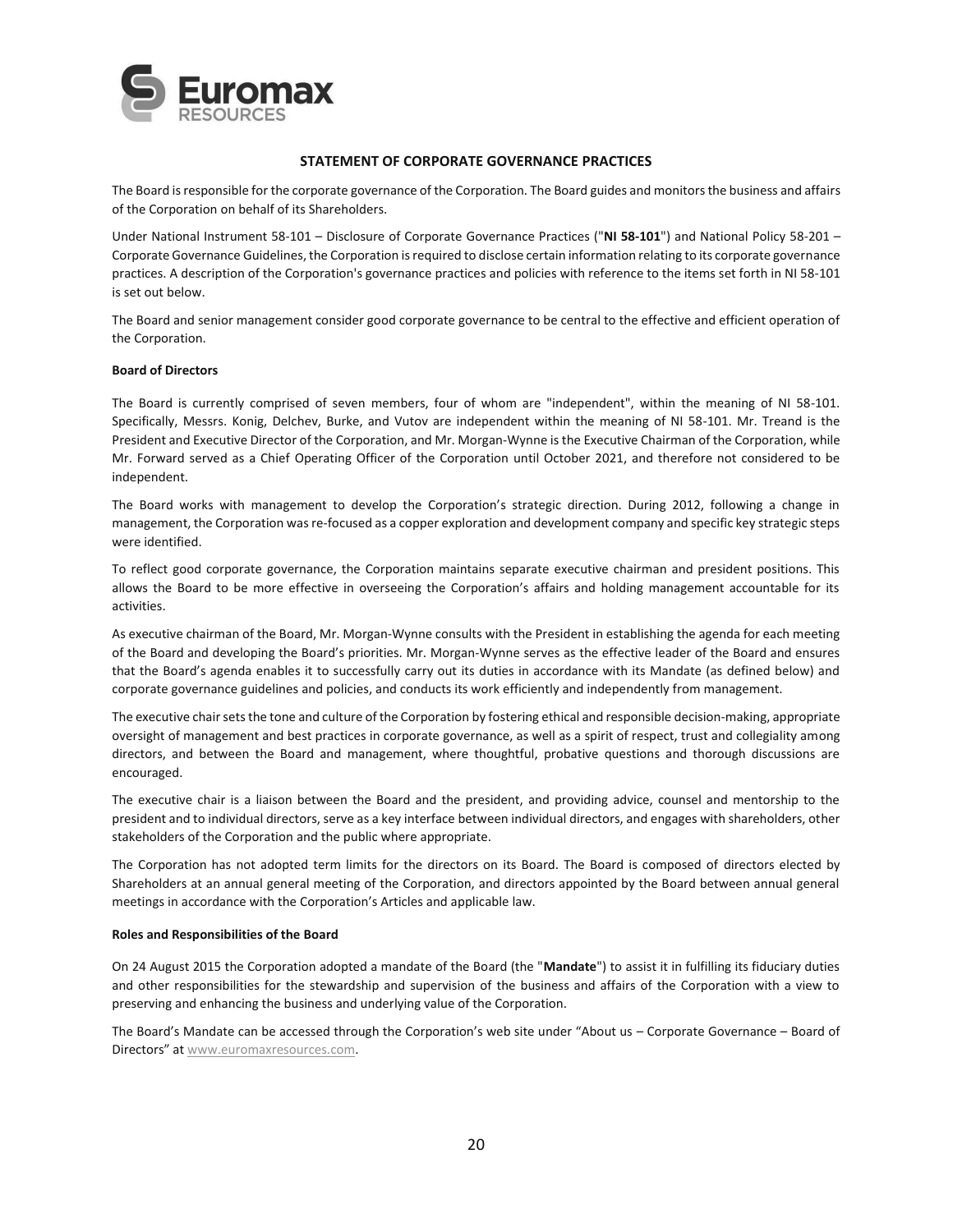

## **Meetings of the Board of Directors**

The Board's responsibility for managing the Corporation includes oversight of management and in that regard the independent directors provide an important function. According to the Corporation's Mandate, the Board shall ensure that the independent directors meet regularly without executive directors and management present. During the year ended 31 December 2021, the Board held one in camera sessions of independent directors without the presence of management.

The Board meets a minimum of four times per year and as otherwise required. Typically, the Audit Committee meets at least four times per year, the Compensation Committee meets at least once a year and the Technical Committee meets once each quarter, unless the Technical Committee determines a shorter interval. Each committee may meet more frequently as deemed necessary by the applicable committee. The frequency of meetings and the nature of each meeting agenda depend on the business and affairs that the Corporation faces from time to time. The table below provides details on director attendance of Board and committee meetings held during the year ended 31 December 2021.

|                              | <b>Board of</b><br><b>Directors</b> | Audit<br>Committee | Compensation<br>Committee | <b>Technical</b><br><b>Committee</b> | <b>Totals</b>   |                     |
|------------------------------|-------------------------------------|--------------------|---------------------------|--------------------------------------|-----------------|---------------------|
| <b>Directors</b>             | <b>Meetings</b>                     | <b>Meetings</b>    | <b>Meetings</b>           | <b>Meetings</b>                      | <b>Meetings</b> | <b>Overall</b>      |
|                              | <b>Attended</b>                     | <b>Attended</b>    | <b>Attended</b>           | <b>Attended</b>                      | <b>Attended</b> | <b>Attendance %</b> |
| Tim Morgan-Wynne             | 9 out of 9                          | N/A                | 1 out of 1                | N/A                                  | 10 out of 10    | 100%                |
| Martyn Konig                 | 8 out of 9                          | 4 out of 4         | 1 out of 1                | N/A                                  | 13 out of 14    | 93%                 |
| Patrick Forward <sup>1</sup> | 1 out of 1                          | N/A                | N/A                       | N/A                                  | 1 out of 1      | 100%                |
| James Burke                  | 9 out of 9                          | 4 out of 4         | 1 out of 1                | N/A                                  | 14 out of 14    | 100%                |
| Nicolas Treand               | 9 out of 9                          | N/A                | N/A                       | N/A                                  | 9 out of 9      | 100%                |
| Ivan Vutov                   | 3 out of 9                          | N/A                | N/A                       | N/A                                  | 3 out of 9      | 33%                 |
| <b>Stanislay Delchev</b>     | 9 out of 9                          | 4 out of 4         | N/A                       | N/A                                  | 13 out of 13    | 100%                |

Notes:

## **Directorships**

Mr. Konig, is also an executive chairman of Nyrstar NV, non-executive director of Chambers Waste Management Plc, and nonexecutive director of Chambers Runfold Plc. Mr. Burke is a Senior Manager, Mining Investments of Trafigura PTE Limited. Mr. Vutov is chairman of Board of Directors of Geotrading AD. Messrs. Morgan-Wynne, Forward, Treand and Delchev are not directors of any other reporting issuer.

## **Position Descriptions**

The Board has developed a written position description for the President and CEO of the Corporation. The President and CEO of the Corporation, in partnership with the Board, is responsible for the success of the Corporation; the accomplishment of its mission, and the accountability of the Corporation to its Shareholders and stakeholders. The Board delegates responsibility for management and day-to-day operations to the President and CEO and he has the authority to carry out these responsibilities, in accordance with the direction and policies established by the Board.

These responsibilities delegated to the President and CEO of the Corporation have been taken on by Messrs. Morgan-Wynne and Treand, whereby Mr. Morgan-Wynne has been appointed as Executive Chairman of the Board while Mr. Treand as President of the Corporation in addition to his executive role in charge of Macedonian affairs.

To date, the Board has not formalized position descriptions for the Chairman of the Board and the chair of each committee. However, certain responsibilities of the Chairman of the Board are delineated in the Mandate of the Board. Furthermore, the Chairman of the Audit Committee acts within the parameters set out in the Audit Committee Charter, attached as Appendix 1 to the Corporation's Annual Information Form (the "**AIF**"). It is the Corporation's intention to develop and approve clear position descriptions for these roles in the future.

<sup>1.</sup> Appointed to the Board on 1 October 2021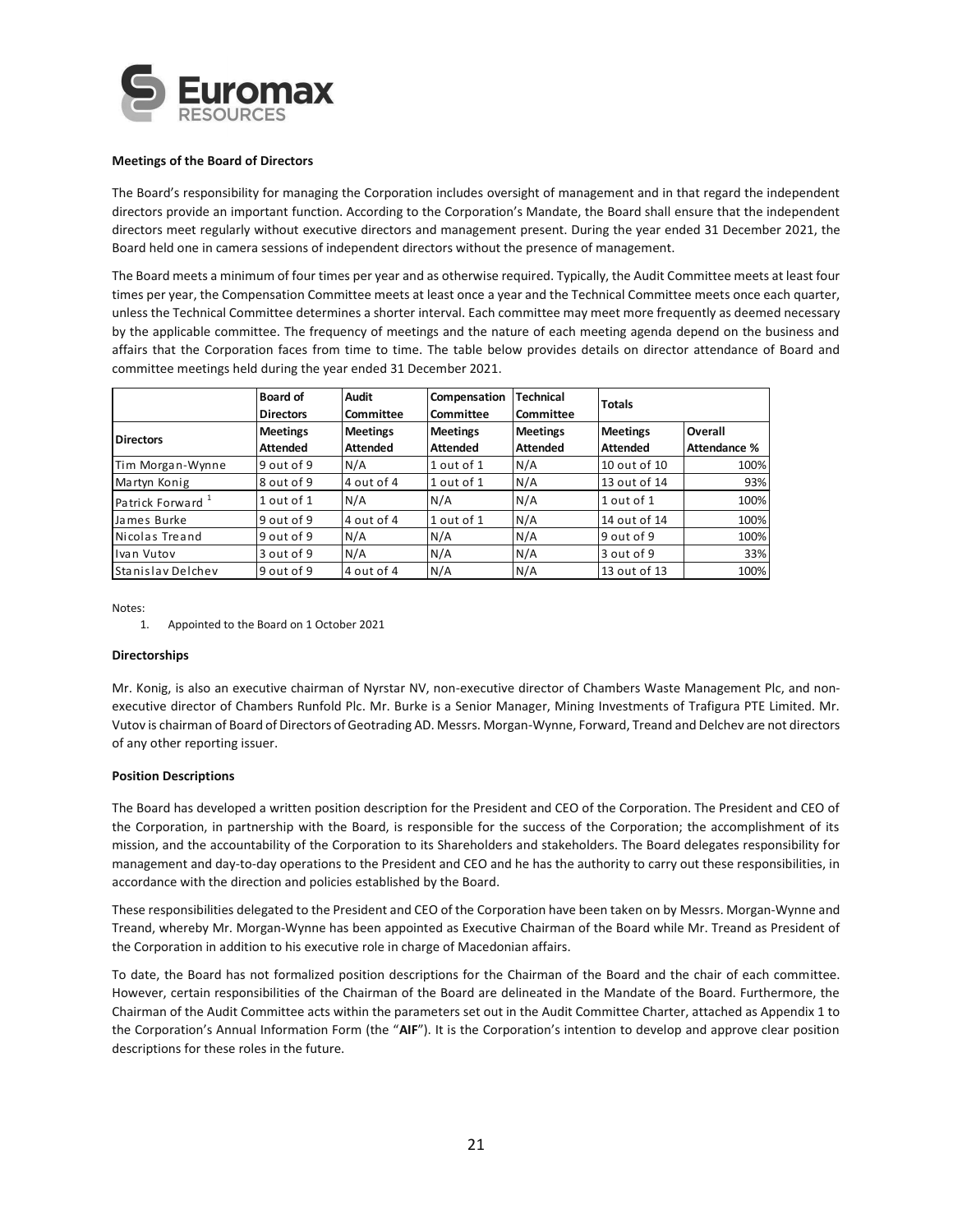

## **Orientation and Continuing Education**

The Corporation does not provide a formal orientation or education program for new directors. However, new directors are provided with information about the nature and operation of the Corporation's business, current issues, corporate strategy and the role of the Board and its committees. The Board also encourages directors to participate in continuing education opportunities in order to ensure that directors may maintain or enhance their skills and abilities as directors and maintain a current and thorough understanding of the Corporation's business.

In addition, management of the Corporation takes steps to ensure that its directors and officers are continually updated as to the latest corporate and securities policies which may affect the directors, officers, committee members and the Corporation as a whole. Any such changes or new requirements are brought to the attention of the Corporation's directors either by way of meetings or circulated in a memorandum.

## **Ethical Business Conduct**

The Board is of the view that the fiduciary duties placed on individual directors by the governing corporate legislation and the common law and the restrictions placed by such legislation on an individual director's participation in decisions of the Board in which the director has an interest are sufficient to ensure that the Board operates independently of management and that directors act in the best interests of the Corporation.

The governing corporate legislation provides that a director is required to act honestly and in good faith with a view to the best interests of a corporation and exercise the care, diligence and skill that a reasonably prudent person would exercise in comparable circumstances, and disclose to the Board the nature and extent of any interest of the director in any material contract or material business transaction, whether made or proposed, or is a director or senior officer of, or has a material interest in, a person that has a material interest in such material contract or business transaction.

As part of its commitment to maintain the highest ethical standards, the Board has a adopted a Code of Business Conduct and Ethics (the "**Code**") which applies to all our directors, officers and employees including permanent, contract, secondment and temporary agency employees who are on long term assignments with the Corporation, as well as to consultants and contractors to the Corporation. A copy of our Code may be accessed through the Corporation's web site under "About us – Corporate Governance" at www.euromaxresources.com. Each director, officer and employee of the Corporation are required to certify on an annual basis that he or she has read the Code and is in compliance with it. The Annual Certification Form is attached to the Code as Exhibit B. Exhibit A of the Code is the internal Whistleblower Policy that provides for a formal process for submitting reports concerning breaches of the Code and complaints regarding accounting, internal accounting controls, auditing matters or fraud, with the ability to submit such reports on an anonymous basis. The Board reviews and evaluates the Whistleblower Policy on an annual basis to determine whether it is effective.

Any waivers of compliance with the Code will only be given where appropriate. Any waivers for executive officers and directors must be approved, in advance, by the Board, and will be promptly disclosed as required by law or stock exchange regulation. The Board did not grant any waiver of the Code in 2021.

The Corporation has a separate Disclosure, Confidentiality and Insider Trading Policy which sets out the rules and guidelines that all employees, offices and directors must follow in order to comply with the laws on securities trading.

Another demonstration of the Corporation's commitment to conduct business honestly, ethically and in compliance with laws is the Corporation's Anti-Corruption and Bribery Policy regulating the Corporation's zero-tolerance approach to bribery and corruption and its' commitment to acting professionally, fairly and with integrity in all business dealings.

Certain of the directors of the Corporation Group are directors or officers of other mineral resource companies and, to the extent that such other companies may participate in ventures in which the Corporation may participate, the directors of the Corporation may have a conflict of interest in negotiating and concluding terms respecting the extent of such participation. In the event that such a conflict of interest arises at a meeting of the directors of the Corporation, a director who has such a conflict will abstain from voting for or against the approval of such matter. Furthermore, in appropriate cases the Corporation will establish a special committee of independent directors to review a matter in which several directors, or management, may have a conflict.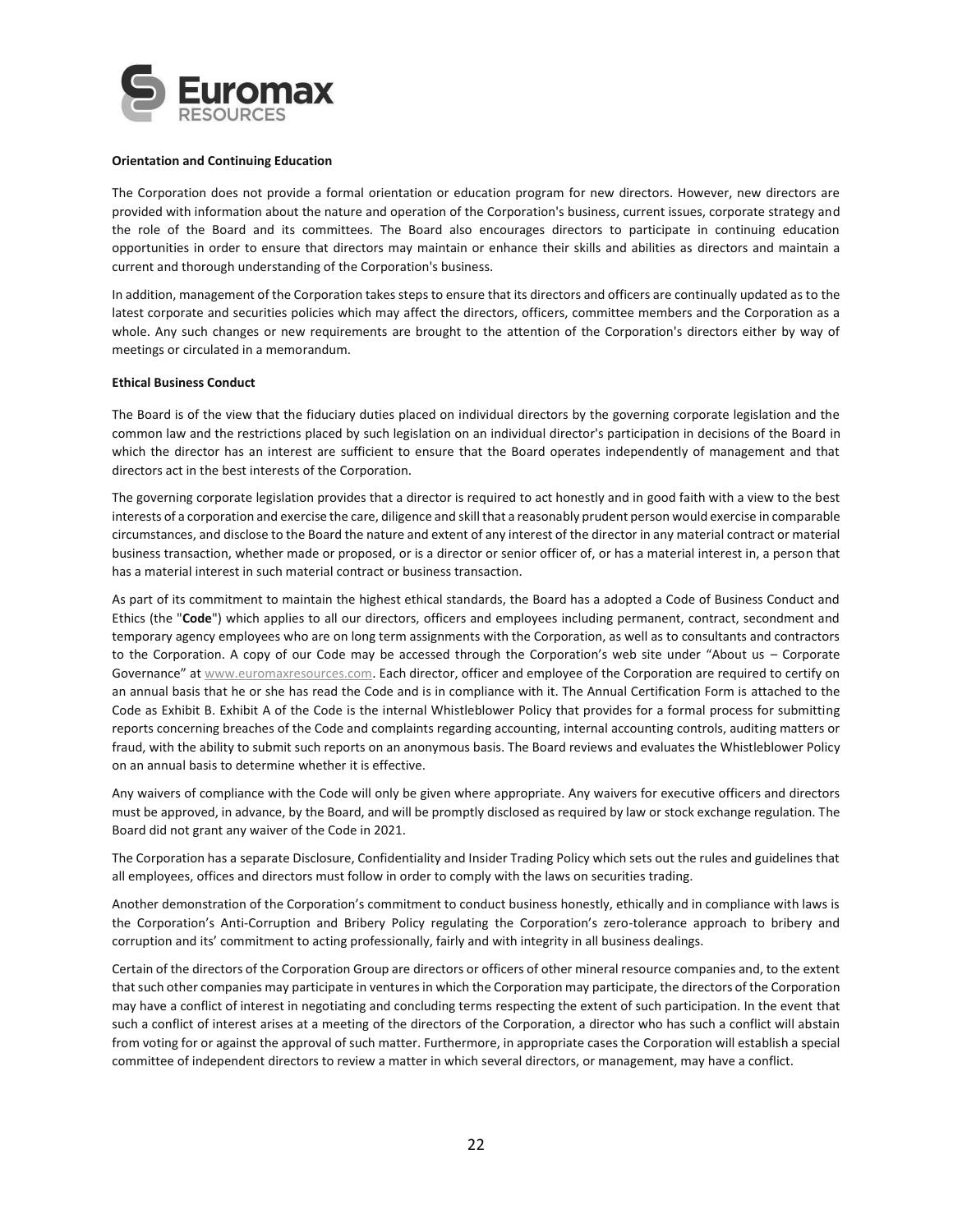

## **Nomination of Directors**

The Board has responsibility for identifying potential Board candidates. The Board assesses potential Board candidates to fill perceived needs on the Board for required skills, expertise, independence and other factors. The Board determines new nominees to the Board, although a formal process has not been adopted. The nominees are generally the result of recruitment efforts by the Board members, including both formal and informal discussions among Board members and the Executive Chairman. Members of the Board and representatives of the mining industry are consulted for possible candidates.

#### **Women in Leadership**

Whilst the Board views diversity and inclusion as essential to the growth and success of the Corporation, no formal policy relating to the identification and nomination of women directors has yet been adopted, but the Board continues to consider it. The Corporation also does not set fix percentages or quotas regarding women on the Board or in executive officer positions as such fixed quotas do not necessarily result in the identification and selection of the best candidates.

With respect to executive officer appointments, Euromax recruits, manages and promotes on the basis of an individual's competence, qualification, experience and performance, also with due regard for the benefits of diversity (including the level of representation of women in executive officer positions). In addition to the expertise and experience required, management considers the representation of women when making recommendations to the Board on executive officer appointments and the Board considers both the level of female representation and diversity as essential considerations in the selection process for executive officers. The Corporation currently has no female executive officers.

The Board considers our future business strategy, the core skills and experience required to carry out the strategy, gender balance and ability of each individual when identifying potential successors for advancement to more senior roles.

The Corporation currently has no women on the Corporation's Board. The Board remains receptive to increasing the representation of women on the Board, taking into account the skills, background, experiences and knowledge desired at that particular time by the Board and its committees.

#### **Compensation Committee**

The Compensation Committee acts as a compensation committee in respect of executive compensation. The Compensation Committee is comprised of two independent directors, Messrs. Konig (Chair) and Burke, and one non-independent director Mr. Morgan-Wynne. Mr. Morgan-Wynne is not independent as he is the Executive Chairman of the Corporation.

The Compensation Committee makes its recommendations to the Board following its objective review of compensation having regard to the advice and recommendations of consultants where appropriate to ensure an independent and objective assessment of executive compensation. In addition, non-independent members are excused from the meeting when the Compensation Committee is discussing agenda items for which they are not independent.

The Compensation Committee is responsible for, among other things, evaluating the performance of the Corporation's management and directors in light of the Corporation's performance and making recommendations to the Board with respect to the compensation level for the Corporation's management and directors based on this evaluation. The Compensation Committee reviews compensation annually. Further information regarding the activities and recommendations of the Compensation Committee is provided above in the Compensation Discussion and Analysis.

#### **Technical Committee**

The Technical Committee of the Board is currently comprised of Messrs. Morris (Chair), Forward and Trashliev.

The Technical Committee establishes project governance and reporting framework for the Ilovica-Shtuka Project. It also regularly assesses and reviews the progress of the project and makes recommendations on project matters for the Board's or management's consideration.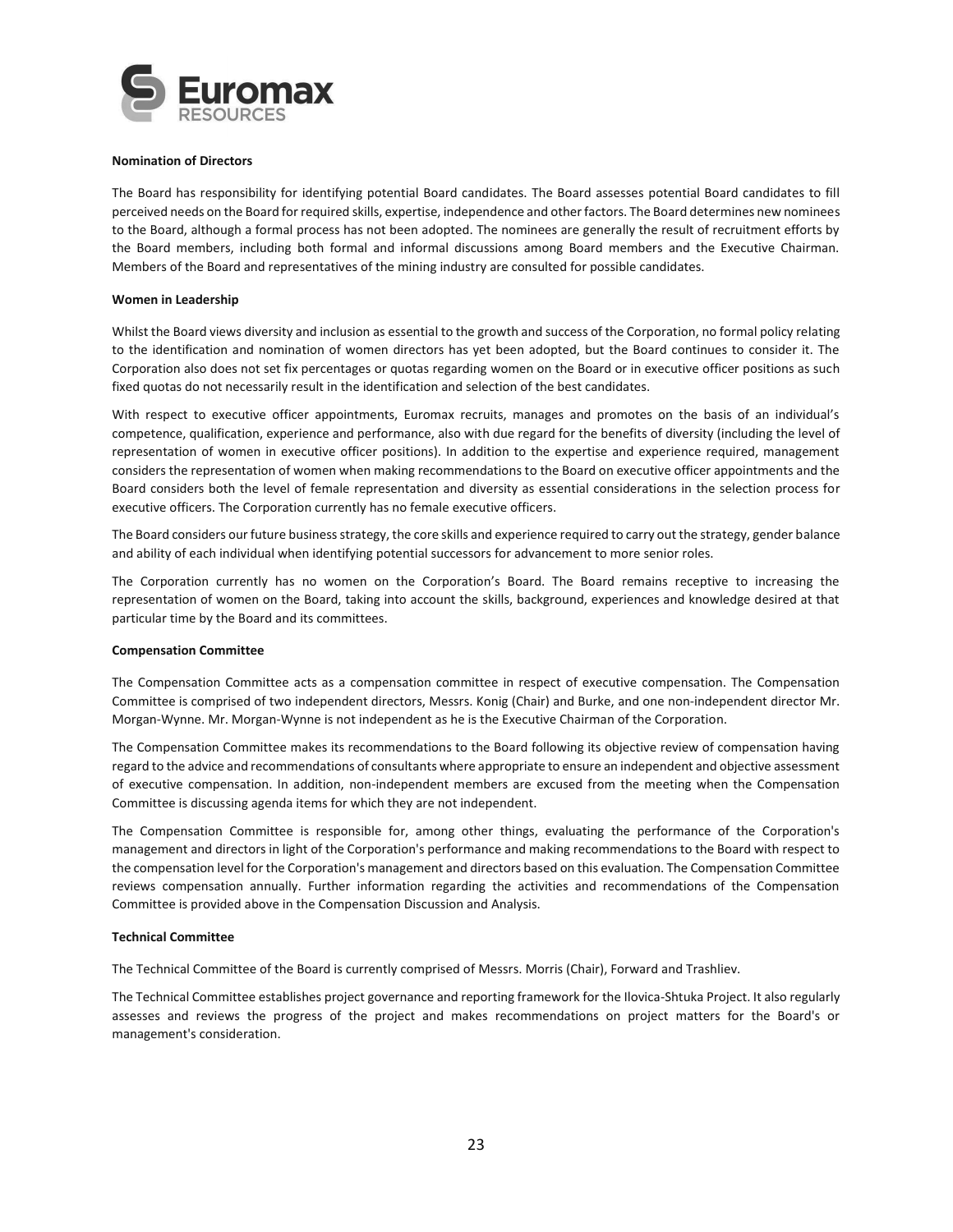

## **Audit Committee**

The Audit Committee provides review and oversight of the Corporation's accounting and financial reporting process, and the audit process, including the selection, oversight and compensation of the Corporation's external auditor. Further information regarding the Audit Committee, in accordance with Form 52-110F1 is provided in section 10 of the AIF.

## **Assessments**

The contributions and effectiveness of the Board and its committees are evaluated on an informal basis through discussions among Board members and communication between Board members and management.

## **INDEBTEDNESS OF DIRECTORS AND EXECUTIVE OFFICERS**

No current or former director, executive officer or employee of the Corporation or any of its subsidiaries was indebted to the Corporation or any of its subsidiaries as at the date hereof or at any time during the most recently completed financial year of the Corporation. None of the proposed nominees for election as a director of the Corporation, or any associate of any director, executive officer or proposed nominee, was indebted to the Corporation or any of its subsidiaries as at the date hereof or at any time during the most recently completed financial year of the Corporation.

The Corporation has not provided any guarantees, support agreements, letters of credit or other similar arrangements or understandings for any indebtedness of any of the Corporation's directors, executive officers, proposed nominees for election as a director, or associates of any of the foregoing individuals as at the date hereof or at any time during the most recently completed financial year of the Corporation.

## **INTEREST OF CERTAIN PERSONS IN MATTERS TO BE ACTED UPON**

No person who has been a director or executive officer of the Corporation at any time since the beginning of the Corporation's last financial year, no proposed nominee of management of the Corporation for election as a director of the Corporation and no associate or affiliate of the foregoing persons, has any material interest, direct or indirect, by way of beneficial ownership of securities or otherwise, in matters to be acted upon at the Meeting, other than as disclosed herein as it relates to the election of directors.

# **INTEREST OF INFORMED PERSONS IN MATERIAL TRANSACTIONS**

Since the commencement of the Corporation's most recently completed financial year, there were no transactions or proposed transactions that have materially affected or would materially affect the Corporation or any of its subsidiaries, in which (i) any informed person of the Corporation, (ii) any proposed director of the Corporation, or (iii) any associate or affiliate of any of the foregoing, has any material interest, direct or indirect.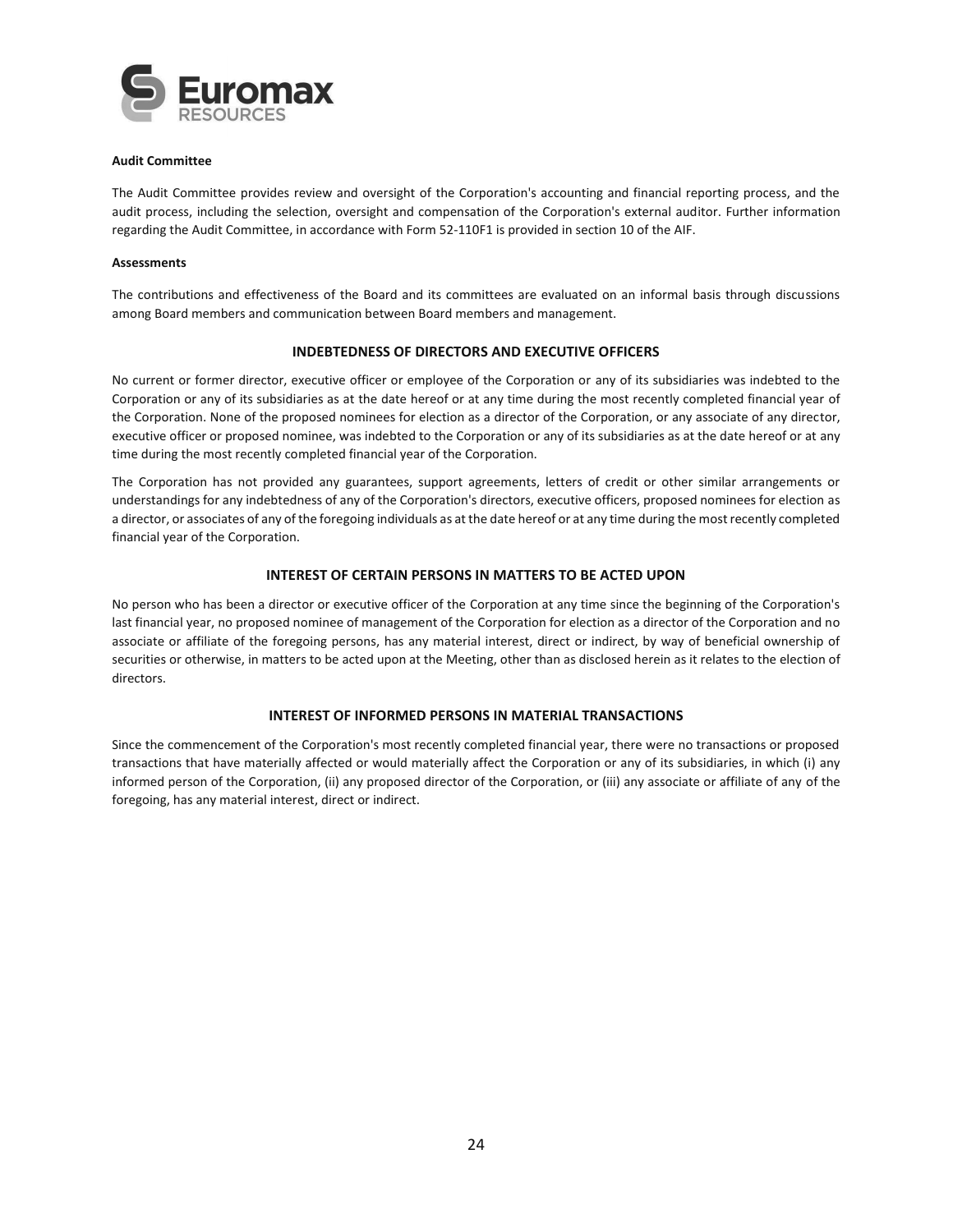

# **ADDITIONAL INFORMATION**

Additional information relating to the Corporation is on SEDAR at www.sedar.com. Financial information is provided in the Corporation's comparative annual financial statements and MD&A for the Corporation's most recently completed financial year ended 31 December 2021, copies of which are available on SEDAR at www.sedar.com. Copies of such documents are also available upon request from the Corporation's Chief Financial Officer at Partizanski Odredi Blvd. No. 42, 4, Skopje, the Republic of North Macedonia or via telephone number +389 2 3220 998.

Copies of the above documents will be provided free of charge to securityholders of the Corporation. The Corporation may require the payment of a reasonable charge by any person or company who is not a securityholder of the Corporation, and who requests a copy of such documents.

As at the date of this Information Circular, management of the Corporation is not aware of any other matters which may come before the Meeting other than as set forth in the Notice. If any other matter properly comes before the Meeting, it is the intention of the persons named in the enclosed form of proxy to vote the Common Shares represented thereby in accordance with their best judgment on such matter.

# **APPROVAL OF THIS INFORMATION CIRCULAR**

The contents and the sending of this Information Circular have been approved by the Board.

DATED this 16 May 2022 BY ORDER OF THE BOARD OF DIRECTORS

Manjaranne

Tim Morgan-Wynne Executive Chairman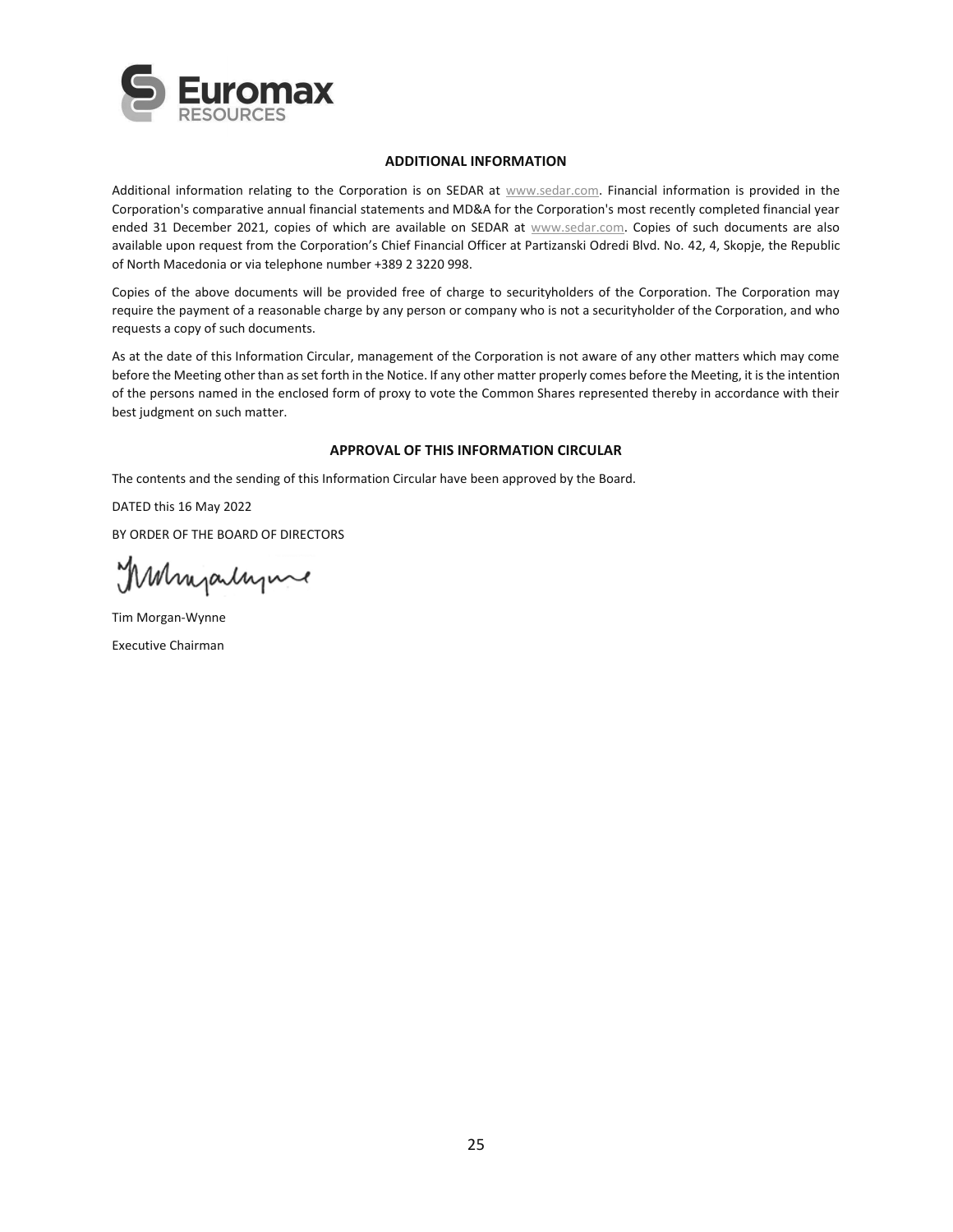

# **SCHEDULE "A"**

**EUROMAX RESOURCES LTD. STOCK OPTION PLAN**  *(as amended, effective as of 19 May 2015***)** 

# **1. NAME AND PURPOSE OF PLAN**

1.1. The purpose of this Stock Option Plan is to provide an incentive to officers, directors, employees and consultants for continuing beneficial service to the Corporation and its affiliates by encouraging and facilitating the acquisition and ownership of common shares of the Corporation. This Plan amends and restates the Stock Option Plan of May 17, 2005, as amended and restated as of May 27, 2010 and May 18, 2012, in its entirety.

## **2. INTERPRETATION**

2.1. In this Plan, unless the context otherwise requires, the following terms shall have the meanings set out below:

"**Board**" means the Board of Directors of the Corporation;

"**Company**" unless specifically indicated otherwise, means a corporation, incorporated association or organization, body corporate, partnership, trust, association or other entity other than an individual;

"**Corporation**" means Euromax Resources Ltd. and any successor or continuing Company resulting from the amalgamation of the Corporation and any other Company or resulting from any other form of corporate reorganization;

"**Eligible Person**" means a Person who is:

- a) a director, officer, bona fide full-time salaried employee or consultant of the Corporation or a Subsidiary, and who provides services to the Corporation;
- b) a trustee of a Person referred to in paragraph (a); or
- c) an issuer all of the voting securities of which are beneficially owned by one or more Persons referred to in paragraph (a);

"**Insider**" has the meaning ascribed to that term in the Securities Act (British Columbia);

"**Market Price**" means the price per Share computed on the basis of the closing market price for board lots of the Shares (which shall be deemed to be the average of the closing bid and ask prices of the Shares on any day on which the Shares are not traded) on the principal stock exchange on which the securities of the Corporation are listed for the most recent trading day preceding the date on which an Option is granted;

"**Option**" means any option granted under the Plan, and, subject to the consent of each holder thereof, all options to purchase Shares granted prior to the effective date of this Plan;

"**Optionee**" means an Eligible Person who has been granted an Option;

"**Option Price**" means the price at which Optioned Shares may be subscribed for pursuant to an Option, as determined under section 6;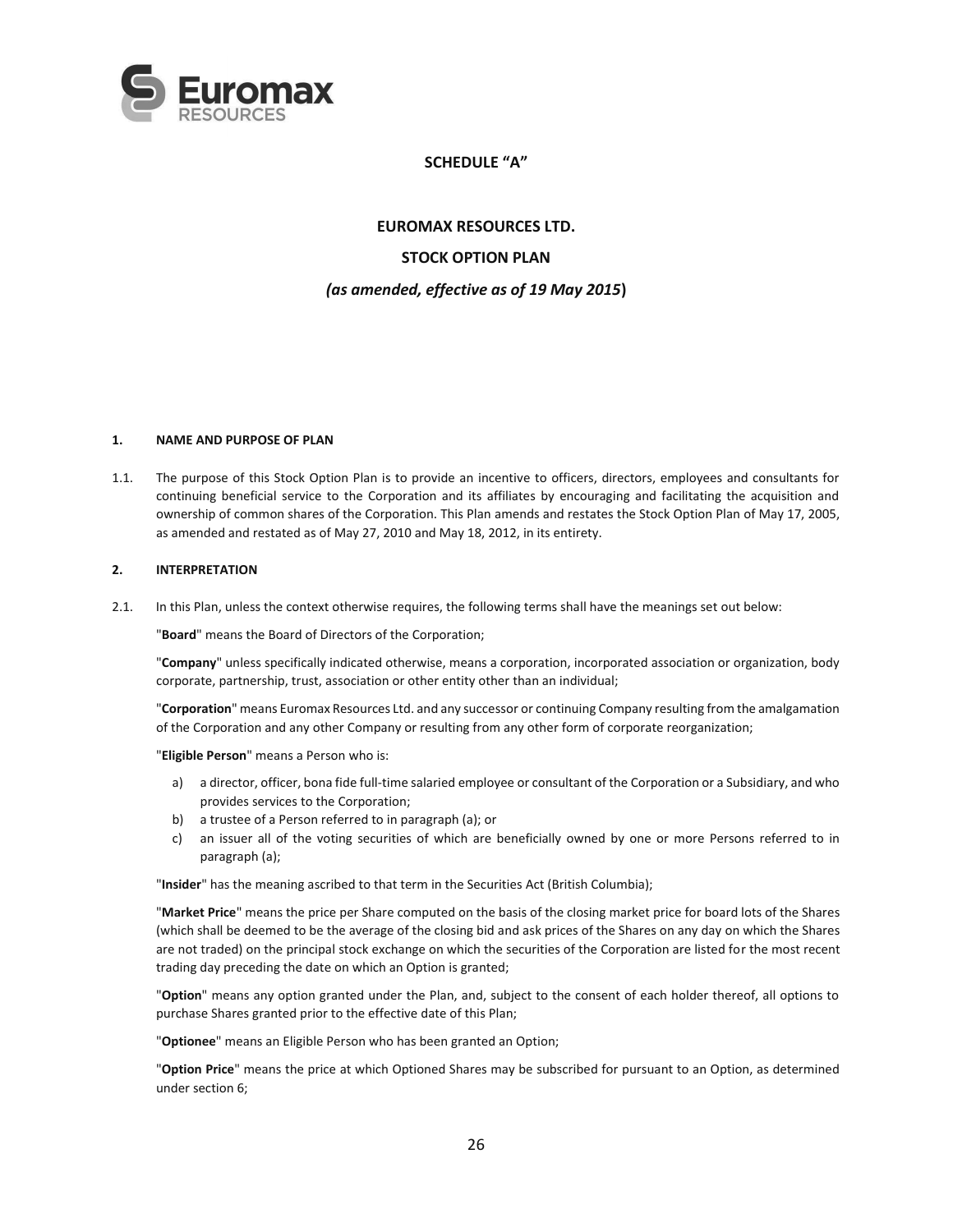

"**Optioned Shares**" means the Shares subject to an Option or Options as the case may be;

"**Plan**" means the Stock Option Plan as embodied herein and as from time to time amended in accordance with the provisions hereof, and the guidelines, rules and regulations from time to time in effect hereunder;

"**Person**" means a Company or an individual;

"**Share Compensation Arrangement**" means any share option plan, employee stock purchase plan or any other compensation or incentive mechanism involving the issuance or potential issuance of Shares, including a share purchase from treasury which is financially assisted by the Corporation by way of a loan, guarantee or otherwise;

"**Shares**" means common shares without par value in the capital of the Corporation, as constituted at the effective date of this Plan;

"**Subsidiary**" means any Company or corporation of which outstanding securities to which are attached more than 50% of the votes that may be cast to elect directors thereof are held (provided that such votes are sufficient to elect a majority of such directors), other than by way of security only, by or for the benefit of the Corporation and/or by or for the benefit of any other company or corporation in like relation to the Corporation, and includes any Company or corporation in like relation to a Subsidiary; and

"**Vested**" has the meaning ascribed to it in subsection 7.1.

- 2.2. This Plan shall be read with all changes in number and gender required by the context.
- 2.3. A reference to a section includes all subsections in that section.
- 2.4. Any question or interpretation of the Plan or any Option shall be determined by the Board and such determination shall be final and binding upon all Persons.

## **3. SHARES SUBJECT TO THE PLAN**

- 3.1. Subject to section 14, at any time, the maximum aggregate number of Shares that may be issuable pursuant to Options granted under the Plan, which Options are outstanding but unexercised and whether or not they are Vested, when combined with the number of Shares which may be issued under all of the Corporation's other Share Compensation Arrangements, shall be: (i) if the Corporation is subject to the requirements of the TSX Venture Exchange, a number equal to 10% of the number of issued and outstanding Shares on a non-diluted basis at that time; and (ii) if the Corporation is subject to the requirements of the Toronto Stock Exchange, a number equal to 15% of the number of issued and outstanding Shares on a non-diluted basis at that time. For the purposes of this subsection 3.1, the total number of "**issued and outstanding Shares**" is determined on the basis of the number of Shares that are issued and outstanding immediately prior to the Option issuance in question.
- 3.2. The maximum number of Shares which may be reserved for issuance to any one Person under the Plan shall be 5% of the issued Shares (on a non-diluted basis) less the aggregate number of Shares reserved for issuance to such Person under any other Share Compensation Arrangement of the Corporation in any 12 month period.
- 3.3. If the Corporation is subject to the requirements of the TSX Venture Exchange and such exchange so requires, the maximum number of Shares which may be reserved for issuance to any one Consultant (as defined in the TSX Venture Exchange Corporate Finance Manual) under the Plan shall be no more than 2% of the issued Shares (on a non-diluted basis) less the aggregate number of Shares reserved for issuance to such Person under any other Share Compensation Arrangement of the Corporation in any 12 month period.
- 3.4. If the Corporation is subject to the requirements of the TSX Venture Exchange and such exchange so requires, the maximum number of Shares which may be reserved for issuance to all Persons employed to provide Investor Relations Activities (as defined in the TSX Venture Exchange Corporate Finance Manual) under the Plan, together with any other stock option plan, options for service or stock purchase plan, shall be no more than 2% in aggregate of the issued Shares (on a non-diluted basis) in any 12 month period.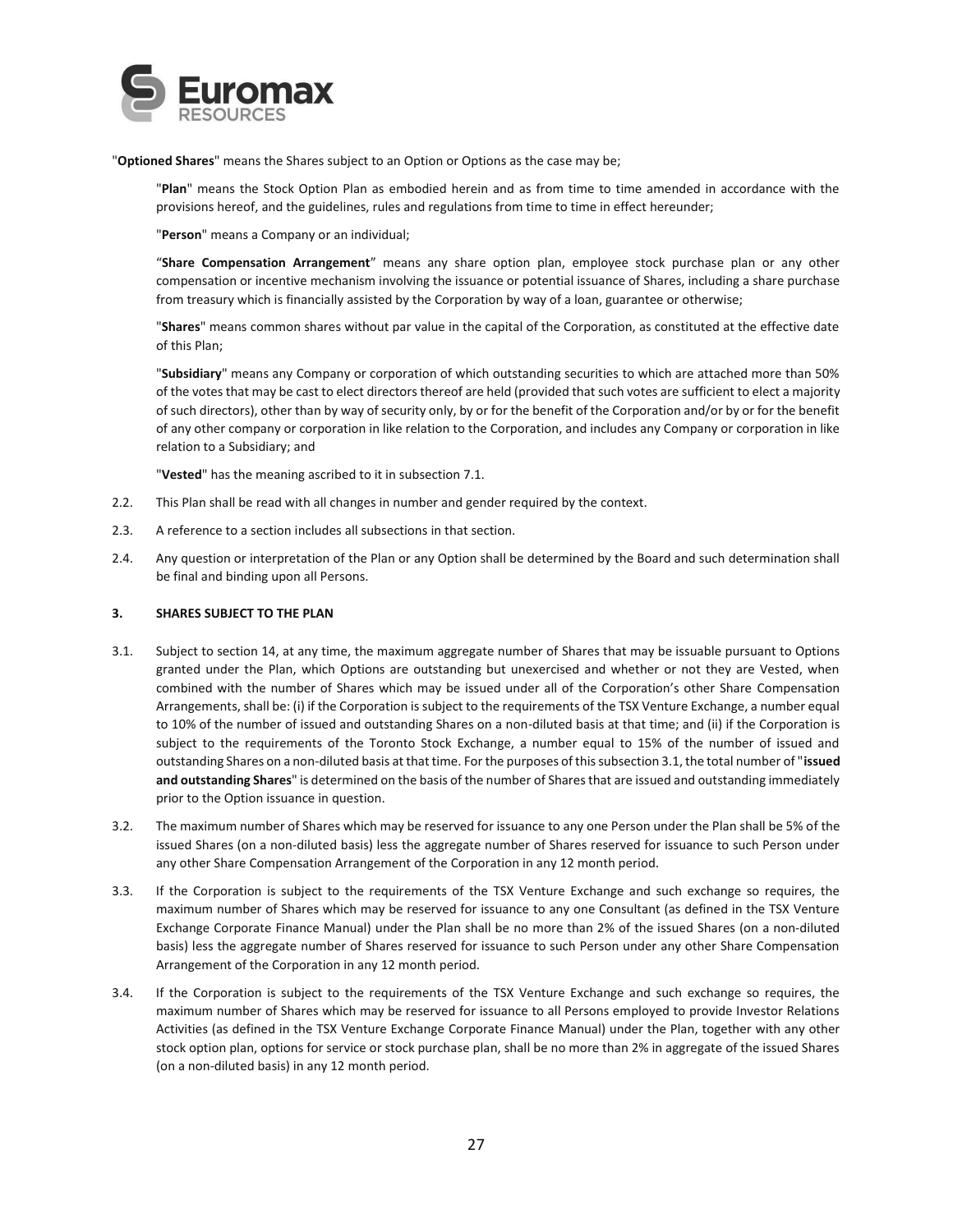

- 3.5. If the Corporation is subject to the requirements of the TSX Venture Exchange and unless, if required thereby or by applicable law, approval by the shareholders is obtained:
	- a) the aggregate number of Shares which may be reserved for issuance at any time under Options granted to Insiders under the Plan together with any Share Compensation Arrangement may not exceed 10% of the issued Shares; and
	- b) the number of Options that may be granted to Insiders under the Plan together with any Share Compensation Arrangement, within a 12-month period, may not exceed 10% of the issued Shares.

## **4. GRANT OF OPTIONS AND ADMINISTRATION OF THE PLAN**

- 4.1. Persons eligible to receive grants of Options under the Plan shall be limited to Eligible Persons.
- 4.2. This Plan will be administered by the Board.
- 4.3. Subject only to the express provisions of the Plan, the Board shall have, and hereby is specifically granted, the sole authority:
	- a) to grant Options to Eligible Persons and to determine the terms of, and the limitations, restrictions and conditions upon, such grants;
	- b) to authorize any officer to execute and deliver any Option agreement, notice or document and to do any other act as contemplated by the Plan for and on behalf of the Corporation;
	- c) to interpret the Plan and to adopt, amend and rescind such administrative guidelines and other rules and regulations relating to the Plan as it may from time to time deem advisable; and
	- d) to make all other determinations and perform all such other actions as the Board deems necessary or advisable to implement and administer the Plan.
- 4.4. The determinations of the Board under the Plan (including, without limitation, determinations of the Eligible Persons who are to receive grants of Options and the amount and timing of such grants), need not be uniform and may be made by it selectively among Eligible Persons who receive, or are eligible to receive, grants of Options under the Plan, whether or not such Eligible Persons are similarly situated as to office, length of service, salary or any other factor. The Board may, in its discretion, authorize the granting of additional Options to an Optionee before an existing Option has terminated.
- 4.5. All guidelines, rules, regulations, decisions and interpretations of the Board respecting the Plan or Options shall be binding and conclusive on the Corporation, on all Optionees and their respective legal personal representatives, and on all Eligible Persons.

# **5. TERM OF OPTIONS**

- 5.1. Each Option shall be for the term determined by the Board, but in no case shall an Option be granted by the Board for a term of longer than five years from the date of the granting of the Option.
- 5.2. If the term of an Option held by an Optionee expires during a period when the Optionee is prohibited from trading in the Shares pursuant to securities regulatory requirements or to the disclosure policy of the Corporation (the "**Blackout Period**"), and on the trading day immediately preceding the expiry date of the Option, the closing price of a Share on the principal market on which the Shares are traded is greater than the exercise price of the Option, then the term of such Option or unexercised portion thereof shall be extended and shall expire ten (10) business days after the end of the Blackout Period.
- 5.3. For greater certainty, if at the time the Optionee ceases to be a director, officer, bona fide fulltime salaried employee or consultant of the Corporation or a Subsidiary due to early retirement, voluntary resignation or termination by the Corporation for any reason other than as specified in section 11 there is a Blackout Period, or if at any time during the relevant period set out in subsection 11.1, 11.2, 11.3, 11.4 or 11.5, there is a Blackout Period, then in calculating the time that the Option then held by the Optionee shall be exercisable to acquire any Optioned Shares that have Vested, the relevant period shall be in addition to any such Blackout Period.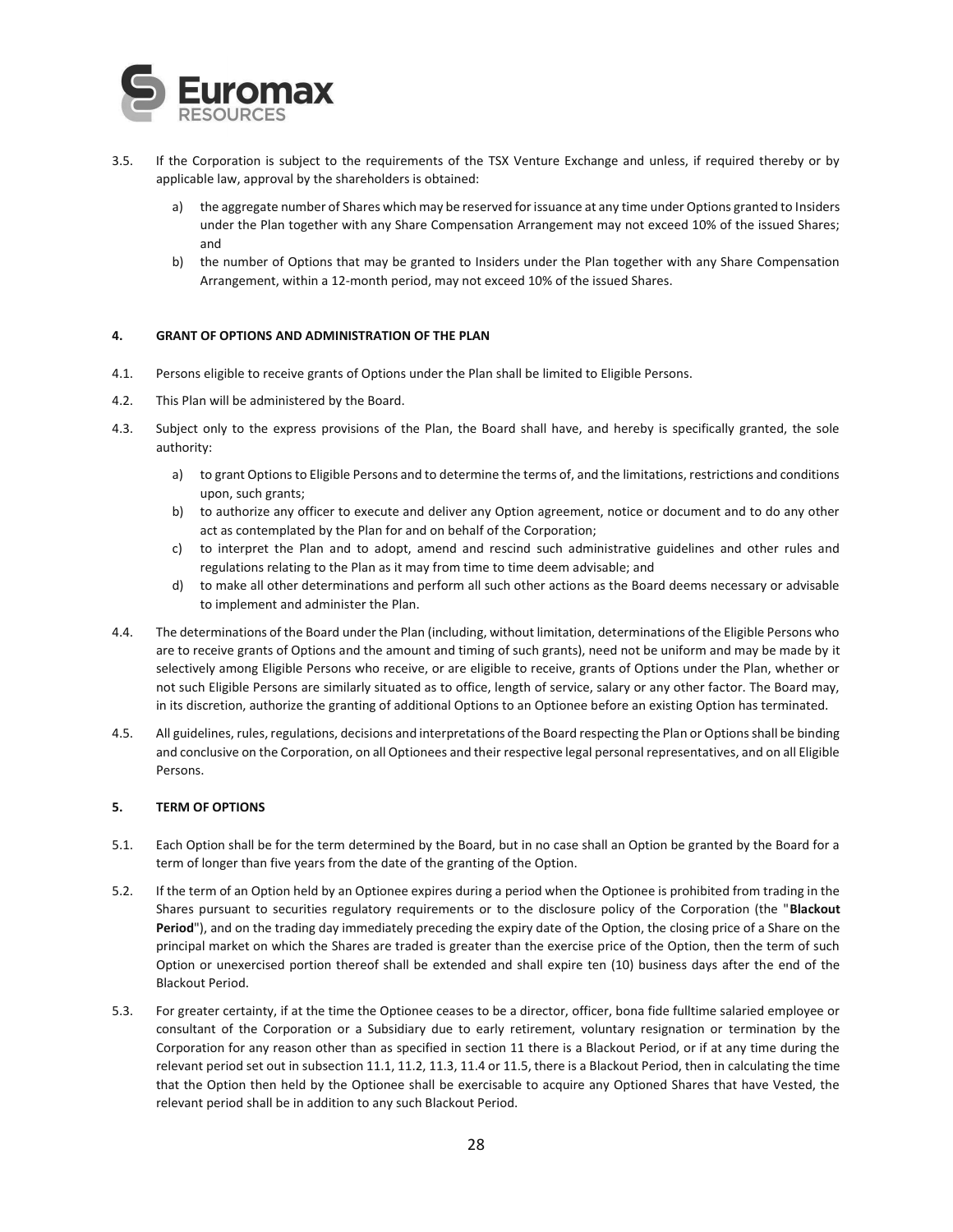

5.4. For greater certainty, an Option that has not become Vested in respect of any unissued optioned Shares at the time that the relevant events referred to in section 11 occur shall not be or become exercisable in respect of such unissued Optioned Shares and shall be cancelled.

# **6. OPTION PRICE**

- 6.1. The Option Price for any Option shall be determined from time to time by the Board, in compliance with all the rules and requirements respecting the pricing of options imposed by the principal stock exchange on which the securities of the Corporation are listed and provided that the Option Price for any Option:
	- a) if the Corporation is subject to the requirements of the TSX Venture Exchange and such exchange so permits, shall not be less than the Discounted Market Price (as defined in the TSX Venture Exchange Corporate Finance Manual) on the date on which the Option is granted; and
	- b) if the Corporation is not subject to the requirements of the TSX Venture Exchange, shall not be less than the Market Price on the date on which the option is granted.

# **7. EXERCISE OF OPTIONS**

- 7.1. Unless otherwise determined by the Board, in its discretion, each Option shall be exercisable ("**Vested**") as follows:
	- a) within six months after the date of grant of the Option, the Optionee may exercise his or her rights as to 33% of the Optioned Shares or any part thereof;
	- b) within twelve months after the date of grant of the Option, the Optionee may exercise his or her rights as to an additional 33% of the Optioned Shares or any part thereof; and
	- c) after eighteen months, the Optionee may exercise his or her right as to the remaining 34% of the Optioned Shares, and may also exercise his or her rights to all or any part of that number of Shares which he could have but did not purchase upon exercise of his or her Option in the 18 months following the grant of the Option.
- 7.2. An Option may be exercised by the Optionee or his or her personal legal representative at the applicable times and in the applicable amounts by giving to the Corporation at its principal executive office written notice of exercise specifying the number of Shares to be subscribed for.
- 7.3. Upon any such exercise of an Option, the Corporation shall forthwith cause the registrar and transfer agent of the Corporation to deliver to the Optionee or his or her personal representative (or as the Optionee or his or her personal representative may otherwise direct in the written notice of exercise) a certificate or certificates in the name of the Optionee or his or her personal representative (or as otherwise directed in the written notice of exercise) representing in the aggregate such number of Shares as the Optionee or his or her personal representative shall have then paid for.
- 7.4. All Shares subscribed for under an Option shall be paid for in full at the time of subscription.
- 7.5. Except as provided in sections 9, 11 and 12, no Option may be exercised in whole or in part at any time unless at the time of such exercise the Optionee is an Eligible Person.
- 7.6. If a bona fide offer (an "**Offer**") for Shares is made to the Optionee or to shareholders of the Corporation generally or to a class of shareholders which includes the Optionee, which Offer, if accepted in whole or in part, would result in the offeror becoming a control person of the Corporation, within the meaning of Subsection 1(1) of the Securities Act (British Columbia), the Corporation shall, immediately upon receipt of notice of the Offer, notify each Optionee of full particulars of the Offer, whereupon (subject to the approval of the TSX Venture Exchange) all Optioned Shares subject to such Option will become Vested and the Option may be exercised in whole or in part by the Optionee so as to permit the Optionee to tender the Optioned Shares received upon such exercise, pursuant to the Offer. However, if:
	- a) the Offer is not completed within the time specified therein; or
	- b) all of the Optioned Shares tendered by the Optionee pursuant to the Offer are not taken up or paid for by the offeror in respect thereof,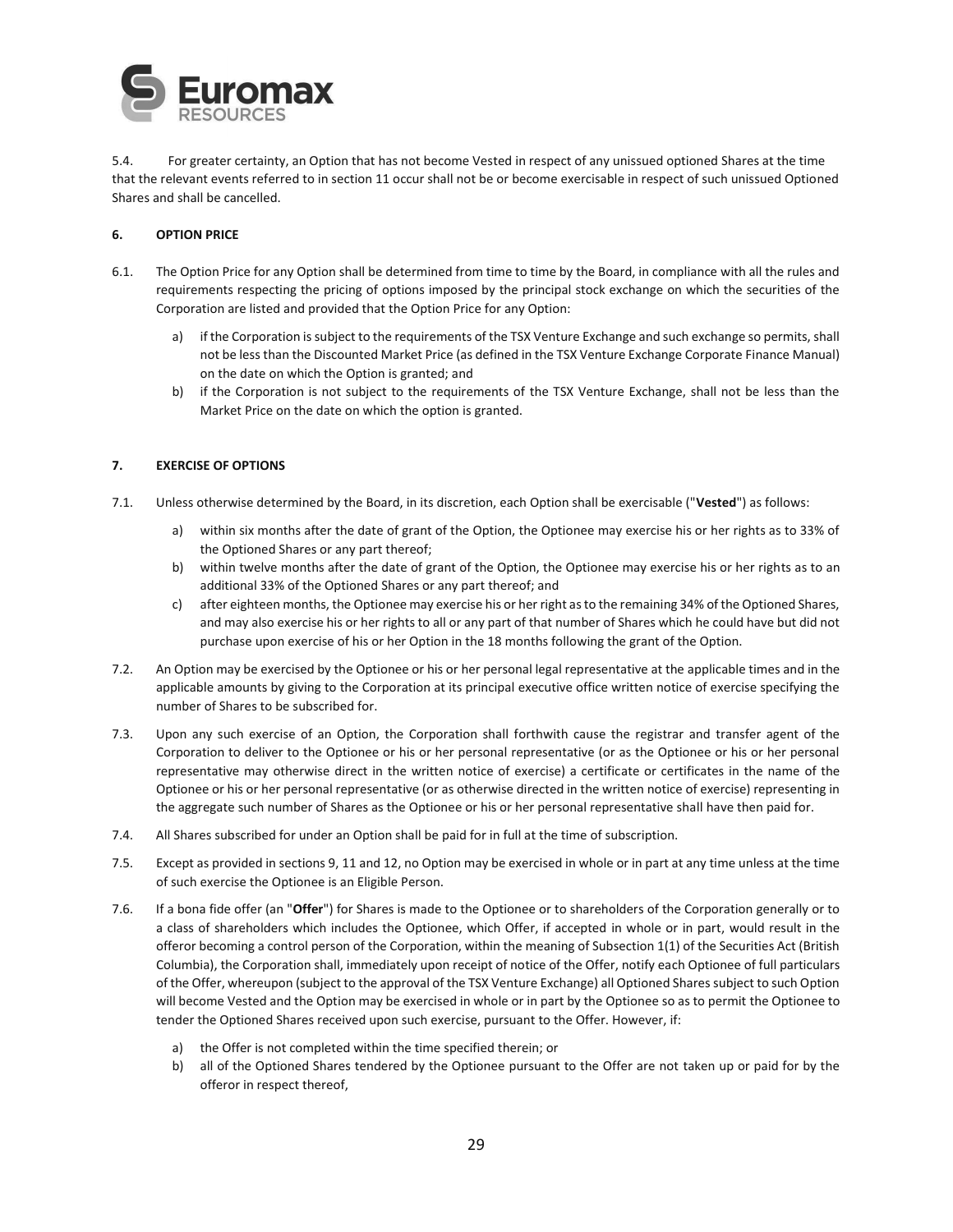

then the Optioned Shares received upon such exercise, or in the case of sub-paragraph (b) above, the Optioned Shares that are not taken up and paid for, may be returned by the Optionee to the Corporation and reinstated as authorized but unissued Shares and with respect to such returned Optioned Shares, the Option shall be reinstated as if it had not been exercised and the terms upon which such Optioned Shares were to become Vested pursuant to paragraph 7.1 shall be reinstated. If any Optioned Shares are returned to the Corporation under this paragraph 7.6, the Corporation shall immediately refund the exercise price to the Optionee for such Optioned Shares.

- 7.7. If at any time when an Option granted under the Plan remains unexercised with respect to any unissued Optioned Shares, an Offer is made by an offeror, the Board may, upon notifying each Optionee of full particulars of the Offer, declare all Optioned Shares issuable upon the exercise of Options granted under the Plan, Vested, and declare that the expiry date for the exercise of all unexercised Options granted under the Plan is accelerated so that all Options will either be exercised or will expire prior to the date upon which Shares must be tendered pursuant to the Offer, provided that any accelerated vesting of Options granted to consultants performing investor relations activities shall be subject to the prior written approval of the TSX Venture Exchange. The Board shall give each Optionee as much notice as possible of the acceleration of the Options under this paragraph, except that not less than 5 business days' and not more than 35 days' notice is required.
- 7.8. If and whenever, following a take-over bid or issuer bid, there shall be a compulsory acquisition of the Shares of the Corporation pursuant to Division 6 of the Business Corporations Act (British Columbia) or any successor or similar legislation, or any amalgamation, merger or arrangement in which securities acquired in a formal take-over bid may be voted under the conditions described in section 8.2 of Multilateral Instrument 61-101 Protection of Minority Security Holders in Special Transactions, then following the date upon which such compulsory acquisition, amalgamation, merger or arrangement is effective, an Optionee shall be entitled to receive, and shall accept, for the same exercise price, in lieu of the number of Shares to which such Optionee was theretofore entitled to purchase upon the exercise of his or her Options, the aggregate amount of cash, shares, other securities or other property which such Optionee would have been entitled to receive as a result of such bid if he or she had tendered such number of Shares to the take-over bid.

## **8. RELATED RIGHTS AND OTHER BENEFIT PLANS**

- 8.1. No Optionee shall have any of the rights of a shareholder of the Corporation with respect to any Optioned Shares until such Optioned Shares have been issued to him upon exercise of the Option and full payment therefor has been made by him to the Corporation.
- 8.2. Participation in the Plan shall not affect an Eligible Person's eligibility to participate in any other benefit or incentive plan of the Corporation or its Subsidiaries, provided however, that the grant of any Option pursuant to this Plan shall not obligate the Corporation to make any benefit available to an Eligible Person under any other plan of the Corporation unless otherwise specifically provided for in such plan.
- 8.3. Nothing contained in this Plan will prevent the Corporation or any Subsidiary from adopting other or additional compensation arrangements for the benefit of any Eligible Person, subject to any required shareholder or regulatory approval.

# **9. NONTRANSFERABILITY OF OPTIONS**

9.1. No Option shall be assignable or transferable by the Optionee and any purported assignment or transfer of an Option shall be void and shall render the Option void, provided that in the event of death of the Optionee, an Optionee's legal personal representative may exercise the Option in accordance with section 11.

# **10. NO FRACTIONAL SHARES**

10.1. Under no circumstances shall the Corporation be obliged to issue any fractional Shares upon the exercise of an Option. To the extent that an Optionee would otherwise have been entitled to receive, on the exercise or partial exercise of an Option, a fraction of a Share in any year, the Option shall be cancelled with respect to such fraction.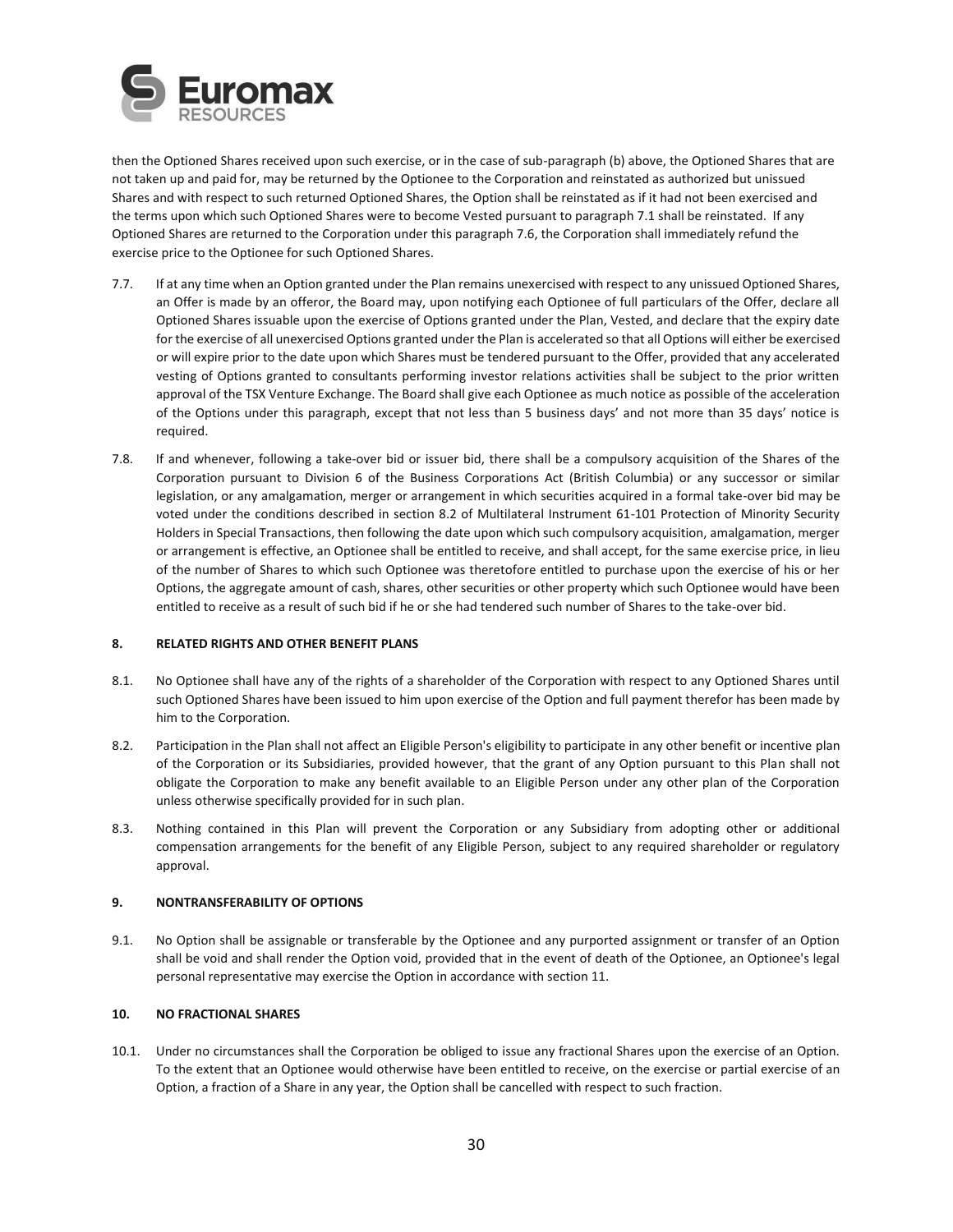

# **11. EFFECT OF DEATH OF AN OPTIONEE, RESIGNATION BY OR RETIREMENT OF AN EMPLOYEE OR OFFICER, RESIGNATION OR REMOVAL AS A DIRECTOR**

- 11.1. If the Optionee should die while he or she is director, officer, employee or consultant of the Corporation or a Subsidiary, the Option may then be exercised by his or her legal personal representative, to the same extent as if the Optionee was alive and a director, officer, employee or consultant of the Corporation or a Subsidiary, on or before the earlier of a period of twelve months after the Optionee's death or the expiry date of the Option but only for such shares as the Optionee was entitled to at the date of his or her death.
- 11.2. If the Optionee is an employee or officer of the Corporation, in the event of termination of employment by reason of the retirement or resignation of the Optionee at any time during the term of the Option, the rights to purchase Shares under the Option which may be exercisable at the date of termination of employment and which remain unexercised at, or which become exercisable subsequent to, that date shall remain exercisable by the Optionee for a period of 90 days beyond that date or such longer period as the Board of Directors may determine in accordance with the terms of the Option, provided that the rights under the Option shall not be exercisable beyond the expiration of the term of the Option.
- 11.3. If the Corporation is subject to the requirements of the TSX Venture Exchange and such exchange so requires, if the Optionee is a consultant or Management Corporation Employee (as defined in the TSX Venture Exchange Corporate Finance Manual) of the Corporation, in the event of termination of employment by reason of the retirement or resignation of the Optionee at any time during the term of the Option, the rights to purchase Shares under the Option which may be exercisable at the date of termination of employment and which remain unexercised at, or which become exercisable subsequent to, that date shall remain exercisable by the Optionee for a period of 90 days beyond that date or such longer period as the Board of Directors may determine in accordance with the terms of the Option, provided that the rights under the Option shall not be exercisable beyond the expiration of the term of the Option.
- 11.4. If the Corporation is subject to the requirements of the TSX Venture Exchange and such exchange so requires, if the Optionee is engaged in Investor Relations Activities (as defined in the TSX Venture Exchange Corporate Finance Manual) of the Corporation, in the event of termination of employment by reason of the retirement or resignation of the Optionee at any time during the term of the Option, the rights to purchase Shares under the Option which may be exercisable at the date of termination of employment and which remain unexercised at, or which become exercisable subsequent to, that date shall remain exercisable by the Optionee for a period of 30 days beyond that date or such longer period as the Board of Directors may determine in accordance with the terms of the Option, provided that the rights under the Option shall not be exercisable beyond the expiration of the term of the Option.
- 11.5. If the Optionee is a director of the Corporation, in the event the Optionee's term of appointment or election as a director (where he is not reappointed or re-elected) ends, or the date upon which the removal or resignation of the Optionee as a director occurs, at any time during the term of the Option, the rights to purchase Shares under the Option which may be exercisable at that time and which remain unexercised at, or which become exercisable subsequent to, that date shall remain exercisable by the Optionee for a period of 90 days beyond that or such longer period as the Board of Directors may determine date in accordance with the terms of the Option, provided that the rights under the Option shall not be exercisable beyond the expiration of the term of the Option.

# **12. TERMINATION OF EMPLOYMENT OF OPTIONEE**

- 12.1. In the event of the termination of employment of the Optionee for any reason other than as specified in section 11, the rights to subscribe for Shares under the Option which may be exercisable at the date of termination of employment and which remain unexercised at that date shall immediately terminate unless the Board of Directors determines to grant such optionee a period of time to exercise then unexercised (but vested) Options, provided that in no event shall such period extend beyond the expiration of the term of the Option.
- 12.2. Nothing contained in this Plan or the Option shall confer on the Optionee any right to, or guarantee of, continued employment by the Corporation or any Subsidiary or in any way limit the right of the Corporation or a Subsidiary to terminate the employment of the Optionee at any time.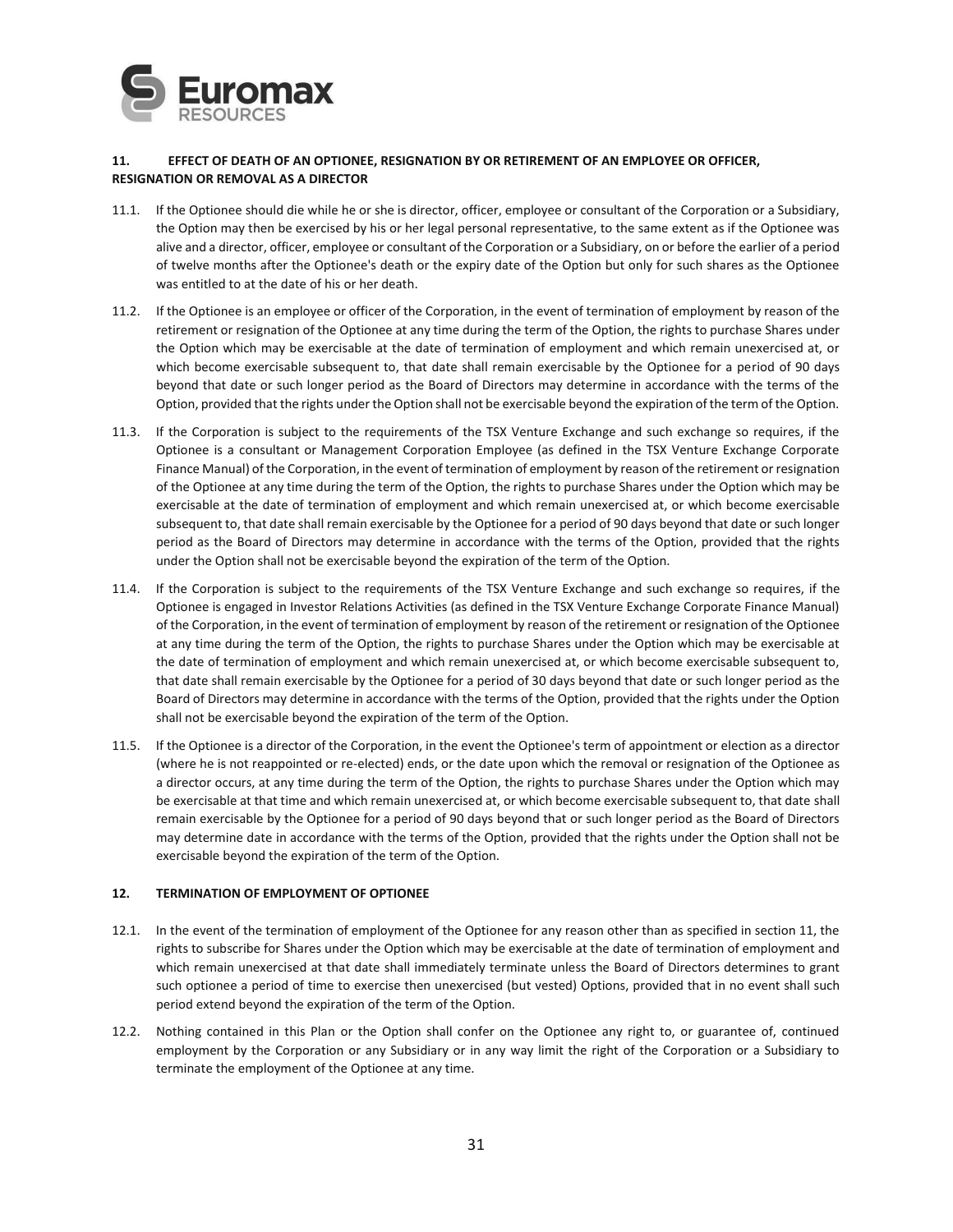

## **13. SHARES RELEASED FROM OPTIONS**

13.1. Any Shares released from an Option by the provisions of sections 11 or 12, and any options that have been cancelled or have expired without being exercised, may be made the subject of a further Option or Options to the Optionee or to other Eligible Persons.

## **14. CHANGE IN CAPITALIZATION OR NUMBER OF OUTSTANDING SHARES**

- 14.1. If, and whenever, prior to the issuance by the Corporation of all the Optioned Shares under an Option, the Shares are from time to time consolidated into a lesser number of Shares or subdivided into a greater number of Shares, the number of Optioned Shares remaining unissued under the Option shall be decreased or increased proportionately, as the case may be, and the subscription price to be paid by the Optionee for each such Share shall be adjusted accordingly.
- 14.2. If the Corporation enters into, and is continued or survives as a result of, any amalgamation or merger with one or more other companies or corporations whether by way of arrangement, by the sale of its assets and undertaking or otherwise, then and in each such case, each Option shall extend to and cover the number, class and kind of shares or other obligations to which the Optionee would have been entitled had the Option been fully exercised immediately prior to the date such amalgamation or merger becomes effective (whether or not such Option would otherwise then have been fully exercisable) and the then prevailing subscription price of the shares or other obligations so covered shall be correspondingly adjusted if and to the extent that the Board considers it to be equitable and appropriate.
- 14.3. Except as expressly provided in this section 14, the grant of any Option shall not in any way limit or affect the rights or powers of the Board, the Corporation or its shareholders to make any changes or deal in any manner with the authorized, issued or unissued shares or any other securities of the Corporation and no such change or dealing shall give any right or entitlement to the holder of any Option in respect or as a result thereof.

## **15. AMENDMENT AND TERMINATION OF PLAN**

- 15.1. The Board reserves the right, in its absolute discretion, to at any time amend, modify or terminate the Plan with respect to all Shares in respect of Options which have not yet been granted hereunder. Without limiting the generality of the foregoing, the Board is specifically authorized to amend the terms of the Plan or any Option without obtaining shareholder approval in the following circumstances, subject to any limitations that may be prescribed by applicable law, from time to time and subject to section 15.3 and section 15.4:
	- a) amendments of a "housekeeping" nature including, but not limited to, of a clerical, grammatical or typographical nature; or
	- b) to correct any defect, supply any information or reconcile any inconsistency in the Plan in such manner and to such extent as shall be deemed necessary or advisable to carry out the purposes of the Plan;
	- c) a change to the vesting provisions of any Option or the Plan;
	- d) amendments to reflect any changes in requirements of any regulator or stock exchange to which the Corporation is subject;
	- e) amendments to obtain or maintain favourable tax or exchange control treatment of the Corporation, any Subsidiary or any present or future Optionee;
	- f) a change to the termination provisions of an Option which does not result in an extension beyond the original term of the Option;
	- g) in the case of an Option, the substitutions and/or adjustments contemplated under section 0 of this Plan; and
	- h) a change to the class of Eligible Persons that may participate under the Plan.

Any amendment to any provision of the Plan will be subject to any necessary approvals under the rules of the principal stock exchange on which the Shares are listed and, if required by applicable law, shareholder approval.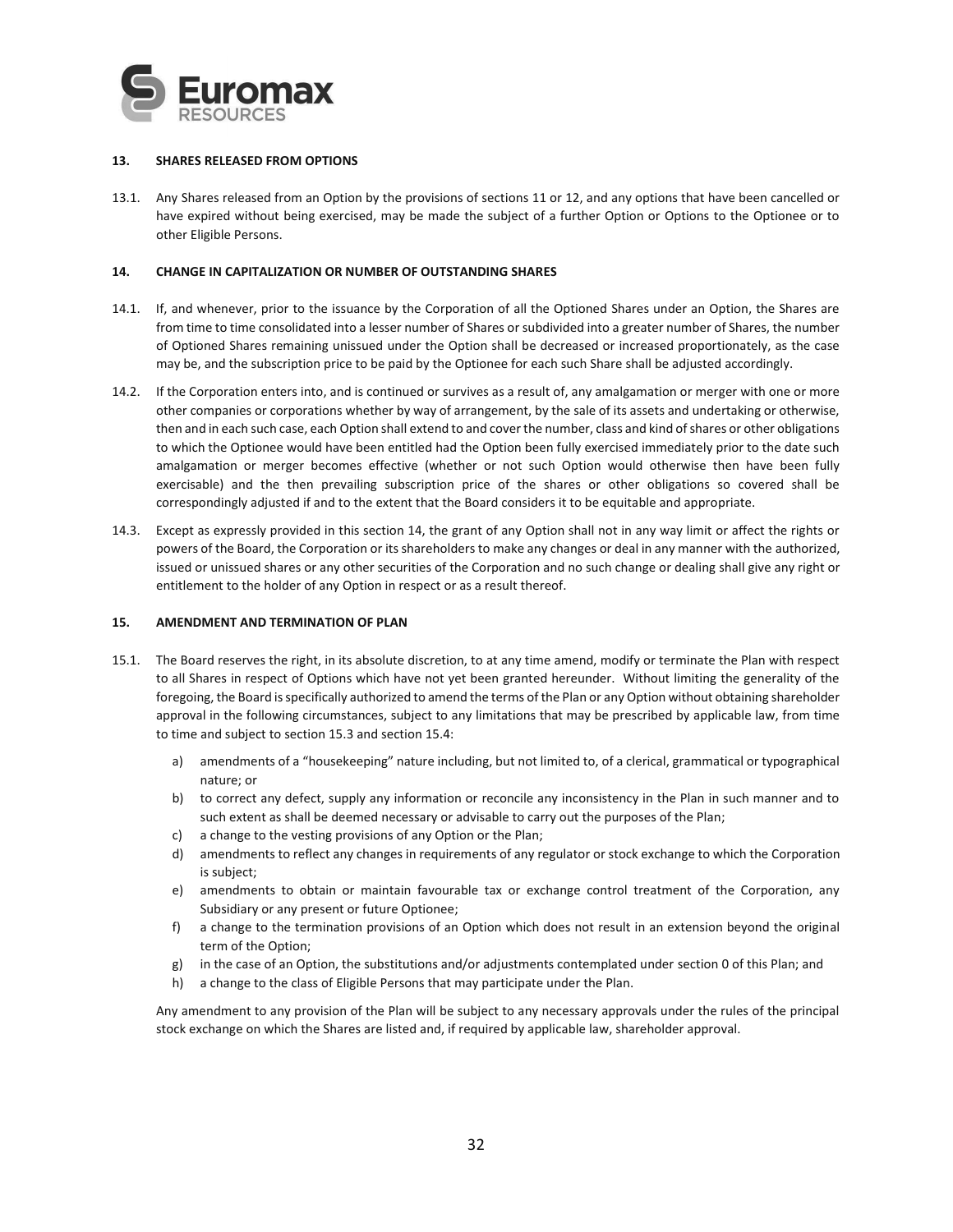

- 15.2. If the Plan is terminated, the provisions of the Plan and any administrative guidelines and other rules and regulations adopted by the Board and in force on the date of termination will continue in effect as long as any Option or any rights pursuant thereto remain outstanding and, notwithstanding the termination of the Plan, the Board shall remain able to make such amendments to the Plan or the Options as they would have been entitled to make if the Plan were still in effect.
- 15.3. Subject to any necessary approvals under the rules of the principal stock exchange on which the Shares are listed and, if required by applicable law, shareholder approval, the Board may amend or modify in any manner, including cancellation, an outstanding Option to the extent that the Board would have had the authority to initially grant such award as so modified or amended, including without limitation, to change the date or dates as of which an Option vests, except that no amendment will, without the written consent of all affected Optionees, alter or impair any Option previously granted under the Plan unless as a result of a change in applicable law or the Corporation's status or classification thereon.
- 15.4. Notwithstanding any provision to the contrary contained herein, shareholder approval is required for:
	- a) an extension of the term of any Option benefiting an Insider;
	- b) a reduction in the exercise price of any Option issued to an Insider;
	- c) any amendment to remove or to exceed the insider participation limit as set out in section 3.5;
	- d) any amendment to section 3.1 to increase to the maximum number of Shares which may be reserved for issuance under the Plan; and
	- e) amendments to sections 15.1, and 15.3 and this section 15.4.

## **16. GENERAL REQUIREMENTS**

- 16.1. Each grant of an Option under the Plan shall be subject to the requirement that if at any time the Board shall determine that any agreement, undertaking or other action or co-operation on the part of an Optionee, including in respect to a disposition of the Shares, is necessary or desirable as a condition of, or in connection with (a) the listing, registration or qualification of the Shares subject to the Plan upon any stock exchange or under the laws of any applicable jurisdiction, or (b) obtaining a consent or approval of any governmental or other regulatory body, the exercise of such Option and the issue of Shares thereunder may be deferred in whole or in part by the Board until such time as the agreement, undertaking or other action or co-operation shall have been obtained in a form and on terms acceptable to the Board.
- 16.2. The exercise of the Option by the Optionee under the Plan is subject to the approvals of:
	- a) any stock exchanges on which the securities of the Corporation are listed, if such approval is required by those exchanges;
	- b) any other regulatory authority having jurisdiction; and
	- c) the shareholders of the Corporation, if such approval is required by any stock exchange on which the securities of the Corporation are listed.
- 16.3. If the Corporation is subject to the requirements of the TSX Venture Exchange and such exchange so requires, if an Optionee is an insider of the Corporation at the time of any proposed reduction in the Option Price, the proposed reduction in the Option Price is subject to the receipt of prior disinterested shareholder approval.

# **17. RIGHT TO OPTIONS**

17.1. Nothing contained herein or in any resolution previously or hereafter adopted by the Board shall vest the right in any Person whomsoever to receive any Option. No Person shall acquire any of the rights of any Optionee unless and until a written Option agreement shall have been duly executed on behalf of the Corporation and delivered to the Optionee and executed and delivered by the Optionee to the Corporation. Any agreement purporting to be an Option shall, to the extent it may be contrary to the express provisions of the Plan, be unenforceable by the Optionee against the Corporation.